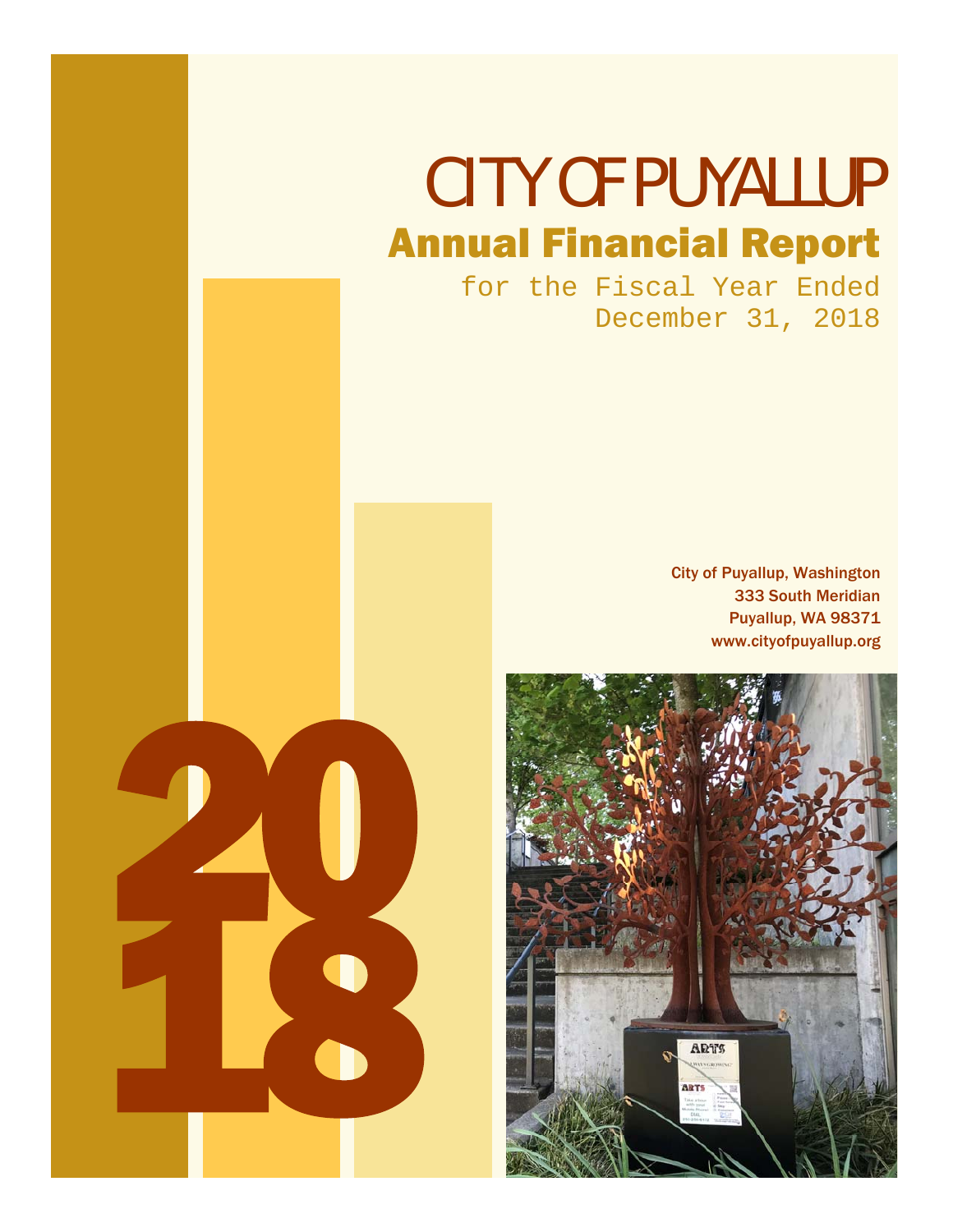# CITY OF PUYALLUP Annual Financial Report

for the Fiscal Year Ended December 31, 2018

# Table of Contents

| <b>Introduction</b>                                   |    |
|-------------------------------------------------------|----|
| <b>Statement of Fund Resources and Uses</b>           |    |
| <b>Arising from Cash Transactions</b>                 | 12 |
| <b>Statement of Fiduciary Fund Resources and Uses</b> |    |
| <b>Arising from Cash Transactions</b>                 | 19 |
| <b>Notes to the Financial Statements</b>              | 20 |
| <b>Schedule of Liabilities</b>                        | 30 |
| <b>Schedule of Expenditures of Federal Awards</b>     | 31 |
| <b>Supplemental Information</b>                       | 33 |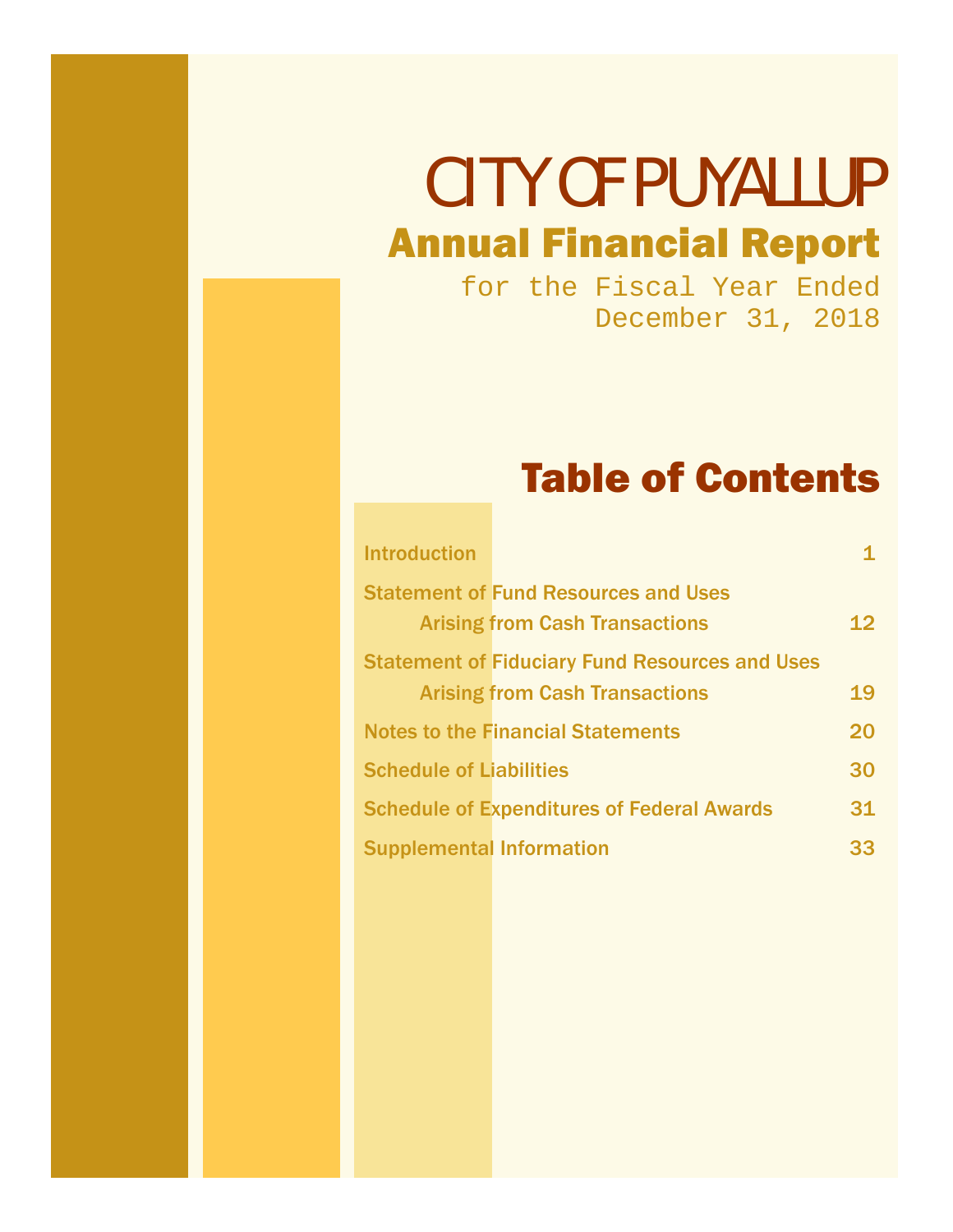# **CITY OF PUYALLUP Annual Financial Report For the Year Ended December 31, 2018**  (Unaudited)

The City of Puyallup was incorporated on August 19, 1890, and is located in the south central Puget Sound region of Western Washington in Pierce County. It is about seven miles east of the City of Tacoma, with a population of 41,100 as of April 1, 2018. Puyallup is the third largest city in Pierce County and the twenty-ninth largest city in the state. The City's boundaries now encompass approximately fourteen square miles.

The City of Puyallup has a Council-Manager form of government and is an Optional Municipal Code City under the laws of the State of Washington. Six Council members are elected by district, and one is elected citywide, to four-year terms. The City Council elects a Mayor from the council membership for a two-year term. The Council appoints a City Manager who serves as chief administrator of the City.

The City is a general purpose government and provides a wide range of municipal services including police, street construction and maintenance, planning and zoning, building inspection, parks and recreation, library, cemetery, municipal court, senior center, and general administration services. The City also owns and operates water, wastewater, storm and surface water, and sanitation utility systems.

The City reports financial activity in accordance with the Cash Basis Budgeting, Accounting and Reporting System (BARS) Manual prescribed by the Washington State Auditor's Office under the authority of Washington State law, Chapter 43.09 RCW.

State law also provides for annual independent audits by the Washington State Auditor's Office and requires timely submission of annual financial reports to the state for review. If the City expends \$750,000 or more in federal grant awards in a year, the independent audit of the financial statements of the City is part of a broader, federally mandated Single Audit designed to meet the special needs of federal grantor agencies. The standards governing Single Audit engagements require the independent auditor to report not only on the fair presentation of the financial statements, but also the audited government's internal controls and compliance with legal requirements, with special emphasis on internal controls and legal requirements involving the administration of federal awards. Financial Statement and Single Audit Reports for the City are issued separately and available on the Washington State Auditor's Office website at www.sao.wa.gov.

Another state mandate requires the Washington State Auditor's Office to perform additional tests of compliance with state laws and regulations. The statute requires the independent auditor to inquire as to whether the City complied with the laws and the Constitution of the State of Washington, its own ordinances and orders, and the requirements of the Washington State Auditor's Office. Accountability Audit Reports for the City are issued separately and available on the Washington State Auditor's Office website at www.sao.wa.gov.

Financial statements are prepared using the cash basis of accounting and measurement focus. Revenues are recognized when cash is received and expenditures are recognized when paid.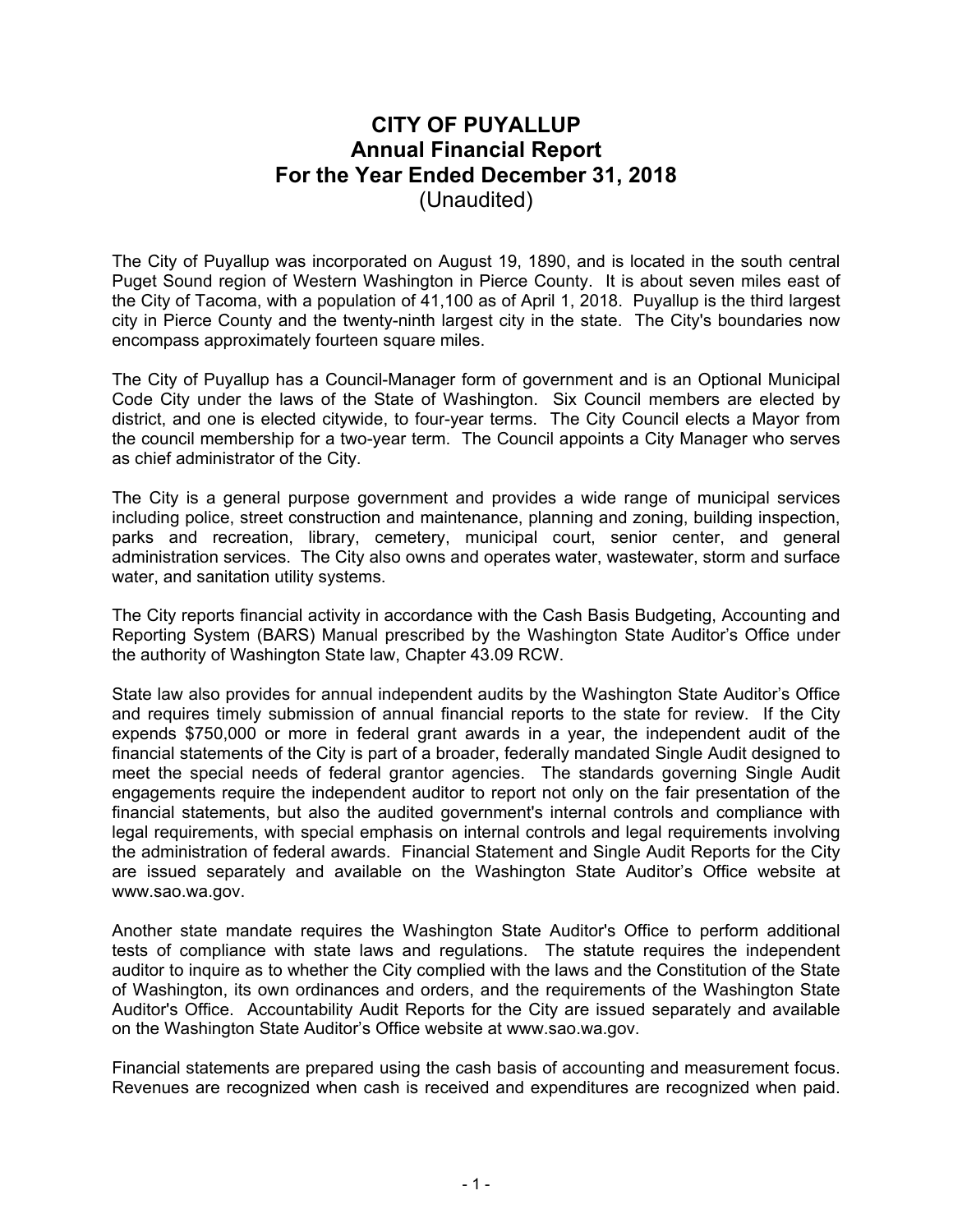In accordance with state law, the City also recognizes expenditures paid during twenty days after the close of the fiscal year for claims incurred during the previous period.

In 2016, the City transitioned from an accrual basis of accounting to a cash basis of accounting. Moving to a cash basis system simplified the annual reporting process and the annual financial report, making it more easily understood by most users. Additionally, the staff time required for preparing the annual report is significantly less, and overall annual audit costs are expected to be reduced.

Cash basis financial reporting requirements for balance sheet amounts are limited, so assets, liabilities and other balance sheet amounts are not reported in the City's cash basis annual financial statements. Reporting requirements for balance sheet amounts may be limited, but the cash basis system does not remove the City's responsibility for stewardship of public resources. The Washington State Auditor's Office requires that the City have policies and procedures in place to track, demonstrate accountability and ensure security of capital assets. The Schedule of Liabilities, immediately following the financial statements, also provides more details of the outstanding debt and liabilities of the City and summarizes the City's debt transactions for the fiscal year.

Financial transactions of the government are reported in individual funds. Each fund uses a separate set of self-balancing accounts that comprises its cash and investments, revenues and expenditures. The government's resources are allocated to and accounted for in individual funds depending on their intended purpose. Each fund is reported as a separate column in the financial statements. The following fund types are used:

#### **Governmental Fund Types**

**General Fund** - This fund is the primary operating fund of the government. It accounts for all financial resources except those required or elected to be accounted for in another fund.

**Special Revenue Funds** - These funds account for specific revenue sources that are restricted or committed to expenditures for specified purposes of the government. The City reports the following special revenue funds:

**Seizure and Forfeiture Fund** - Established in accordance with RCW 69.50.505 for the purpose of depositing seized and forfeited property and monies resulting from law enforcement activities. Expenditures are limited by law to first provide for expenses directly related to the seizure. Remaining funds are distributed as set forth in RCW 69.50.505 for certain law enforcement activities.

**Motel Tax Fund** - Established in accordance with RCW 67.28.200 for the administration of the 7% tax collected on Motel and Hotel revenues. Expenditures are limited by law to building or maintenance and operations of tourist facilities, paying debt service on bonds sold to build tourist facilities, and enhancement of tourism.

**Trial Court Improvement Fund** - Established to account for funds received from the State of Washington that are restricted by state law for improvements to the City's Municipal Court.

**LIFT Grant Fund** - Established to account for the Local Infrastructure Financing Tool (LIFT) Grant revenues received from the State of Washington. The grant is a maximum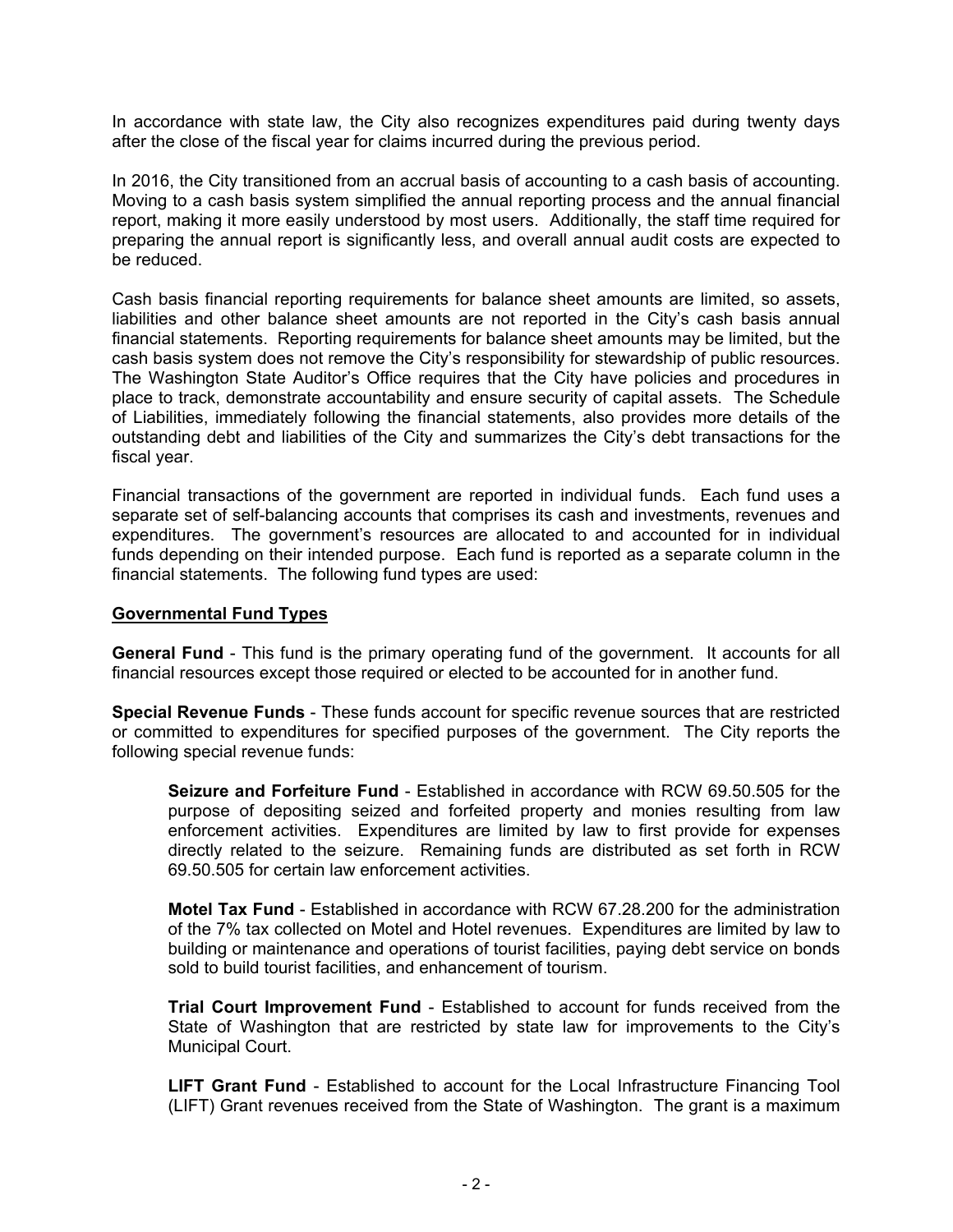of \$1 million per year for up to 25 years, depending on the City's qualifying activity each year. These revenues can only be spent on eligible capital projects within the Revenue Development Area.

**1st 1/4% Real Estate Excise Tax Fund** - Established in accordance with RCW 35.43.040 to administer the tax collected on the sale of real estate. Expenditures are limited by law for capital improvements in designated areas.

**2nd 1/4% Real Estate Excise Tax Fund** - Established in accordance with RCW 35.43.040 to administer the tax collected on the sale of real estate. Expenditures are limited by law for capital improvements in designated areas.

**Debt Service Funds** - These funds account for the financial resources that are restricted, committed, or assigned to expenditures for principal, interest and related costs on general longterm debt. The City reports the following debt service funds:

**2009 Revenue Bonds Fund** - City Council approved bond issue refunded 1990 and 1991 bonds originally issued to construct the Public Works building.

**2003 Public Works Trust Fund Loan Fund** - City Council approved loan for construction activities pertaining to a project linking Meridian with 39th Avenue SE at 10th Street SE.

**2003 Limited Tax General Obligation (LTGO) Bonds Fund** - City Council approved bond issue provided funding for construction of the Pioneer Park Pavilion and development of the new Civic Center, including acquisition of land for the new City Hall.

**2013 Unlimited Tax General Obligation (UTGO) Bonds Fund** - Refunding bonds related to the 1999 voter approved bond issue which provided funding to design and build the new library.

**2012 Limited Tax General Obligation (LTGO) Bonds Fund** - City Council approved bond issue refunded a portion of 2004 bonds originally issued to provide funding for development of the new Civic Center, including construction of the new Activity Center and City Hall.

**2007/2013/2014 Limited Tax General Obligation Bonds (LTGO) Fund** - City Council approved bond issue (and related refunding bonds) provided funding for development of the new Civic Center, including construction of the new City Hall.

**2008/2015 Limited Tax General Obligation (LTGO) Bonds Fund** - City Council approved bond issue (and related refunding bonds) provided funding for street improvements.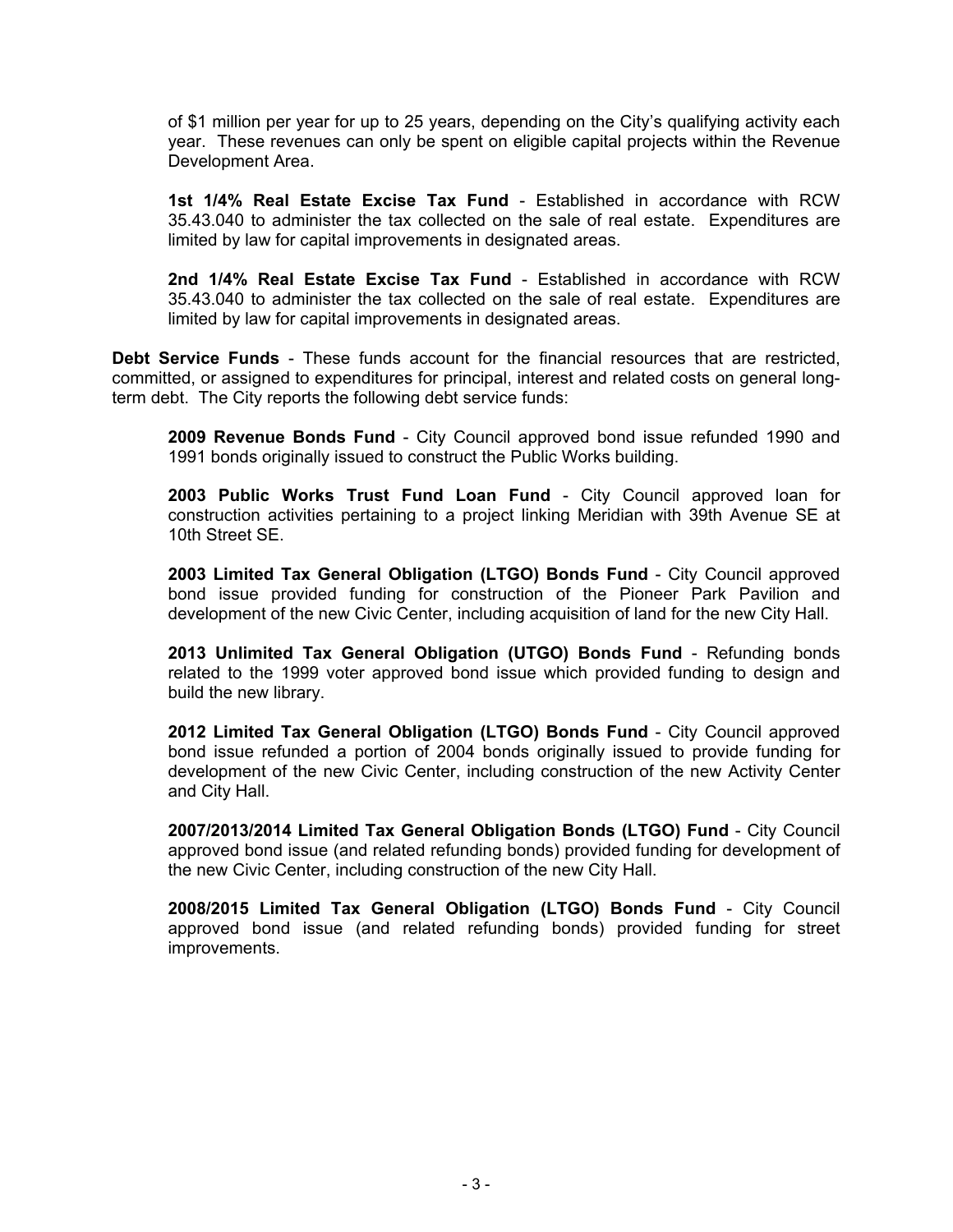**Capital Projects Funds** - These funds account for financial resources which are restricted, committed, or assigned for the acquisition or construction of capital facilities or other capital assets. The City reports the following capital projects funds:

**Parks Capital Improvement Fund** - Accounts for monies restricted or appropriated by the City Council for purchases, construction and major building repairs of parks facilities.

**Facility Projects Fund** - Accounts for monies appropriated by the City Council for the purpose of planning, designing, and constructing Civic Center and other governmental facility projects.

**Street Fund** - Accounts for taxes, transportation impact fees and other monies restricted or appropriated by the City Council for major repairs and construction of City streets.

#### **Proprietary Fund Types**

**Enterprise Funds** - These funds account for operations that provide goods or services to the general public and are supported primarily through user charges. The City reports the following enterprise funds:

**Sanitation Utility Fund** - Accounts for operations and improvements to a methane gas collection system at a landfill closed in 1975. Cash outflow also includes debt service on bonds originally issued in 1990 and 1991 to install the methane gas collection system, and bonds issued in 2011 for settlement of claims for environmental remediation.

**Water Utility Fund** - Accounts for operations to provide water services to the City. Activities which are primarily supported by user fees include administration, billings and collections, debt service, engineering, construction, operation, maintenance, and repairs.

**Wastewater Utility Fund** - Accounts for operations to provide wastewater services to the City. Activities which are primarily supported by user fees include administration, billings and collections, debt service, engineering, construction, operation, maintenance, and repairs.

**Storm and Surface Water Utility Fund** - Accounts for operations to provide storm water collection and disposal services to the City. Activities which are primarily supported by user fees include administration, billings and collections, debt service, engineering, construction, operation, maintenance, and repairs.

**Pioneer Park Pavilion Fund** - Accounts for the operation of the Pioneer Park Pavilion. Activities are supported by user fees and include administration, billing and collections, operations, maintenance, repairs, and debt service.

**Internal Service Funds** - These funds account for operations that provide goods or services to other departments or funds of the government on a cost reimbursement basis. The City reports the following internal service funds:

**Equipment Rental Fund** - Accounts for the costs of maintaining and replacing the City's vehicles and auxiliary equipment. All operations and equipment costs are factors in calculating the rates which are charged to each user department.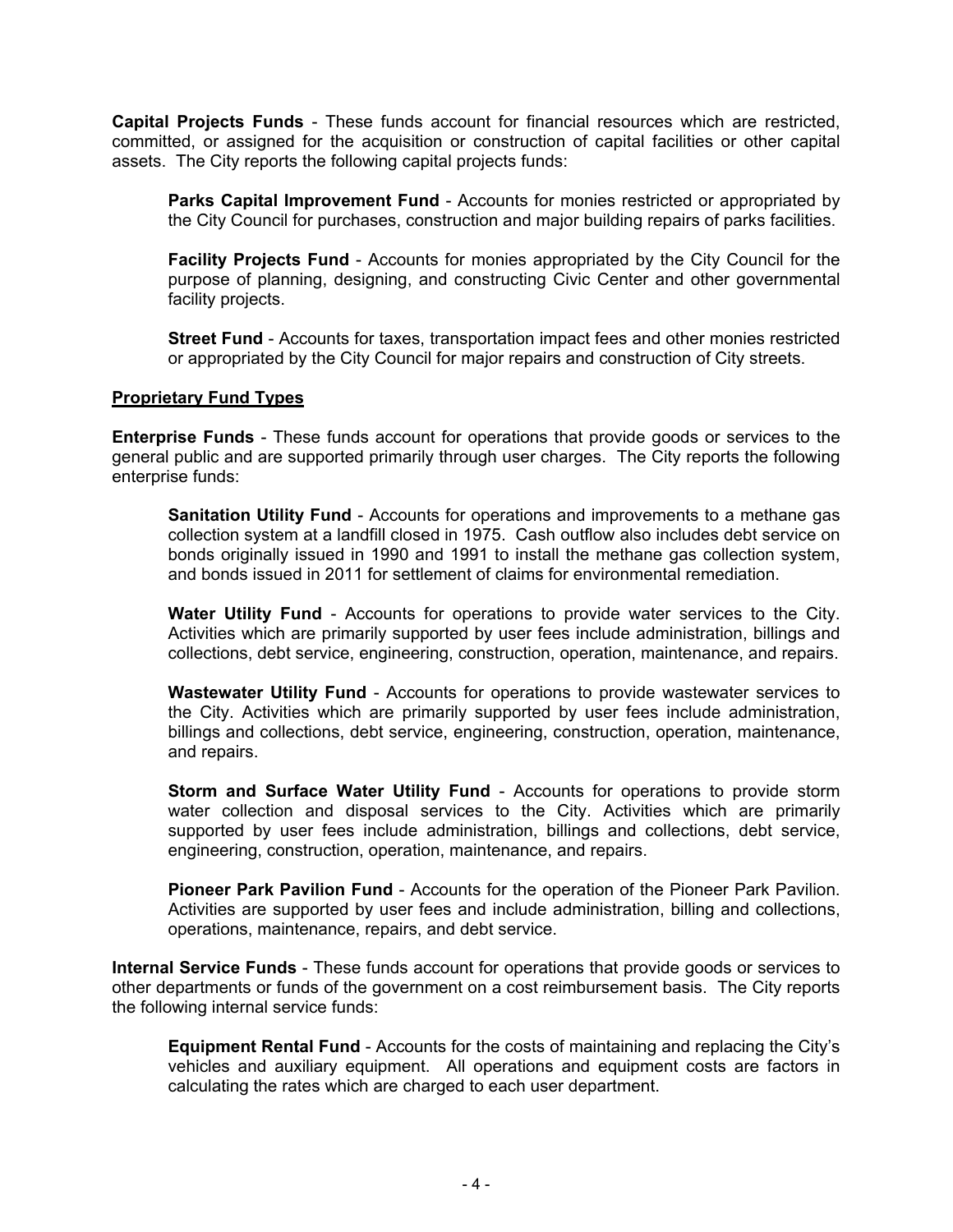**Insurance Fund** - Provides accounting for insurance services to all City departments, including provision for losses on property, liability, workers' compensation, and unemployment compensation. Expenses are paid by the Insurance Fund and rates are charged to departments based on use and/or coverage requirements.

**Information Technology Fund** - Accounts for the costs of maintaining and replacing the City's information technology infrastructure. All operations and equipment costs are factors in calculating the rates which are charged to each user department.

**Healthcare Insurance Fund** - Provides accounting for the City's self-insured (with stop loss) medical, dental and vision benefits. Claims, stop loss premiums, and administrative costs are paid by the Healthcare Insurance Fund and premiums are charged to departments based accrual rates set by actuaries for employees and their dependents.

**Facility Maintenance Fund** - Accounts for the costs of maintaining the City's various facilities and provides accounting for systematic life cycle repairs and replacement. All operations and equipment costs are factors in calculating the rates which are charged to each user department.

#### **Fiduciary Fund Types**

Fiduciary funds account for assets held by the government in a trustee capacity or as a custodian for individuals, private organizations, other governmental units, and/or other funds.

**Firemen's Pension Fund** - Accounts for the payment of pension benefits and administrative costs for retired firefighters (and beneficiaries) who were employed prior to March 1, 1970. Primary revenue sources are fire insurance premium taxes, and investment interest.

For the year ended December 31, 2018, the City has chosen to early implement the requirements of GASB Statement No. 84 - Fiduciary Activities, and is no longer reporting the Firemen's Pension Plan in a fiduciary fund.

GASB Statement No. 84 establishes criteria for identifying fiduciary activities and requires activity meeting the criteria be reported in a fiduciary fund. It was determined that the Firemen's Pension Plan does not meet these criteria, and reporting the plan in a fiduciary fund is no longer appropriate. The City is now reporting the plan as part of the General Fund.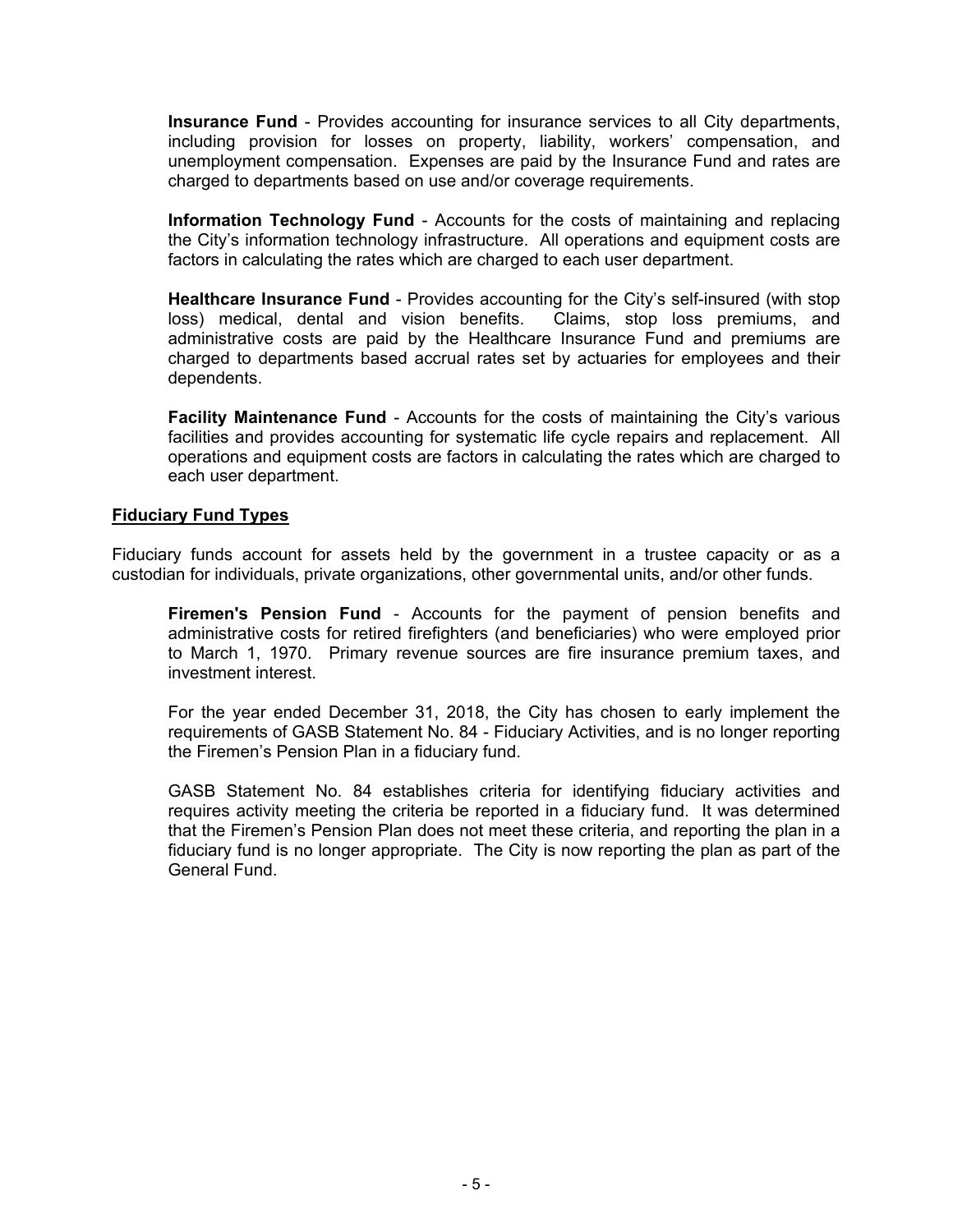At the end of the current fiscal year, the City's funds reported combined ending cash and investments of \$57,829,619, a decrease of \$1,047,662 in comparison with the prior year. Of this total ending cash and investments, \$10,452,547 is reserved due to restrictions on use imposed by external parties or internal commitments established by the City Council. \$47,377,072 is unreserved and may be used to meet the City's ongoing obligations to citizens and creditors. Changes in ending cash and investments by fund are summarized in the following table:

| Fund                            | 2018<br>Cash and<br>Investments |            | 2017<br>Cash and | 2018<br>Increase/ |            |             |
|---------------------------------|---------------------------------|------------|------------------|-------------------|------------|-------------|
|                                 |                                 |            |                  | Investments       | (Decrease) |             |
| General Fund                    | \$                              | 10,030,514 | \$               | 8,205,310         | \$         | 1,825,204   |
| Seizure and Forfeiture          |                                 | 232,292    |                  | 401,734           |            | (169, 442)  |
| Motel Tax                       |                                 | 1,598,879  |                  | 3,240,010         |            | (1,641,131) |
| <b>Trial Court Improvement</b>  |                                 | 3,629      |                  | 2,445             |            | 1,184       |
| <b>LIFT Grant</b>               |                                 | 1,281,621  |                  | 3,723,372         |            | (2,441,751) |
| 1st 1/4% Real Estate Excise Tax |                                 | 720,348    |                  | 1,041,732         |            | (321, 384)  |
| 2nd 1/4% Real Estate Excise Tax |                                 | 725,248    |                  | 1,046,573         |            | (321, 325)  |
| 2009 Revenue Bonds              |                                 | 18,714     |                  | 18,326            |            | 388         |
| 2003 Trust Fund Loan            |                                 | 5,508      |                  | 4,769             |            | 739         |
| 2003 LTGO Bonds                 |                                 |            |                  | 16,888            |            | (16, 888)   |
| 2013 UTGO Bonds                 |                                 | 85,257     |                  | 79,198            |            | 6,059       |
| 2012 LTGO Bonds                 |                                 | 34,347     |                  | 25,556            |            | 8,791       |
| 2007/2013/2014 LTGO Bonds       |                                 | 34,638     |                  | 19,902            |            | 14,736      |
| 2008/2015 LTGO Bonds            |                                 | 126,819    |                  | 123,653           |            | 3,166       |
| Parks Capital Improvement       |                                 | 4,879,439  |                  | 1,896,328         |            | 2,983,111   |
| <b>Facility Projects</b>        |                                 | 558,137    |                  | 121,076           |            | 437,061     |
| <b>Street</b>                   |                                 | 5,476,894  |                  | 5,273,289         |            | 203,605     |
| Sanitation                      |                                 | 270,476    |                  | 256,156           |            | 14,320      |
| Water                           |                                 | 3,538,484  |                  | 3,725,528         |            | (187, 044)  |
| Wastewater                      |                                 | 15,070,706 |                  | 13,906,380        |            | 1,164,326   |
| Storm and Surface Water         |                                 | 4,689,803  |                  | 7,999,109         |            | (3,309,306) |
| <b>Pioneer Park Pavilion</b>    |                                 | 97,165     |                  | 87,234            |            | 9,931       |
| <b>Equipment Rental</b>         |                                 | 1,750,457  |                  | 1,668,676         |            | 81,781      |
| Insurance                       |                                 | 1,171,865  |                  | 1,224,598         |            | (52, 733)   |
| Information Technology          |                                 | 1,039,218  |                  | 840,677           |            | 198,541     |
| Healthcare Insurance            |                                 | 4,271,401  |                  | 3,806,692         |            | 464,709     |
| <b>Facility Maintenance</b>     |                                 | 117,760    |                  | 122,070           |            | (4, 310)    |
|                                 |                                 | 57,829,619 | \$               | 58,877,281        | \$         | (1,047,662) |
|                                 |                                 |            |                  |                   |            |             |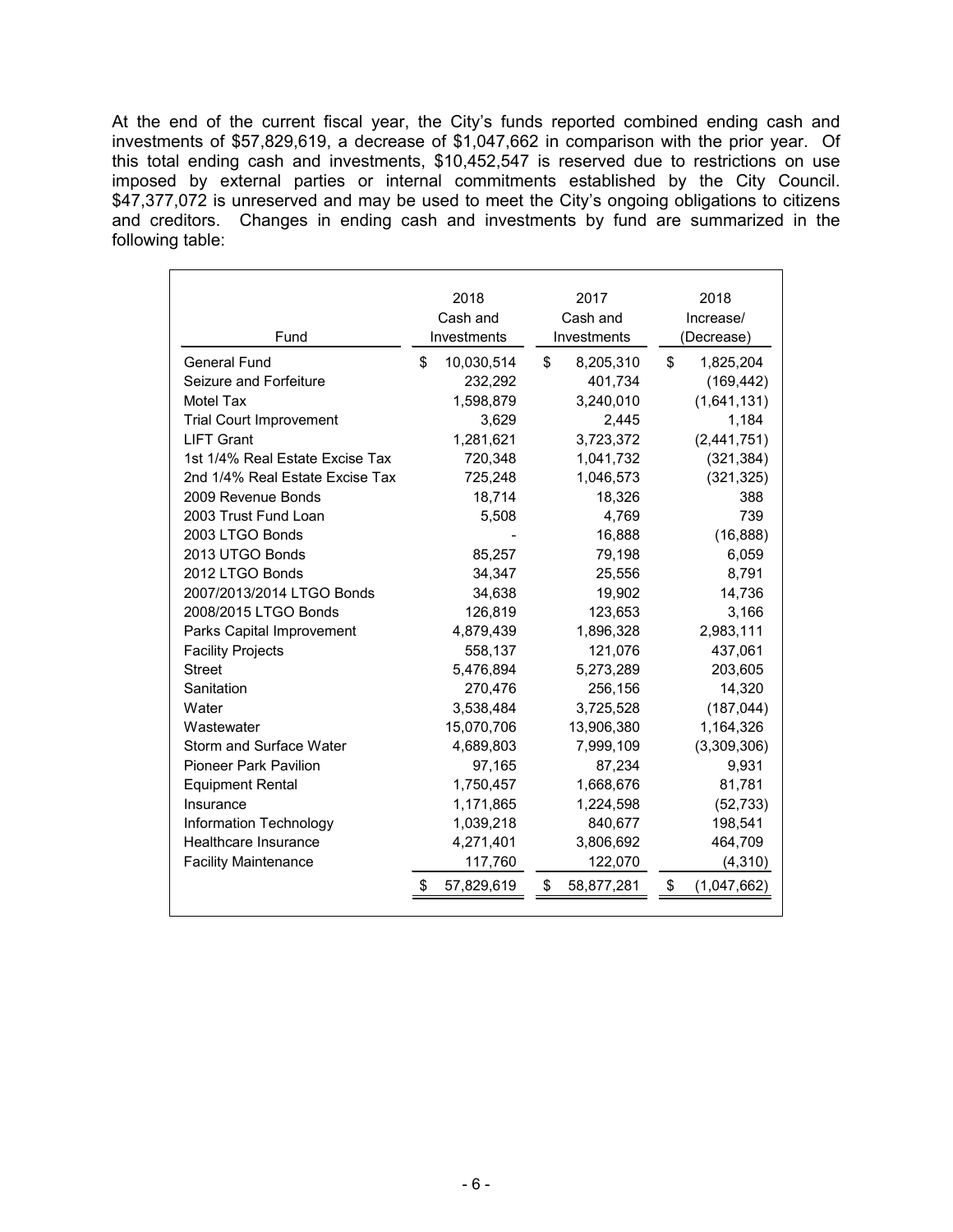During the current fiscal year, the City's funds reported combined revenues and other increases in fund resources of \$131,092,752, and combined expenditures and other decreases in fund resources of \$132,140,414. Revenues, expenditures, and other increases and decreases in fund resources are summarized in the following table:

| Fund                            | Revenues          | Other<br>Increases in<br><b>Fund Resources</b> | Expenditures     | Other<br>Decreases in<br><b>Fund Resources</b> | 2018<br>Increase/<br>(Decrease) |
|---------------------------------|-------------------|------------------------------------------------|------------------|------------------------------------------------|---------------------------------|
| <b>General Fund</b>             | 49,108,790<br>\$. | \$<br>1,272,150                                | 38,118,197<br>\$ | 10,437,539<br>\$                               | 1,825,204<br>\$.                |
| Seizure and Forfeiture          | 35,153            |                                                | 60,992           | 143,603                                        | (169, 442)                      |
| <b>Motel Tax</b>                | 1,387,900         |                                                | 547,765          | 2,481,266                                      | (1,641,131)                     |
| <b>Trial Court Improvement</b>  | 22,165            |                                                |                  | 20,981                                         | 1,184                           |
| <b>LIFT Grant</b>               | 1,013,447         |                                                |                  | 3,455,198                                      | (2,441,751)                     |
| 1st 1/4% Real Estate Excise Tax | 1,228,616         |                                                |                  | 1,550,000                                      | (321, 384)                      |
| 2nd 1/4% Real Estate Excise Tax | 1,228,675         |                                                |                  | 1,550,000                                      | (321, 325)                      |
| 2009 Revenue Bonds              | 295               | 8.787                                          |                  | 8,694                                          | 388                             |
| 2003 Trust Fund Loan            | 737               | 337,025                                        |                  | 337,023                                        | 739                             |
| 2003 LTGO Bonds                 | 173               | 85,257                                         |                  | 102,318                                        | (16, 888)                       |
| 2013 UTGO Bonds                 | 784.080           |                                                |                  | 778,021                                        | 6,059                           |
| 2012 LTGO Bonds                 | 8,091             | 995,675                                        |                  | 994,975                                        | 8,791                           |
| 2007/2013/2014 LTGO Bonds       | 14,631            | 1,839,982                                      |                  | 1,839,877                                      | 14,736                          |
| 2008/2015 LTGO Bonds            | 3,216             | 697,350                                        |                  | 697,400                                        | 3,166                           |
| Parks Capital Improvement       | 1,736,252         | 5,686,554                                      | 205,336          | 4,234,359                                      | 2,983,111                       |
| <b>Facility Projects</b>        | 9,176             | 1,235,244                                      |                  | 807,359                                        | 437,061                         |
| <b>Street</b>                   | 4,368,971         | 9,137,113                                      | 3,759,802        | 9,542,677                                      | 203,605                         |
| Sanitation                      | 437,082           |                                                | 88,841           | 333,921                                        | 14,320                          |
| Water                           | 6,900,836         | 10,798                                         | 4,889,481        | 2,209,197                                      | (187, 044)                      |
| Wastewater                      | 15,432,501        |                                                | 7,746,053        | 6,522,122                                      | 1,164,326                       |
| Storm and Surface Water         | 6,827,612         |                                                | 4,834,861        | 5,302,057                                      | (3,309,306)                     |
| <b>Pioneer Park Pavilion</b>    | 338,867           | 135,492                                        | 330,538          | 133,890                                        | 9,931                           |
| <b>Equipment Rental</b>         | 2,660,344         | 211,861                                        | 1,566,607        | 1,223,817                                      | 81,781                          |
| Insurance                       | 1,960,694         | 9,472                                          | 2,017,899        | 5,000                                          | (52, 733)                       |
| Information Technology          | 3,554,666         | 150,000                                        | 3,103,671        | 402,454                                        | 198,541                         |
| Healthcare Insurance            | 7,580,370         |                                                | 7,115,661        |                                                | 464,709                         |
| <b>Facility Maintenance</b>     | 2,636,652         |                                                | 2,452,104        | 188,858                                        | (4, 310)                        |
|                                 | 109,279,992       | 21,812,760<br>\$                               | \$<br>76,837,808 | \$<br>55,302,606                               | (1,047,662)<br>\$               |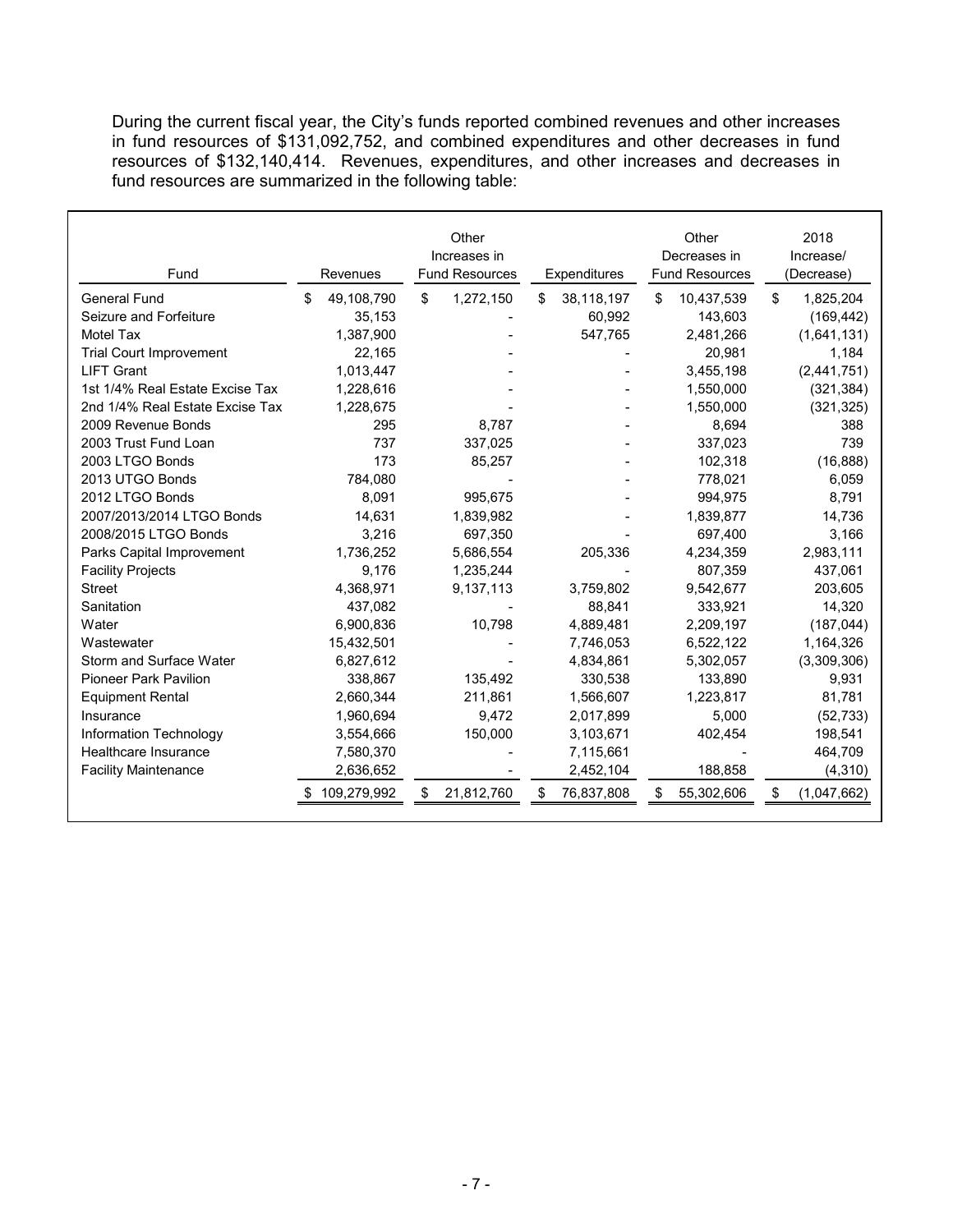At the end of the current fiscal year, the City's General Fund reported ending cash and investments of \$10,030,514, an increase of \$1,825,204 in comparison with the prior year. During the year, the General Fund reported combined revenues and other increases in fund resources of \$50,380,940. These revenues and other increases in fund resources are presented by source in the following table:

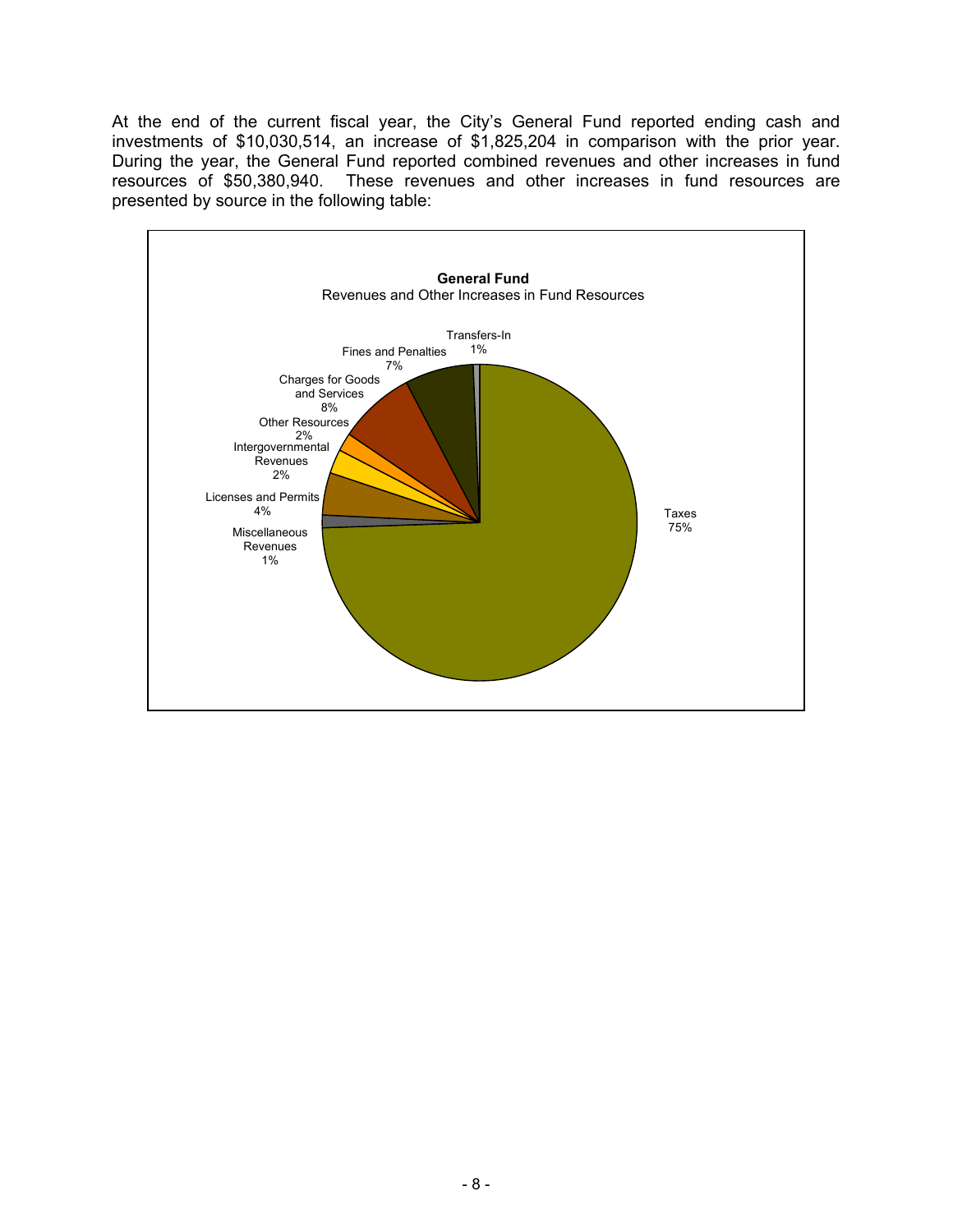During the year, the General Fund also reported combined expenditures and other decreases in fund resources of \$48,555,736. These expenditures and other decreases in fund resources are presented by source in the following table:



At the end of the current fiscal year, the City had total outstanding long-term debt of \$31,819,791, a decrease of \$6,481,633 in comparison with the prior year. Changes in outstanding long-term debt are summarized in the following table:

| Debt Type                                                                |    | 2018<br>Outstanding<br><b>Balance</b> |    | 2017<br>Outstanding<br><b>Balance</b> | Increase/<br>(Decrease)                       |
|--------------------------------------------------------------------------|----|---------------------------------------|----|---------------------------------------|-----------------------------------------------|
| <b>General Obligation Bonds</b><br>Revenue Bonds<br>Other Long-Term Debt | \$ | 24,275,000<br>4,890,000<br>2,654,791  | \$ | 28,124,573<br>6,550,000<br>3,626,851  | \$<br>(3,849,573)<br>(1,660,000)<br>(972,060) |
|                                                                          | S  | 31,819,791                            | S  | 38,301,424                            | \$<br>(6,481,633)                             |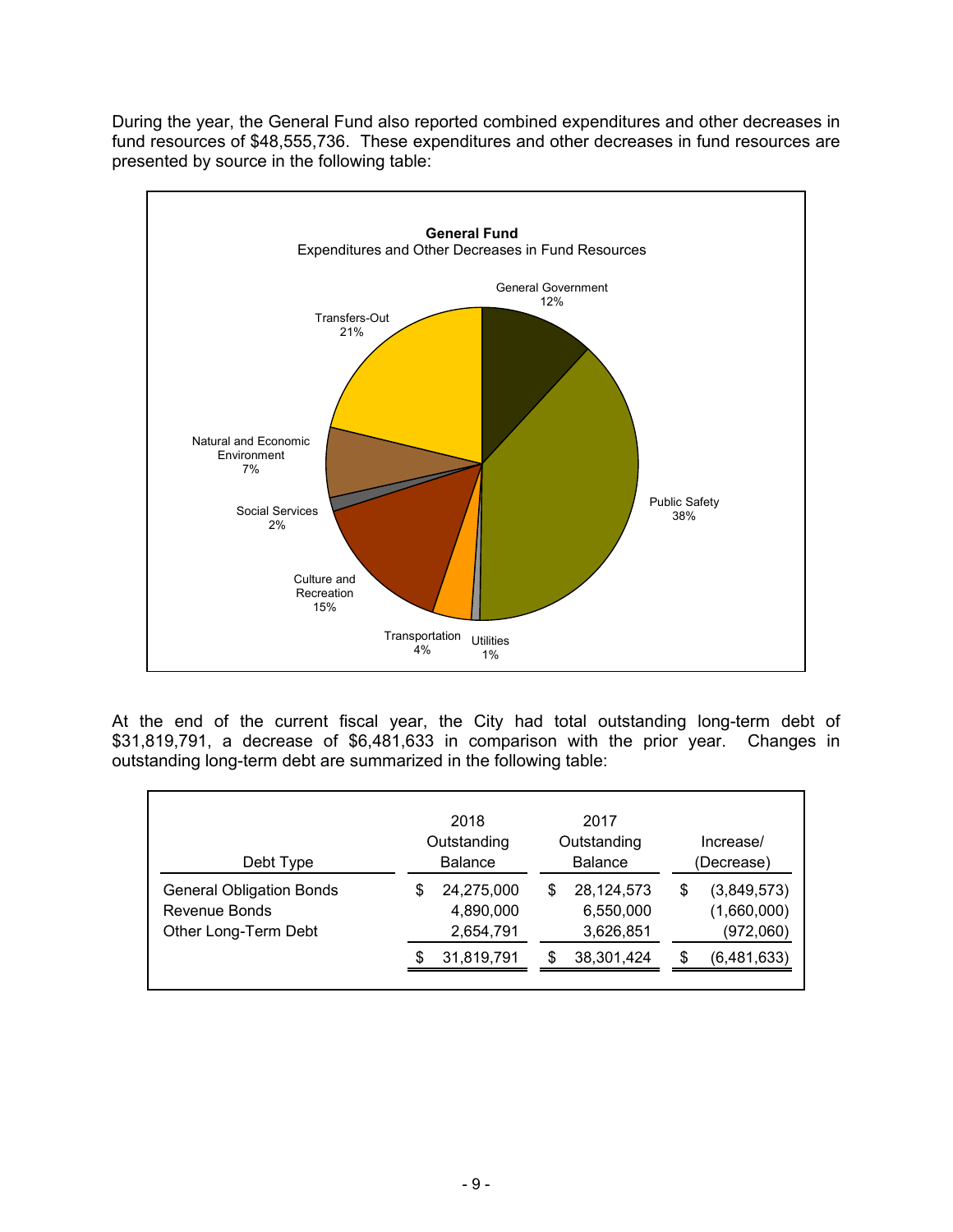The City adopts annual appropriated budgets for the general, special revenue, enterprise, internal service and fiduciary funds. These budgets are appropriated at the fund level. Annual appropriations for these funds lapse at the fiscal year end.

Budgets for debt service and capital projects funds are adopted at the level of the individual debt issue or project for fiscal periods that correspond to the lives of debt issues or projects, and are not required to be re-appropriated each year.

Annual appropriated budgets are adopted on the same basis of accounting as used for financial reporting. An increase in total budgeted appropriations of a fund must be authorized by the City Council. Transfers of appropriations within a fund may be authorized by the City Manager.

The City Council is made up of seven members elected to four-year terms. Six City Council members are elected by district, and one is elected citywide. The City Council elects a Mayor from the council membership for a two-year term.

The Puyallup Municipal Court judge is also elected to a four-year term. The current elected City officials are listed in the following table:

| <b>City Council</b>       |                                 |  |  |  |
|---------------------------|---------------------------------|--|--|--|
| John Palmer, Mayor        | District 2                      |  |  |  |
| Tom Swanson, Deputy Mayor | District 3                      |  |  |  |
| Julie Door                | District 3                      |  |  |  |
| <b>Robin Farris</b>       | District 1                      |  |  |  |
| Cyndy Jacobsen            | District 2                      |  |  |  |
| Dean Johnson              | At Large                        |  |  |  |
| Jim Kastama               | District 1                      |  |  |  |
| Other Elected Officials   |                                 |  |  |  |
| Andrea Beall              | <b>Municipal Court</b><br>Judge |  |  |  |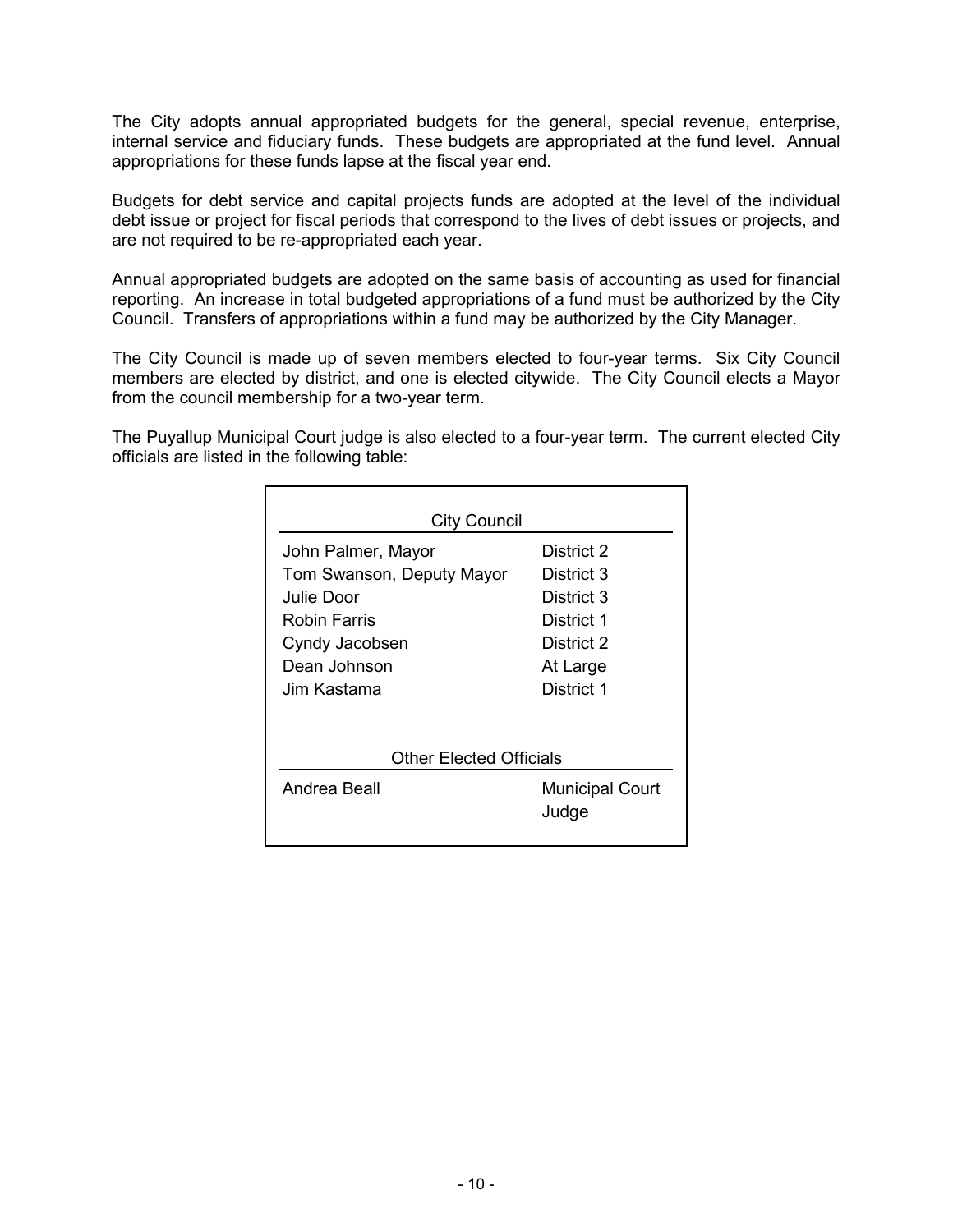The City Council appoints a City Manager who serves as chief administrator of the City. The current appointed City officials are listed in the following table:

| <b>Appointed Officials</b> |                                      |  |  |  |  |
|----------------------------|--------------------------------------|--|--|--|--|
| Steve Kirkelie             | Interim City Manager                 |  |  |  |  |
| Rob Andreotti              | <b>Public Works Director</b>         |  |  |  |  |
| Ellen Attebery             | Court Administrator                  |  |  |  |  |
| Joe Beck                   | City Attorney                        |  |  |  |  |
| <b>Clay Doolittle</b>      | Information Technology Manager       |  |  |  |  |
| Scott Engle                | Chief of Police                      |  |  |  |  |
| Sarah Harris               | <b>Parks and Recreation Director</b> |  |  |  |  |
| Hans Hunger                | City Engineer                        |  |  |  |  |
| Barbara Lopez              | <b>Finance Director</b>              |  |  |  |  |
| Katie Ortega               | Director of Personnel                |  |  |  |  |
| Patty Ross                 | <b>Library Services Director</b>     |  |  |  |  |
| <b>Tom Utterback</b>       | <b>Development Services Director</b> |  |  |  |  |
| Mary Winter                | <b>City Clerk</b>                    |  |  |  |  |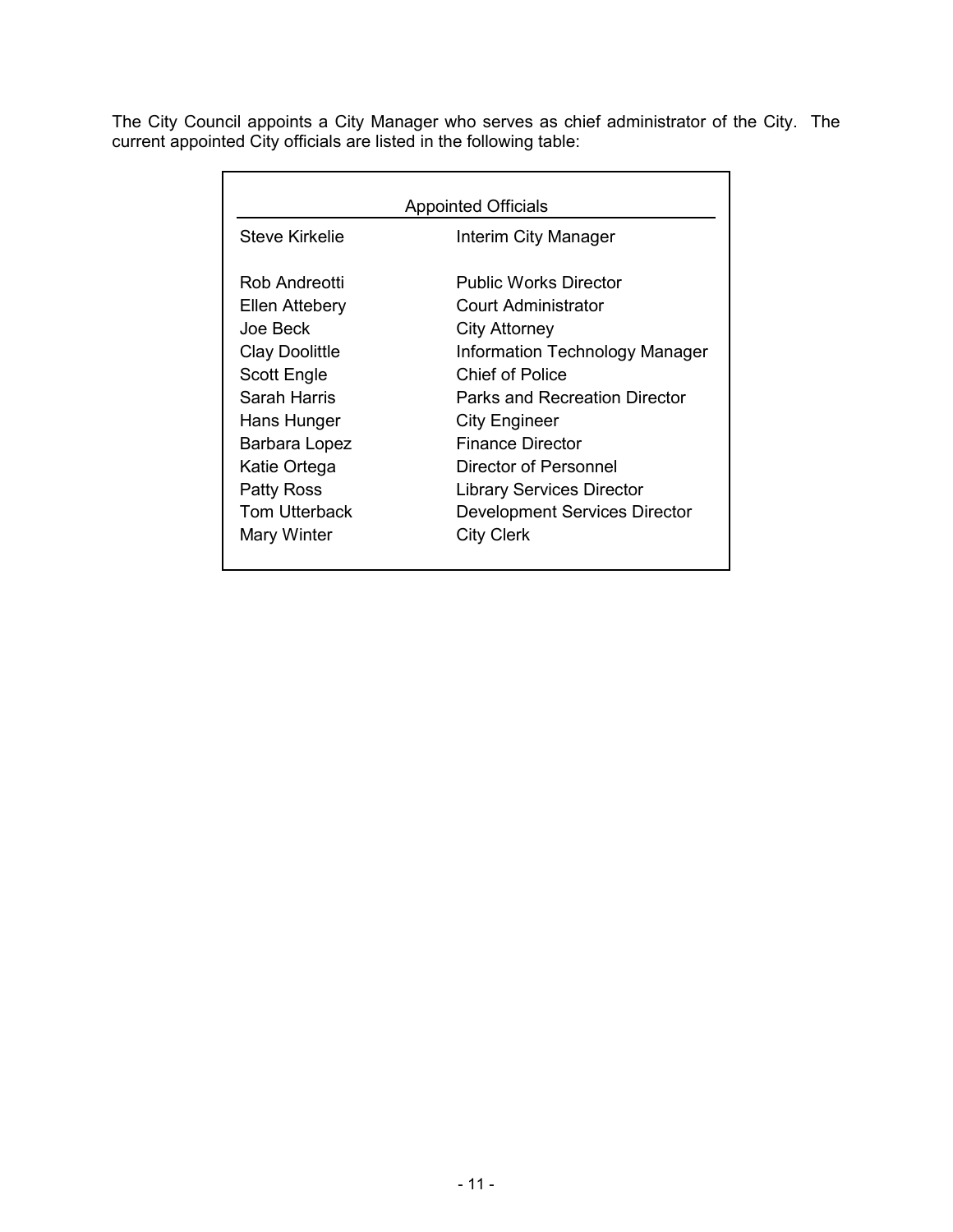|                                    |                                                 | <b>Total for</b><br><b>All Funds</b> | 001<br>General<br><b>Fund</b> | 115<br><b>Seizure and</b><br><b>Forfeiture</b> | 141<br><b>Motel</b><br>Tax |
|------------------------------------|-------------------------------------------------|--------------------------------------|-------------------------------|------------------------------------------------|----------------------------|
|                                    | <b>Beginning Cash and Investments</b>           |                                      |                               |                                                |                            |
| 30810                              | Reserved                                        | 12,532,721                           | 138,008                       | 401,734                                        | 3,240,010                  |
| 30880                              | Unreserved                                      | 46,344,560                           | 8,067,302                     |                                                |                            |
| 388 / 588                          | Prior Period Adjustments, Net                   |                                      |                               |                                                |                            |
| <b>Revenues</b>                    |                                                 |                                      |                               |                                                |                            |
| 310                                | <b>Taxes</b>                                    | 42,542,676                           | 37,523,048                    |                                                | 1,367,206                  |
| 320                                | <b>Licenses and Permits</b>                     | 2,200,697                            | 2,179,851                     |                                                |                            |
| 330                                | Intergovernmental Revenues                      | 8,075,342                            | 1,245,915                     |                                                |                            |
| 340                                | <b>Charges for Goods and Services</b>           | 47,121,028                           | 3,963,629                     |                                                |                            |
| 350                                | <b>Fines and Penalties</b>                      | 3,669,909                            | 3,545,234                     |                                                |                            |
| 360                                | Miscellaneous Revenues                          | 5,670,340                            | 651,113                       | 35,153                                         | 20,694                     |
| <b>Total Revenues:</b>             |                                                 | 109,279,992                          | 49,108,790                    | 35,153                                         | 1,387,900                  |
| <b>Expenditures</b>                |                                                 |                                      |                               |                                                |                            |
| 510                                | <b>General Government</b>                       | 20,047,156                           | 5,735,299                     |                                                |                            |
| 520                                | <b>Public Safety</b>                            | 19,013,243                           | 18,574,773                    | 60,992                                         |                            |
| 530                                | <b>Utilities</b>                                | 17,898,009                           | 427,614                       |                                                |                            |
| 540                                | Transportation                                  | 7,278,627                            | 1,952,218                     |                                                |                            |
| 550                                | Natural and Economic Environment                | 4,152,503                            | 3,515,897                     |                                                | 547,765                    |
| 560                                | <b>Social Services</b>                          | 689,936                              | 689,936                       |                                                |                            |
| 570                                | <b>Culture and Recreation</b>                   | 7,758,334                            | 7,222,460                     |                                                |                            |
| <b>Total Expenditures:</b>         |                                                 | 76,837,808                           | 38,118,197                    | 60,992                                         | 547,765                    |
|                                    | Excess (Deficiency) Revenues over Expenditures: | 32,442,184                           | 10,990,593                    | (25, 839)                                      | 840,135                    |
|                                    | <b>Other Increases in Fund Resources</b>        |                                      |                               |                                                |                            |
| 391-393, 596                       | <b>Debt Proceeds</b>                            | 24,845                               |                               |                                                |                            |
| 397                                | Transfers-In                                    | 20,809,107                           | 333,227                       |                                                |                            |
| 385                                | Special or Extraordinary Items                  |                                      |                               |                                                |                            |
| 386 / 389                          | <b>Custodial Activities</b>                     | 7,923                                | 1,273                         |                                                |                            |
| 381, 395, 398                      | <b>Other Resources</b>                          | 970,885                              | 937,650                       |                                                |                            |
|                                    | Total Other Increases in Fund Resources:        | 21,812,760                           | 1,272,150                     |                                                |                            |
|                                    | <b>Other Decreases in Fund Resources</b>        |                                      |                               |                                                |                            |
| 594-595                            | <b>Capital Expenditures</b>                     | 26,485,044                           | 139,306                       |                                                |                            |
| 591-593, 599                       | <b>Debt Service</b>                             | 7,107,628                            |                               |                                                |                            |
| 597                                | Transfers-Out                                   | 20,689,861                           | 10,266,036                    | 143,000                                        | 2,481,266                  |
| 585                                | Special or Extraordinary Items                  |                                      |                               |                                                |                            |
| 586 / 589                          | <b>Custodial Activities</b>                     | 82,573                               | 32,197                        | 603                                            |                            |
| 581                                | <b>Other Uses</b>                               | 937,500                              |                               |                                                |                            |
|                                    | Total Other Decreases in Fund Resources:        | 55,302,606                           | 10,437,539                    | 143,603                                        | 2,481,266                  |
|                                    | Increase (Decrease) in Cash and Investments:    | (1,047,662)                          | 1,825,204                     | (169, 442)                                     | (1,641,131)                |
| <b>Ending Cash and Investments</b> |                                                 |                                      |                               |                                                |                            |
| 5081000                            | Reserved                                        | 10,452,547                           | 110,265                       | 232,292                                        | 1,598,879                  |
| 5088000                            | Unreserved                                      | 47,377,072                           | 9,920,249                     |                                                |                            |
|                                    | <b>Total Ending Cash and Investments</b>        | 57,829,619                           | 10,030,514                    | 232,292                                        | 1,598,879                  |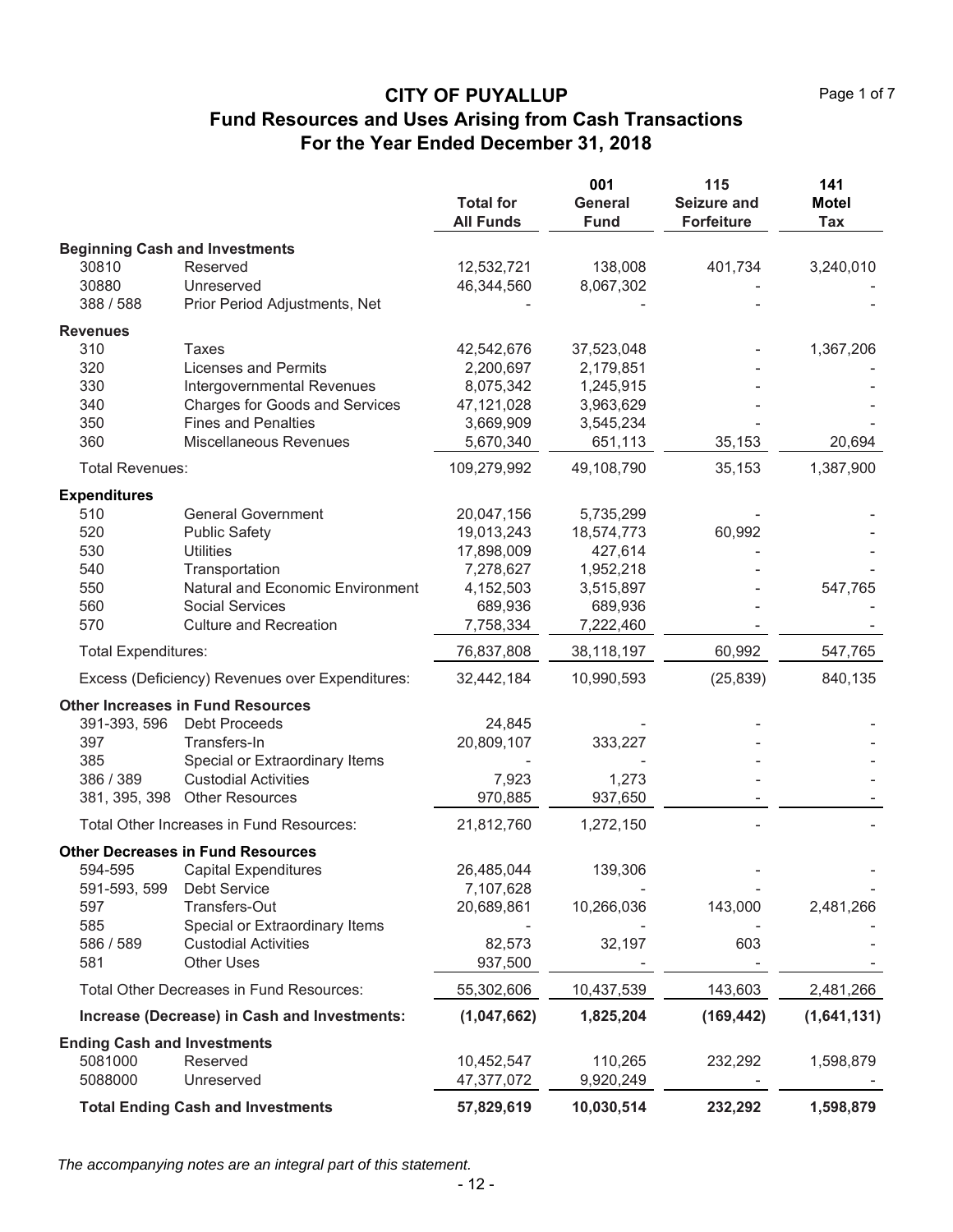|                                    |                                                 | 161<br><b>Trial Court</b><br>Improvement | 171<br><b>LIFT</b><br>Grant | 180<br>1st 1/4%<br><b>Real Estate</b><br><b>Excise Tax</b> | 190<br>2nd 1/4%<br><b>Real Estate</b><br><b>Excise Tax</b> |
|------------------------------------|-------------------------------------------------|------------------------------------------|-----------------------------|------------------------------------------------------------|------------------------------------------------------------|
|                                    | <b>Beginning Cash and Investments</b>           |                                          |                             |                                                            |                                                            |
| 30810                              | Reserved                                        | 2,445                                    | 3,723,372                   | 1,041,732                                                  | 1,046,573                                                  |
| 30880                              | Unreserved                                      |                                          |                             |                                                            |                                                            |
| 388 / 588                          | Prior Period Adjustments, Net                   |                                          |                             |                                                            |                                                            |
| <b>Revenues</b>                    |                                                 |                                          |                             |                                                            |                                                            |
| 310                                | Taxes                                           |                                          |                             | 1,222,526                                                  | 1,222,525                                                  |
| 320                                | <b>Licenses and Permits</b>                     |                                          |                             |                                                            |                                                            |
| 330                                | Intergovernmental Revenues                      | 22,041                                   | 1,000,000                   |                                                            |                                                            |
| 340                                | <b>Charges for Goods and Services</b>           |                                          |                             |                                                            |                                                            |
| 350                                | <b>Fines and Penalties</b>                      |                                          |                             |                                                            |                                                            |
| 360                                | Miscellaneous Revenues                          | 124                                      | 13,447                      | 6,090                                                      | 6,150                                                      |
| <b>Total Revenues:</b>             |                                                 | 22,165                                   | 1,013,447                   | 1,228,616                                                  | 1,228,675                                                  |
| <b>Expenditures</b>                |                                                 |                                          |                             |                                                            |                                                            |
| 510                                | <b>General Government</b>                       |                                          |                             |                                                            |                                                            |
| 520                                | <b>Public Safety</b>                            |                                          |                             |                                                            |                                                            |
| 530                                | <b>Utilities</b>                                |                                          |                             |                                                            |                                                            |
| 540                                | Transportation                                  |                                          |                             |                                                            |                                                            |
| 550                                | Natural and Economic Environment                |                                          |                             |                                                            |                                                            |
| 560                                | <b>Social Services</b>                          |                                          |                             |                                                            |                                                            |
| 570                                | <b>Culture and Recreation</b>                   |                                          |                             |                                                            |                                                            |
| <b>Total Expenditures:</b>         |                                                 |                                          |                             |                                                            |                                                            |
|                                    | Excess (Deficiency) Revenues over Expenditures: | 22,165                                   | 1,013,447                   | 1,228,616                                                  | 1,228,675                                                  |
|                                    | <b>Other Increases in Fund Resources</b>        |                                          |                             |                                                            |                                                            |
| 391-393, 596                       | <b>Debt Proceeds</b>                            |                                          |                             |                                                            |                                                            |
| 397                                | Transfers-In                                    |                                          |                             |                                                            |                                                            |
| 385                                | Special or Extraordinary Items                  |                                          |                             |                                                            |                                                            |
| 386 / 389                          | <b>Custodial Activities</b>                     |                                          |                             |                                                            |                                                            |
|                                    | 381, 395, 398 Other Resources                   |                                          |                             |                                                            |                                                            |
|                                    | Total Other Increases in Fund Resources:        |                                          |                             |                                                            |                                                            |
|                                    | <b>Other Decreases in Fund Resources</b>        |                                          |                             |                                                            |                                                            |
| 594-595                            | <b>Capital Expenditures</b>                     |                                          |                             |                                                            |                                                            |
| 591-593, 599                       | Debt Service                                    |                                          |                             |                                                            |                                                            |
| 597                                | Transfers-Out                                   | 20,981                                   | 3,455,198                   | 1,550,000                                                  | 1,550,000                                                  |
| 585                                | Special or Extraordinary Items                  |                                          |                             |                                                            |                                                            |
| 586 / 589                          | <b>Custodial Activities</b>                     |                                          |                             |                                                            |                                                            |
| 581                                | <b>Other Uses</b>                               |                                          |                             |                                                            |                                                            |
|                                    | Total Other Decreases in Fund Resources:        | 20,981                                   | 3,455,198                   | 1,550,000                                                  | 1,550,000                                                  |
|                                    | Increase (Decrease) in Cash and Investments:    | 1,184                                    | (2,441,751)                 | (321, 384)                                                 | (321, 325)                                                 |
| <b>Ending Cash and Investments</b> |                                                 |                                          |                             |                                                            |                                                            |
| 5081000                            | Reserved                                        | 3,629                                    | 1,281,621                   | 720,348                                                    | 725,248                                                    |
| 5088000                            | Unreserved                                      |                                          |                             |                                                            |                                                            |
|                                    | <b>Total Ending Cash and Investments</b>        | 3,629                                    | 1,281,621                   | 720,348                                                    | 725,248                                                    |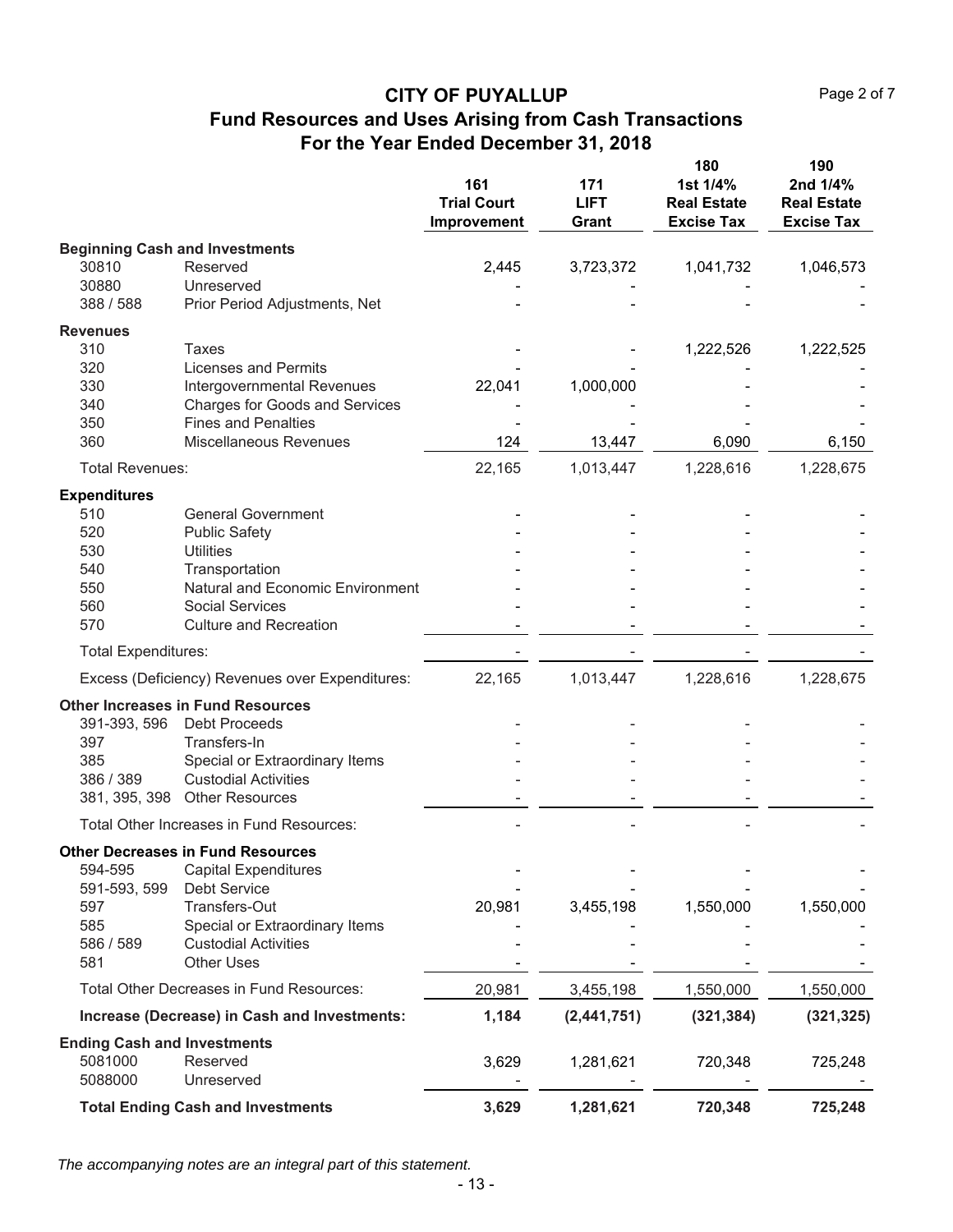Page 3 of 7

# **CITY OF PUYALLUP Fund Resources and Uses Arising from Cash Transactions For the Year Ended December 31, 2018**

|                                    |                                                 | 204<br>2009 Revenue<br><b>Bonds</b> | 205<br><b>2003 Trust</b><br><b>Fund Loan</b> | 206<br>2003 LTGO<br><b>Bonds</b> | 216<br><b>2013 UTGO</b><br><b>Bonds</b> |
|------------------------------------|-------------------------------------------------|-------------------------------------|----------------------------------------------|----------------------------------|-----------------------------------------|
|                                    | <b>Beginning Cash and Investments</b>           |                                     |                                              |                                  |                                         |
| 30810                              | Reserved                                        |                                     |                                              |                                  | 79,198                                  |
| 30880                              | Unreserved                                      | 18,326                              | 4,769                                        | 16,888                           |                                         |
| 388 / 588                          | Prior Period Adjustments, Net                   |                                     |                                              |                                  |                                         |
| <b>Revenues</b>                    |                                                 |                                     |                                              |                                  |                                         |
| 310                                | <b>Taxes</b>                                    |                                     |                                              |                                  | 779,308                                 |
| 320                                | <b>Licenses and Permits</b>                     |                                     |                                              |                                  |                                         |
| 330                                | Intergovernmental Revenues                      |                                     |                                              |                                  |                                         |
| 340                                | Charges for Goods and Services                  |                                     |                                              |                                  |                                         |
| 350                                | <b>Fines and Penalties</b>                      |                                     |                                              |                                  |                                         |
| 360                                | <b>Miscellaneous Revenues</b>                   | 295                                 | 737                                          | 173                              | 4,772                                   |
| <b>Total Revenues:</b>             |                                                 | 295                                 | 737                                          | 173                              | 784,080                                 |
| <b>Expenditures</b>                |                                                 |                                     |                                              |                                  |                                         |
| 510                                | <b>General Government</b>                       |                                     |                                              |                                  |                                         |
| 520                                | <b>Public Safety</b>                            |                                     |                                              |                                  |                                         |
| 530                                | <b>Utilities</b>                                |                                     |                                              |                                  |                                         |
| 540                                | Transportation                                  |                                     |                                              |                                  |                                         |
| 550                                | Natural and Economic Environment                |                                     |                                              |                                  |                                         |
| 560                                | <b>Social Services</b>                          |                                     |                                              |                                  |                                         |
| 570                                | <b>Culture and Recreation</b>                   |                                     |                                              |                                  |                                         |
| <b>Total Expenditures:</b>         |                                                 |                                     |                                              |                                  |                                         |
|                                    | Excess (Deficiency) Revenues over Expenditures: | 295                                 | 737                                          | 173                              | 784,080                                 |
|                                    | <b>Other Increases in Fund Resources</b>        |                                     |                                              |                                  |                                         |
| 391-393, 596                       | <b>Debt Proceeds</b>                            |                                     |                                              |                                  |                                         |
| 397                                | Transfers-In                                    | 8,787                               | 337,025                                      | 85,257                           |                                         |
| 385                                | Special or Extraordinary Items                  |                                     |                                              |                                  |                                         |
| 386 / 389                          | <b>Custodial Activities</b>                     |                                     |                                              |                                  |                                         |
|                                    | 381, 395, 398 Other Resources                   |                                     |                                              |                                  |                                         |
|                                    | Total Other Increases in Fund Resources:        | 8,787                               | 337,025                                      | 85,257                           |                                         |
|                                    | <b>Other Decreases in Fund Resources</b>        |                                     |                                              |                                  |                                         |
| 594-595                            | Capital Expenditures                            |                                     |                                              |                                  |                                         |
| 591-593, 599                       | <b>Debt Service</b>                             | 8,694                               | 337,023                                      | 102,318                          | 778,021                                 |
| 597                                | Transfers-Out                                   |                                     |                                              |                                  |                                         |
| 585                                | Special or Extraordinary Items                  |                                     |                                              |                                  |                                         |
| 586 / 589                          | <b>Custodial Activities</b>                     |                                     |                                              |                                  |                                         |
| 581                                | <b>Other Uses</b>                               |                                     |                                              |                                  |                                         |
|                                    | Total Other Decreases in Fund Resources:        | 8,694                               | 337,023                                      | 102,318                          | 778,021                                 |
|                                    | Increase (Decrease) in Cash and Investments:    | 388                                 | 739                                          | (16, 888)                        | 6,059                                   |
| <b>Ending Cash and Investments</b> |                                                 |                                     |                                              |                                  |                                         |
| 5081000                            | Reserved                                        |                                     |                                              |                                  | 85,257                                  |
| 5088000                            | Unreserved                                      | 18,714                              | 5,508                                        |                                  |                                         |
|                                    | <b>Total Ending Cash and Investments</b>        | 18,714                              | 5,508                                        |                                  | 85,257                                  |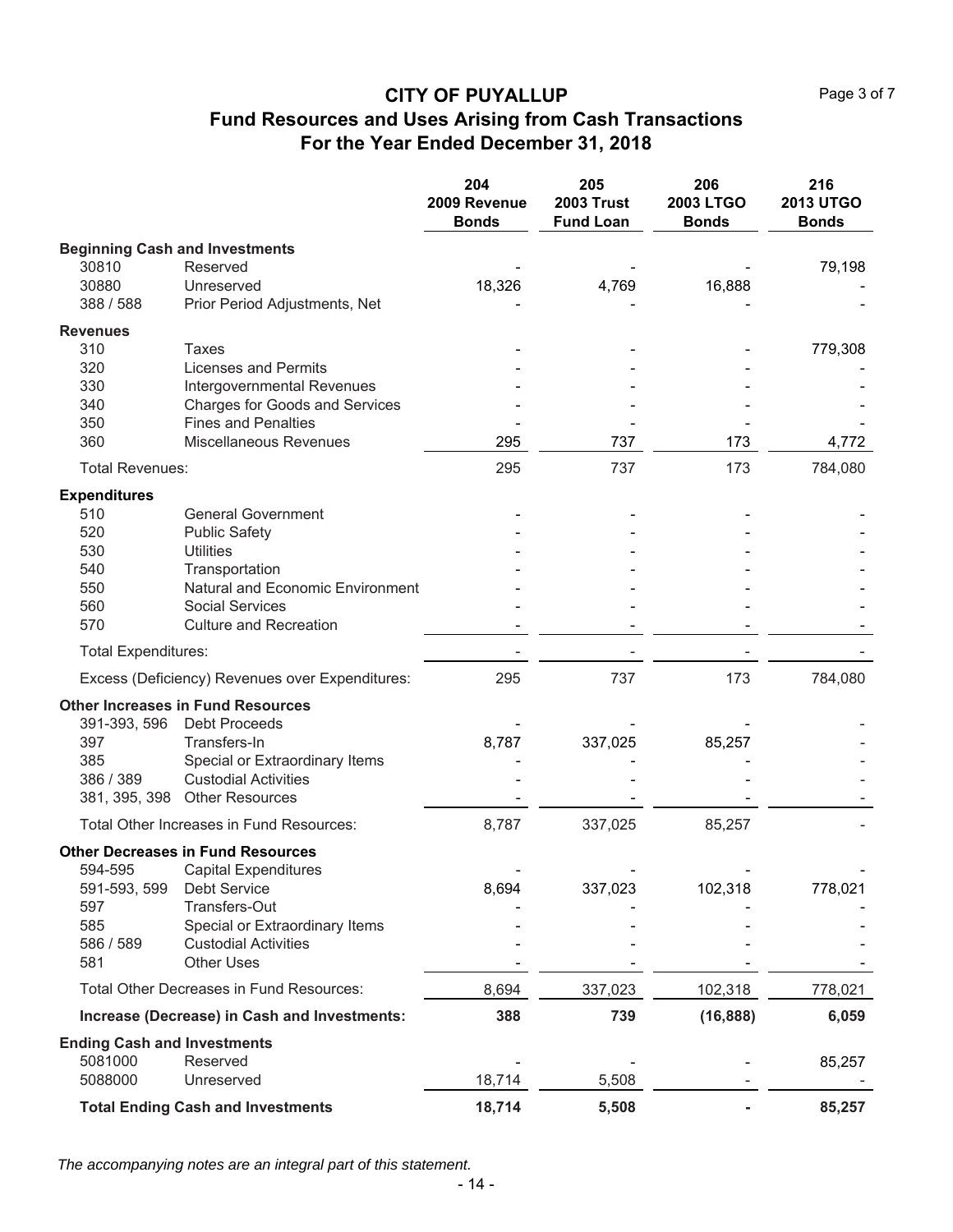Page 4 of 7

# **CITY OF PUYALLUP Fund Resources and Uses Arising from Cash Transactions For the Year Ended December 31, 2018**

|                                          |                                                               | 217<br><b>2012 LTGO</b><br><b>Bonds</b> | 218<br>2007/2013/2014<br><b>LTGO Bonds</b> | 219<br>2008/2015<br><b>LTGO Bonds</b> | 306<br><b>Parks Capital</b><br>Improvement |
|------------------------------------------|---------------------------------------------------------------|-----------------------------------------|--------------------------------------------|---------------------------------------|--------------------------------------------|
| <b>Beginning Cash and Investments</b>    |                                                               |                                         |                                            |                                       |                                            |
| 30810                                    | Reserved                                                      |                                         |                                            |                                       | 1,896,328                                  |
| 30880                                    | Unreserved                                                    | 25,556                                  | 19,902                                     | 123,653                               |                                            |
| 388 / 588                                | Prior Period Adjustments, Net                                 |                                         |                                            |                                       |                                            |
| <b>Revenues</b>                          |                                                               |                                         |                                            |                                       |                                            |
| 310                                      | Taxes                                                         |                                         |                                            |                                       | 428,063                                    |
| 320                                      | <b>Licenses and Permits</b>                                   |                                         |                                            |                                       |                                            |
| 330                                      | Intergovernmental Revenues                                    |                                         |                                            |                                       |                                            |
| 340                                      | <b>Charges for Goods and Services</b>                         |                                         |                                            |                                       | 1,237,467                                  |
| 350                                      | <b>Fines and Penalties</b>                                    |                                         |                                            |                                       |                                            |
| 360                                      | <b>Miscellaneous Revenues</b>                                 | 8,091                                   | 14,631                                     | 3,216                                 | 70,722                                     |
| <b>Total Revenues:</b>                   |                                                               | 8,091                                   | 14,631                                     | 3,216                                 | 1,736,252                                  |
| <b>Expenditures</b>                      |                                                               |                                         |                                            |                                       |                                            |
| 510                                      | <b>General Government</b>                                     |                                         |                                            |                                       |                                            |
| 520                                      | <b>Public Safety</b>                                          |                                         |                                            |                                       |                                            |
| 530                                      | <b>Utilities</b>                                              |                                         |                                            |                                       |                                            |
| 540                                      | Transportation                                                |                                         |                                            |                                       |                                            |
| 550                                      | Natural and Economic Environment                              |                                         |                                            |                                       |                                            |
| 560<br>570                               | <b>Social Services</b><br><b>Culture and Recreation</b>       |                                         |                                            |                                       | 205,336                                    |
| <b>Total Expenditures:</b>               |                                                               |                                         |                                            |                                       | 205,336                                    |
|                                          |                                                               |                                         |                                            |                                       |                                            |
|                                          | Excess (Deficiency) Revenues over Expenditures:               | 8,091                                   | 14,631                                     | 3,216                                 | 1,530,916                                  |
| <b>Other Increases in Fund Resources</b> |                                                               |                                         |                                            |                                       |                                            |
| 391-393, 596                             | <b>Debt Proceeds</b>                                          |                                         |                                            |                                       |                                            |
| 397                                      | Transfers-In                                                  | 995,675                                 | 1,839,982                                  | 697,350                               | 5,686,554                                  |
| 385                                      | Special or Extraordinary Items<br><b>Custodial Activities</b> |                                         |                                            |                                       |                                            |
| 386 / 389<br>381, 395, 398               | <b>Other Resources</b>                                        |                                         |                                            |                                       |                                            |
|                                          |                                                               |                                         |                                            |                                       |                                            |
|                                          | Total Other Increases in Fund Resources:                      | 995,675                                 | 1,839,982                                  | 697,350                               | 5,686,554                                  |
| <b>Other Decreases in Fund Resources</b> |                                                               |                                         |                                            |                                       |                                            |
| 594-595                                  | <b>Capital Expenditures</b><br><b>Debt Service</b>            |                                         |                                            |                                       | 3,231,234                                  |
| 591-593, 599<br>597                      | Transfers-Out                                                 | 994,975                                 | 1,839,877                                  | 697,400                               | 65,625                                     |
| 585                                      | Special or Extraordinary Items                                |                                         |                                            |                                       |                                            |
| 586 / 589                                | <b>Custodial Activities</b>                                   |                                         |                                            |                                       |                                            |
| 581                                      | <b>Other Uses</b>                                             |                                         |                                            |                                       | 937,500                                    |
|                                          | Total Other Decreases in Fund Resources:                      | 994,975                                 | 1,839,877                                  | 697,400                               | 4,234,359                                  |
|                                          | Increase (Decrease) in Cash and Investments:                  | 8,791                                   | 14,736                                     | 3,166                                 | 2,983,111                                  |
| <b>Ending Cash and Investments</b>       |                                                               |                                         |                                            |                                       |                                            |
| 5081000                                  | Reserved                                                      |                                         |                                            |                                       | 4,879,439                                  |
| 5088000                                  | Unreserved                                                    | 34,347                                  | 34,638                                     | 126,819                               |                                            |
|                                          | <b>Total Ending Cash and Investments</b>                      | 34,347                                  | 34,638                                     | 126,819                               | 4,879,439                                  |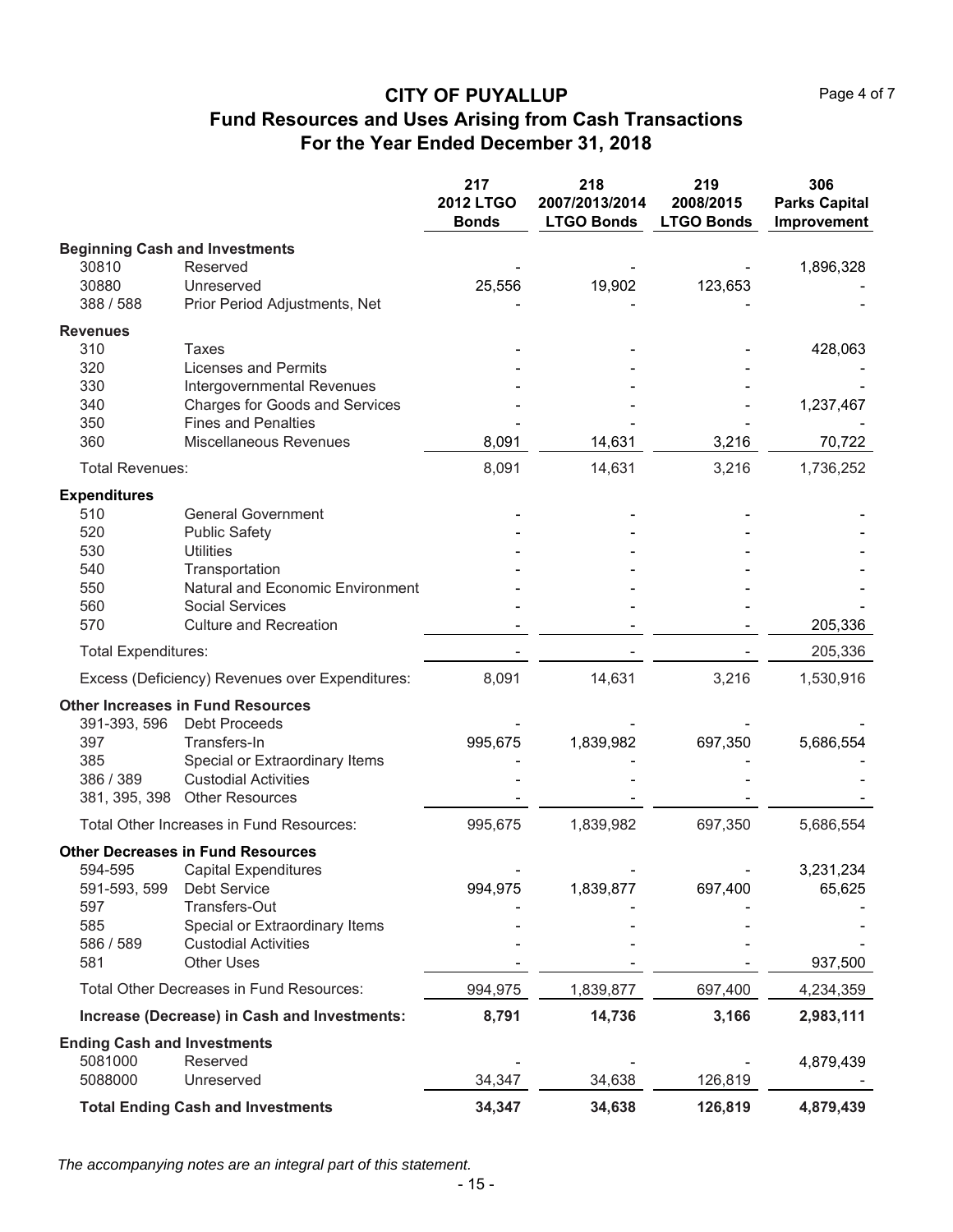|                                    |                                                 | 321                                |                      |                          |              |
|------------------------------------|-------------------------------------------------|------------------------------------|----------------------|--------------------------|--------------|
|                                    |                                                 | <b>Facility</b><br><b>Projects</b> | 330<br><b>Street</b> | 401<br><b>Sanitation</b> | 411<br>Water |
|                                    | <b>Beginning Cash and Investments</b>           |                                    |                      |                          |              |
| 30810                              | Reserved                                        |                                    | 119,229              | 109,224                  | 67,852       |
| 30880                              | Unreserved                                      | 121,076                            | 5,154,060            | 146,932                  | 3,657,676    |
| 388 / 588                          | Prior Period Adjustments, Net                   |                                    |                      |                          |              |
| <b>Revenues</b>                    |                                                 |                                    |                      |                          |              |
| 310                                | Taxes                                           |                                    |                      |                          |              |
| 320                                | <b>Licenses and Permits</b>                     |                                    |                      |                          | 20,310       |
| 330                                | Intergovernmental Revenues                      |                                    | 2,837,189            |                          |              |
| 340                                | Charges for Goods and Services                  |                                    | 1,431,110            | 429,841                  | 6,350,488    |
| 350                                | <b>Fines and Penalties</b>                      |                                    |                      | 2,623                    | 36,406       |
| 360                                | Miscellaneous Revenues                          | 9,176                              | 100,672              | 4,618                    | 493,632      |
| <b>Total Revenues:</b>             |                                                 | 9,176                              | 4,368,971            | 437,082                  | 6,900,836    |
| <b>Expenditures</b>                |                                                 |                                    |                      |                          |              |
| 510                                | <b>General Government</b>                       |                                    |                      |                          |              |
| 520                                | <b>Public Safety</b>                            |                                    |                      |                          |              |
| 530                                | <b>Utilities</b>                                |                                    |                      |                          | 4,889,481    |
| 540                                | Transportation                                  |                                    | 3,759,802            |                          |              |
| 550                                | Natural and Economic Environment                |                                    |                      | 88,841                   |              |
| 560                                | <b>Social Services</b>                          |                                    |                      |                          |              |
| 570                                | <b>Culture and Recreation</b>                   |                                    |                      |                          |              |
| <b>Total Expenditures:</b>         |                                                 |                                    | 3,759,802            | 88,841                   | 4,889,481    |
|                                    | Excess (Deficiency) Revenues over Expenditures: | 9,176                              | 609,169              | 348,241                  | 2,011,355    |
|                                    | <b>Other Increases in Fund Resources</b>        |                                    |                      |                          |              |
| 391-393, 596                       | <b>Debt Proceeds</b>                            |                                    | 24,845               |                          |              |
| 397                                | Transfers-In                                    | 1,235,244                          | 9,112,268            |                          |              |
| 385                                | Special or Extraordinary Items                  |                                    |                      |                          |              |
| 386 / 389                          | <b>Custodial Activities</b>                     |                                    |                      |                          | 5,050        |
| 381, 395, 398                      | <b>Other Resources</b>                          |                                    |                      |                          | 5,748        |
|                                    | Total Other Increases in Fund Resources:        | 1,235,244                          | 9,137,113            |                          | 10,798       |
|                                    | <b>Other Decreases in Fund Resources</b>        |                                    |                      |                          |              |
| 594-595                            | <b>Capital Expenditures</b>                     | 807,359                            | 8,335,743            | 11,899                   | 1,946,522    |
| 591-593, 599                       | Debt Service                                    |                                    |                      | 322,022                  | 259,011      |
| 597                                | Transfers-Out                                   |                                    | 1,184,375            |                          |              |
| 585                                | Special or Extraordinary Items                  |                                    |                      |                          |              |
| 586 / 589                          | <b>Custodial Activities</b>                     |                                    | 22,559               |                          | 3,664        |
| 581                                | <b>Other Uses</b>                               |                                    |                      |                          |              |
|                                    | Total Other Decreases in Fund Resources:        | 807,359                            | 9,542,677            | 333,921                  | 2,209,197    |
|                                    | Increase (Decrease) in Cash and Investments:    | 437,061                            | 203,605              | 14,320                   | (187, 044)   |
| <b>Ending Cash and Investments</b> |                                                 |                                    |                      |                          |              |
| 5081000                            | Reserved                                        |                                    | 119,229              | 79,928                   | 42,336       |
| 5088000                            | Unreserved                                      | 558,137                            | 5,357,665            | 190,548                  | 3,496,148    |
|                                    | <b>Total Ending Cash and Investments</b>        | 558,137                            | 5,476,894            | 270,476                  | 3,538,484    |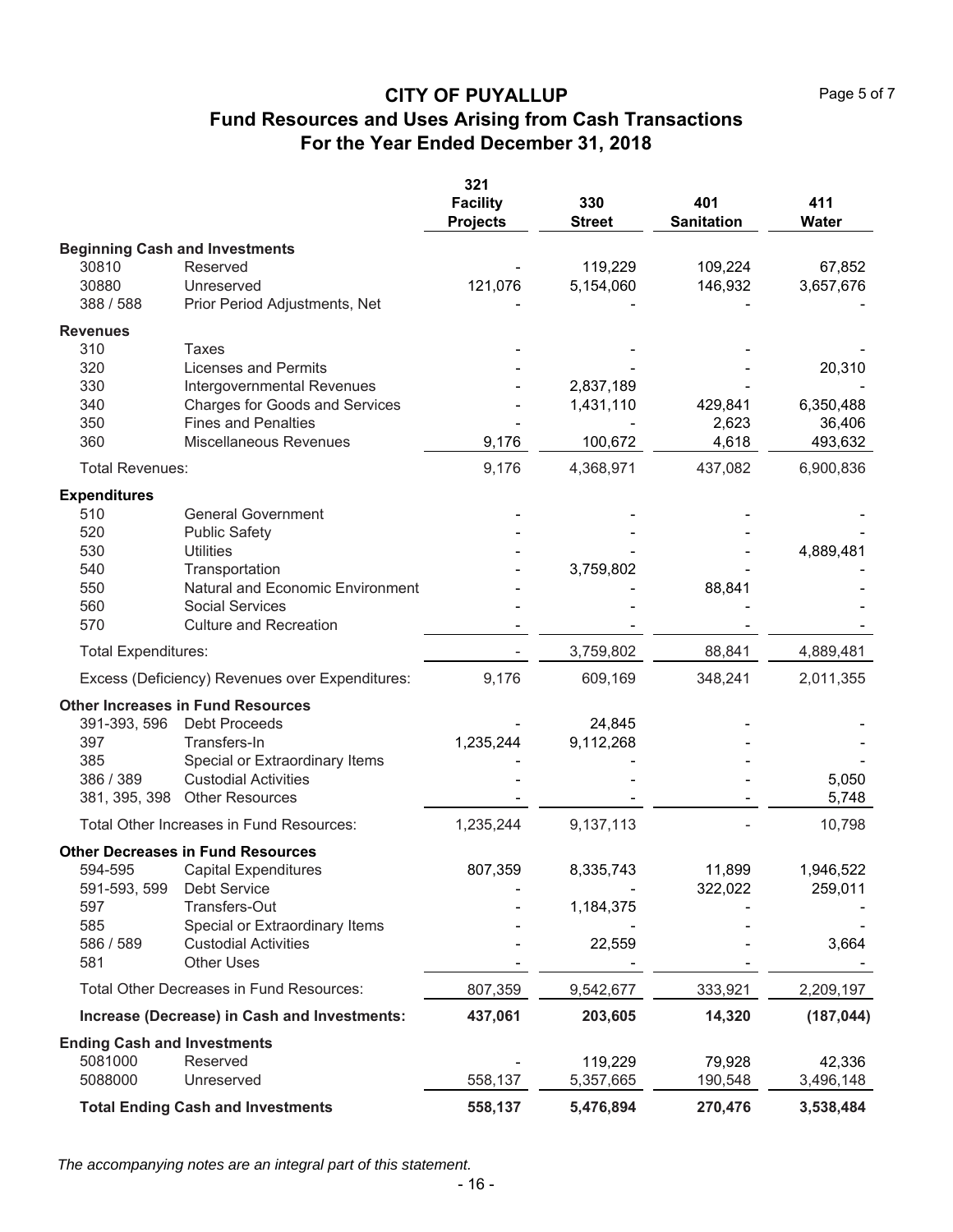|                                    |                                                 | 412<br>Wastewater | 422<br><b>Storm and</b><br><b>Surface Water</b> | 430<br><b>Pioneer Park</b><br><b>Pavilion</b> | 501<br><b>Equipment</b><br>Rental |
|------------------------------------|-------------------------------------------------|-------------------|-------------------------------------------------|-----------------------------------------------|-----------------------------------|
|                                    | <b>Beginning Cash and Investments</b>           |                   |                                                 |                                               |                                   |
| 30810                              | Reserved                                        | 628,606           | 36,464                                          |                                               | 1,946                             |
| 30880                              | Unreserved                                      | 13,277,774        | 7,962,645                                       | 87,234                                        | 1,666,730                         |
| 388 / 588                          | Prior Period Adjustments, Net                   |                   |                                                 |                                               |                                   |
| <b>Revenues</b>                    |                                                 |                   |                                                 |                                               |                                   |
| 310                                | <b>Taxes</b>                                    |                   |                                                 |                                               |                                   |
| 320                                | <b>Licenses and Permits</b>                     | 536               |                                                 |                                               |                                   |
| 330                                | Intergovernmental Revenues                      | 2,712,792         | 257,405                                         |                                               |                                   |
| 340                                | <b>Charges for Goods and Services</b>           | 10,825,907        | 4,689,650                                       |                                               | 2,636,119                         |
| 350                                | <b>Fines and Penalties</b>                      | 65,025            | 20,621                                          |                                               |                                   |
| 360                                | <b>Miscellaneous Revenues</b>                   | 1,828,241         | 1,859,936                                       | 338,867                                       | 24,225                            |
| <b>Total Revenues:</b>             |                                                 | 15,432,501        | 6,827,612                                       | 338,867                                       | 2,660,344                         |
| <b>Expenditures</b>                |                                                 |                   |                                                 |                                               |                                   |
| 510                                | <b>General Government</b>                       |                   |                                                 |                                               |                                   |
| 520                                | <b>Public Safety</b>                            |                   |                                                 |                                               |                                   |
| 530                                | <b>Utilities</b>                                | 7,746,053         | 4,834,861                                       |                                               |                                   |
| 540                                | Transportation                                  |                   |                                                 |                                               | 1,566,607                         |
| 550                                | Natural and Economic Environment                |                   |                                                 |                                               |                                   |
| 560                                | <b>Social Services</b>                          |                   |                                                 |                                               |                                   |
| 570                                | <b>Culture and Recreation</b>                   |                   |                                                 | 330,538                                       |                                   |
| <b>Total Expenditures:</b>         |                                                 | 7,746,053         | 4,834,861                                       | 330,538                                       | 1,566,607                         |
|                                    | Excess (Deficiency) Revenues over Expenditures: | 7,686,448         | 1,992,751                                       | 8,329                                         | 1,093,737                         |
|                                    | <b>Other Increases in Fund Resources</b>        |                   |                                                 |                                               |                                   |
| 391-393, 596                       | <b>Debt Proceeds</b>                            |                   |                                                 |                                               |                                   |
| 397                                | Transfers-In                                    |                   |                                                 | 133,892                                       | 193,846                           |
| 385                                | Special or Extraordinary Items                  |                   |                                                 |                                               |                                   |
| 386 / 389                          | <b>Custodial Activities</b>                     |                   |                                                 | 1,600                                         |                                   |
| 381, 395, 398                      | <b>Other Resources</b>                          |                   |                                                 |                                               | 18,015                            |
|                                    | Total Other Increases in Fund Resources:        |                   |                                                 | 135,492                                       | 211,861                           |
|                                    | <b>Other Decreases in Fund Resources</b>        |                   |                                                 |                                               |                                   |
| 594-595                            | <b>Capital Expenditures</b>                     | 5,402,329         | 5,082,077                                       | 32,793                                        | 1,215,123                         |
| 591-593, 599                       | Debt Service                                    | 1,111,719         | 171,058                                         | 101,097                                       | 8,694                             |
| 597                                | Transfers-Out                                   |                   | 34,005                                          |                                               |                                   |
| 585                                | Special or Extraordinary Items                  |                   |                                                 |                                               |                                   |
| 586 / 589                          | <b>Custodial Activities</b>                     | 8,074             | 14,917                                          |                                               |                                   |
| 581                                | <b>Other Uses</b>                               |                   |                                                 |                                               |                                   |
|                                    | <b>Total Other Decreases in Fund Resources:</b> | 6,522,122         | 5,302,057                                       | 133,890                                       | 1,223,817                         |
|                                    | Increase (Decrease) in Cash and Investments:    | 1,164,326         | (3,309,306)                                     | 9,931                                         | 81,781                            |
| <b>Ending Cash and Investments</b> |                                                 |                   |                                                 |                                               |                                   |
| 5081000                            | Reserved                                        | 552,804           | 20,156                                          |                                               | 1,116                             |
| 5088000                            | Unreserved                                      | 14,517,902        | 4,669,647                                       | 97,165                                        | 1,749,341                         |
|                                    | <b>Total Ending Cash and Investments</b>        | 15,070,706        | 4,689,803                                       | 97,165                                        | 1,750,457                         |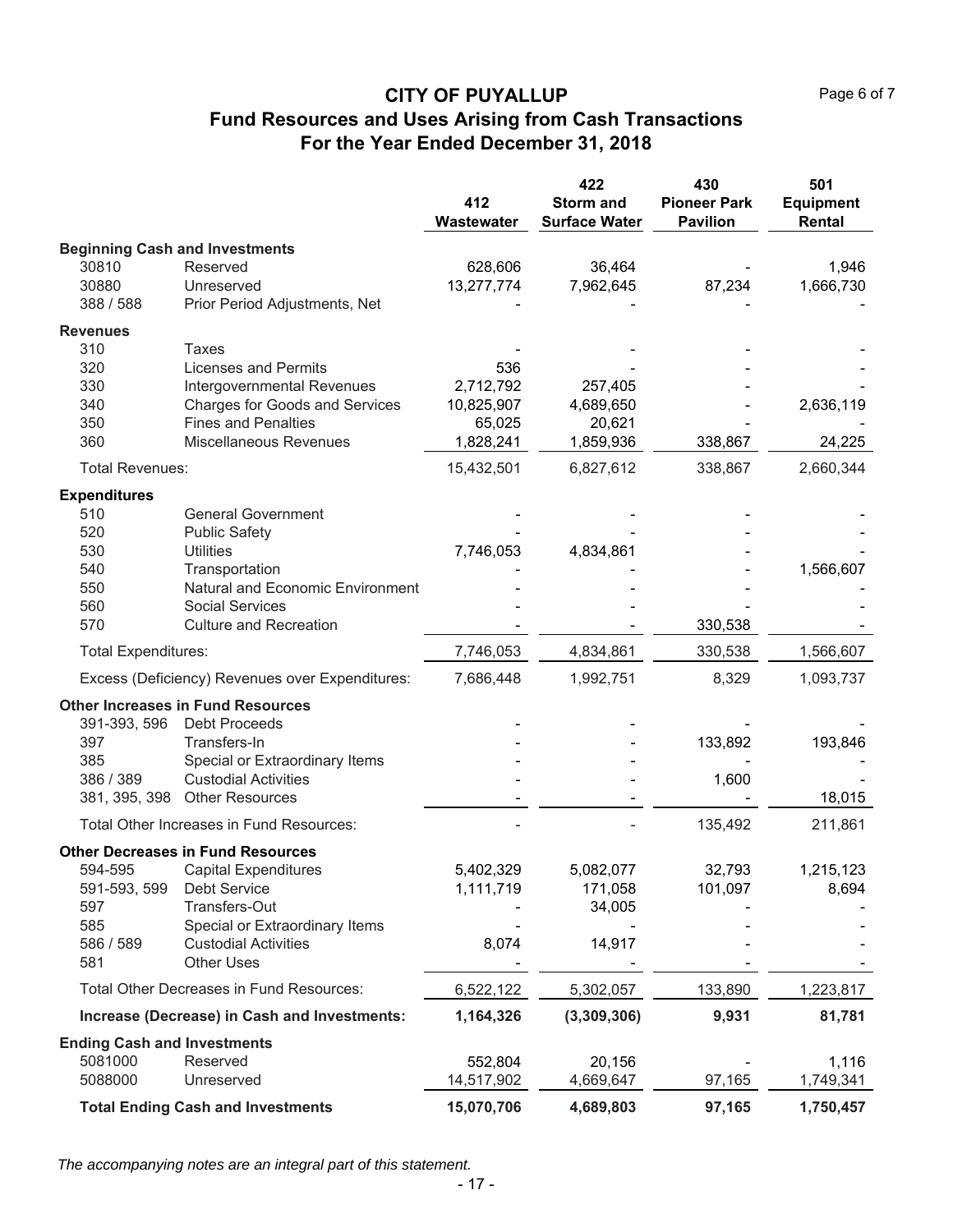|                                    |                                                         | 502<br><b>Insurance</b> | 503<br>Information<br><b>Technology</b> | 504<br><b>Healthcare</b><br><b>Insurance</b> | 505<br><b>Facility</b><br><b>Maintenance</b> |
|------------------------------------|---------------------------------------------------------|-------------------------|-----------------------------------------|----------------------------------------------|----------------------------------------------|
|                                    | <b>Beginning Cash and Investments</b>                   |                         |                                         |                                              |                                              |
| 30810                              | Reserved                                                |                         |                                         |                                              |                                              |
| 30880                              | Unreserved                                              | 1,224,598               | 840,677                                 | 3,806,692                                    | 122,070                                      |
| 388 / 588                          | Prior Period Adjustments, Net                           |                         |                                         |                                              |                                              |
| <b>Revenues</b>                    |                                                         |                         |                                         |                                              |                                              |
| 310                                | Taxes                                                   |                         |                                         |                                              |                                              |
| 320                                | <b>Licenses and Permits</b>                             |                         |                                         |                                              |                                              |
| 330                                | Intergovernmental Revenues                              |                         |                                         |                                              |                                              |
| 340                                | <b>Charges for Goods and Services</b>                   | 1,943,382               | 3,538,636                               | 7,439,894                                    | 2,634,905                                    |
| 350                                | <b>Fines and Penalties</b>                              |                         |                                         |                                              |                                              |
| 360                                | Miscellaneous Revenues                                  | 17,312                  | 16,030                                  | 140,476                                      | 1,747                                        |
| <b>Total Revenues:</b>             |                                                         | 1,960,694               | 3,554,666                               | 7,580,370                                    | 2,636,652                                    |
| <b>Expenditures</b>                |                                                         |                         |                                         |                                              |                                              |
| 510                                | <b>General Government</b>                               | 2,017,899               | 2,726,193                               | 7,115,661                                    | 2,452,104                                    |
| 520                                | <b>Public Safety</b>                                    |                         | 377,478                                 |                                              |                                              |
| 530                                | <b>Utilities</b>                                        |                         |                                         |                                              |                                              |
| 540                                | Transportation                                          |                         |                                         |                                              |                                              |
| 550                                | <b>Natural and Economic Environment</b>                 |                         |                                         |                                              |                                              |
| 560<br>570                         | <b>Social Services</b><br><b>Culture and Recreation</b> |                         |                                         |                                              |                                              |
|                                    |                                                         |                         |                                         |                                              |                                              |
| <b>Total Expenditures:</b>         |                                                         | 2,017,899               | 3,103,671                               | 7,115,661                                    | 2,452,104                                    |
|                                    | Excess (Deficiency) Revenues over Expenditures:         | (57, 205)               | 450,995                                 | 464,709                                      | 184,548                                      |
|                                    | <b>Other Increases in Fund Resources</b>                |                         |                                         |                                              |                                              |
| 391-393, 596                       | <b>Debt Proceeds</b>                                    |                         |                                         |                                              |                                              |
| 397                                | Transfers-In                                            |                         | 150,000                                 |                                              |                                              |
| 385                                | Special or Extraordinary Items                          |                         |                                         |                                              |                                              |
| 386 / 389                          | <b>Custodial Activities</b>                             |                         |                                         |                                              |                                              |
|                                    | 381, 395, 398 Other Resources                           | 9,472                   |                                         |                                              |                                              |
|                                    | Total Other Increases in Fund Resources:                | 9,472                   | 150,000                                 |                                              |                                              |
|                                    | <b>Other Decreases in Fund Resources</b>                |                         |                                         |                                              |                                              |
| 594-595                            | <b>Capital Expenditures</b>                             |                         | 201,112                                 |                                              | 79,547                                       |
| 591-593, 599                       | <b>Debt Service</b>                                     |                         | 200,783                                 |                                              | 109,311                                      |
| 597                                | Transfers-Out                                           | 5,000                   |                                         |                                              |                                              |
| 585                                | Special or Extraordinary Items                          |                         |                                         |                                              |                                              |
| 586 / 589<br>581                   | <b>Custodial Activities</b><br><b>Other Uses</b>        |                         | 559                                     |                                              |                                              |
|                                    | Total Other Decreases in Fund Resources:                | 5,000                   | 402,454                                 |                                              | 188,858                                      |
|                                    |                                                         |                         |                                         |                                              |                                              |
|                                    | Increase (Decrease) in Cash and Investments:            | (52, 733)               | 198,541                                 | 464,709                                      | (4, 310)                                     |
| <b>Ending Cash and Investments</b> |                                                         |                         |                                         |                                              |                                              |
| 5081000<br>5088000                 | Reserved<br>Unreserved                                  | 1,171,865               | 1,039,218                               | 4,271,401                                    | 117,760                                      |
|                                    |                                                         |                         |                                         |                                              |                                              |
|                                    | <b>Total Ending Cash and Investments</b>                | 1,171,865               | 1,039,218                               | 4,271,401                                    | 117,760                                      |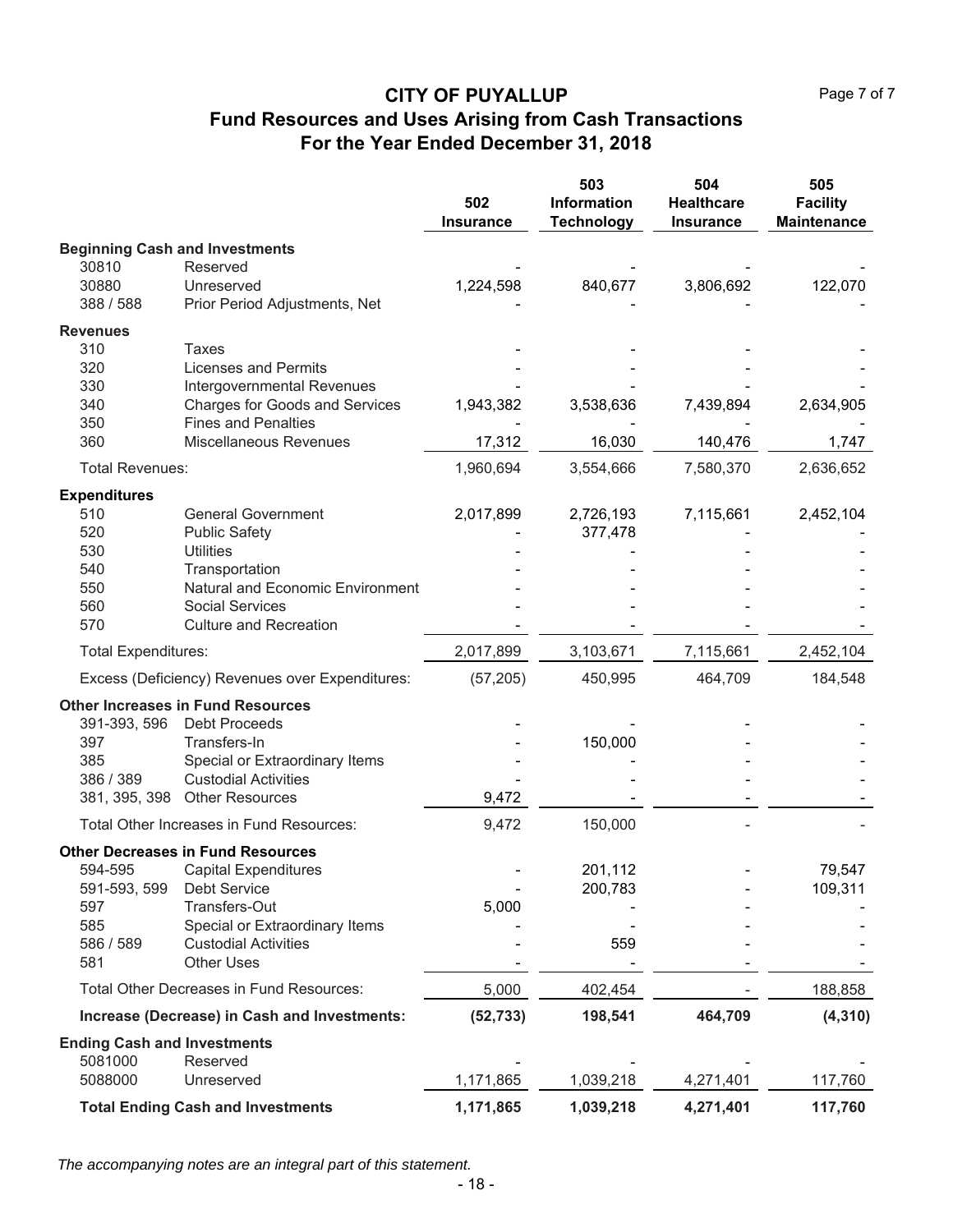|           |                                              | 611<br><b>Firemen's</b><br><b>Pension</b> |
|-----------|----------------------------------------------|-------------------------------------------|
|           | <b>Beginning Cash and Investments</b>        | 119,246                                   |
| 388 / 588 | Prior Period Adjustments, Net                |                                           |
| 310-390   | Additions                                    |                                           |
| 510-590   | Deductions                                   | 119,246                                   |
|           | Increase (Decrease) in Cash and Investments: | (119, 246)                                |
|           | <b>Ending Cash and Investments</b>           |                                           |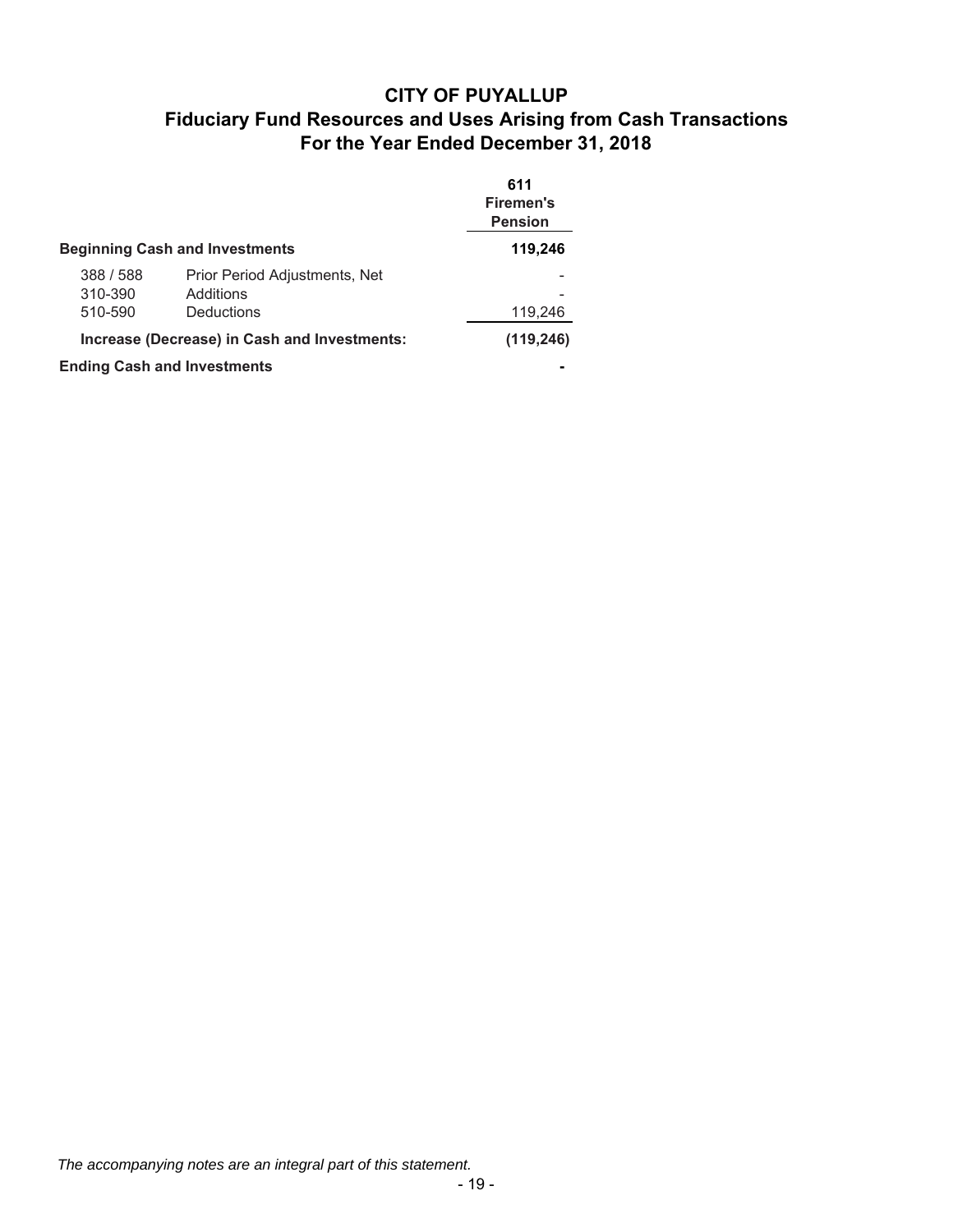# **CITY OF PUYALLUP Notes to the Financial Statements For the year ended December 31, 2018**

#### **Note 1 - Summary of Significant Accounting Policies**

The City of Puyallup was incorporated on August 19, 1890, and operates under the laws of the State of Washington applicable to a non-charter code city with a council-manager form of government. The City is a general purpose local government and provides a wide range of municipal services, including police, engineering, parks and recreation, library, cemetery, street, and administrative services. The City also owns and operates water, wastewater, storm and surface water, and sanitation utility systems.

The City reports financial activity in accordance with the *Cash Basis Budgeting, Accounting and Reporting System* (BARS) Manual prescribed by the State Auditor's Office under the authority of Washington State law, Chapter 43.09 RCW. This manual prescribes a financial reporting framework that differs from generally accepted accounting principles (GAAP) in the following manner:

- Financial transactions are recognized on a cash basis of accounting as described below.
- Component units are required to be disclosed, but are not included in the financial statements.
- Government-wide statements, as defined in GAAP, are not presented.
- All funds are presented, rather than a focus on major funds.
- The *Schedule of Liabilities* is required to be presented with the financial statements as supplementary information.
- Supplementary information required by GAAP is not presented.
- Ending balances are not presented using the classifications defined in GAAP.

#### A. Fund Accounting

Financial transactions of the government are reported in individual funds. Each fund uses a separate set of self-balancing accounts that comprises its cash and investments, revenues and expenditures. The government's resources are allocated to and accounted for in individual funds depending on their intended purpose. Each fund is reported as a separate column in the financial statements, except for fiduciary funds, which are presented by fund types. The total column is presented as "memo only" because any interfund activities are not eliminated. The following fund types are used:

GOVERNMENTAL FUND TYPES:

#### General Fund

This fund is the primary operating fund of the government. It accounts for all financial resources except those required or elected to be accounted for in another fund.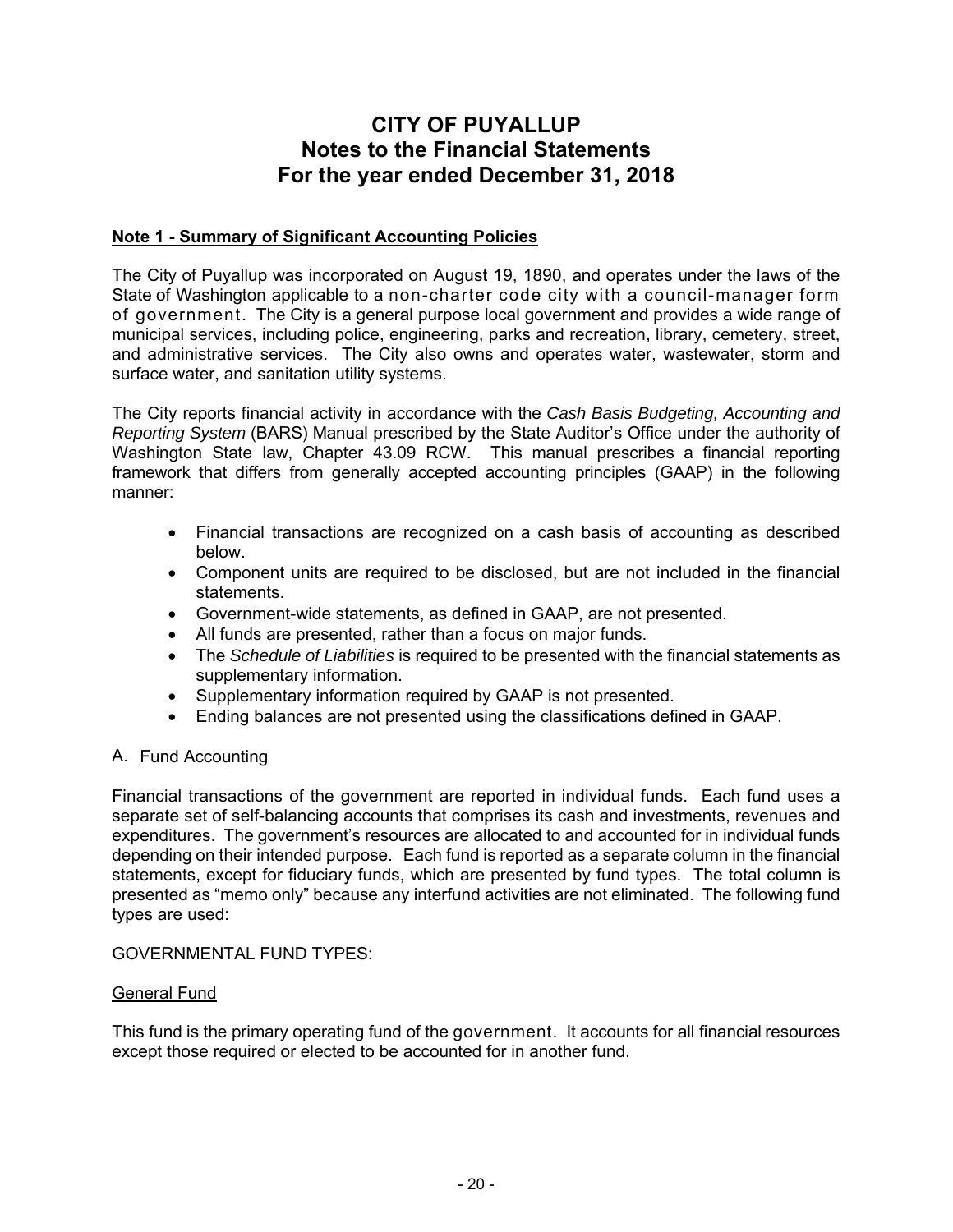#### Special Revenue Funds

These funds account for specific revenue sources that are restricted or committed to expenditures for specified purposes of the government.

#### Debt Service Funds

These funds account for the financial resources that are restricted, committed, or assigned to expenditures for principal, interest and related costs on general long-term debt.

#### Capital Projects Funds

These funds account for financial resources which are restricted, committed, or assigned for the acquisition or construction of capital facilities or other capital assets.

#### PROPRIETARY FUND TYPES:

#### Enterprise Funds

These funds account for operations that provide goods or services to the general public and are supported primarily through user charges.

#### Internal Service Funds

These funds account for operations that provide goods or services to other departments or funds of the government on a cost reimbursement basis.

#### FIDUCIARY FUND TYPES:

Fiduciary funds account for assets held by the government in a trustee capacity or as an agent on behalf of others.

#### Pension (and Other Employee Benefit) Trust Funds

These funds are used to report fiduciary activities for pension and OPEB plans administered through trust.

#### B. Basis of Accounting and Measurement Focus

Financial statements are prepared using the cash basis of accounting and measurement focus. Revenues are recognized when cash is received and expenditures are recognized when paid.

In accordance with state law, the City also recognizes expenditures paid during twenty days after the close of the fiscal year for claims incurred during the previous period.

#### C. Cash and Investments

See Note 3, *Deposits and Investments*.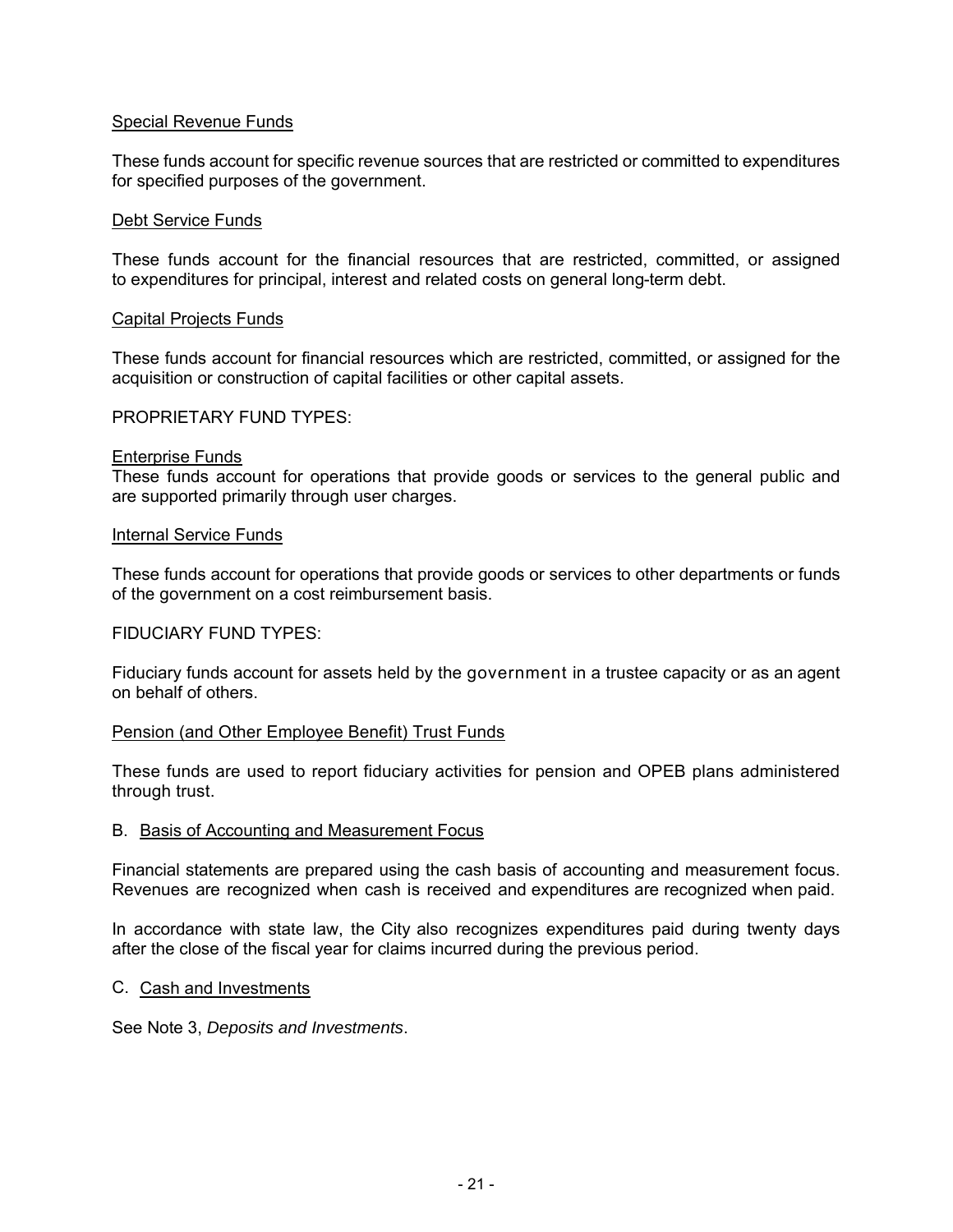#### D. Capital Assets

Capital assets are assets with an initial individual cost of more than \$5,000 and an estimated useful life in excess of two years. Capital assets and inventory are recorded as capital expenditures when purchased.

#### E. Compensated Absences

It is the City's policy to permit employees to accumulate earned but unused vacation and sick leave benefits. Vacation leave accumulates at various rates, depending upon date of hire, contract and City policy. Vacation leave is payable upon termination of employment. Sick leave accumulates at four hours per pay period. Employees may receive some or all of accumulated sick leave upon termination of employment, depending upon date of hire, contract and City policy. Payments are recognized as expenditures when paid.

#### F. Long-Term Debt

See Note 6, *Debt Service Requirements*.

#### G. Reserved Portion of Ending Cash and Investments

Beginning and Ending Cash and Investments is reported as reserved when it is subject to restrictions on use imposed by external parties or due to internal commitments established by the City Council. When expenditures that meet restrictions are incurred, the City intends to use reserved resources first before using unreserved amounts.

Reservations of Ending Cash and Investments are as follows:

|                                 |    |                 |    |                    | Reserved For                       |              |     |            |
|---------------------------------|----|-----------------|----|--------------------|------------------------------------|--------------|-----|------------|
| Fund                            |    | Debt<br>Service |    | Special<br>Revenue | Unspent<br><b>Development Fees</b> | Trusts       |     | Total      |
| <b>General Fund</b>             | \$ |                 | \$ |                    | \$<br>88,315                       | \$<br>21,950 | \$  | 110,265    |
| Seizure and Forfeiture          |    |                 |    | 232,292            |                                    |              |     | 232,292    |
| Motel Tax                       |    |                 |    | 1,598,879          |                                    |              |     | 1,598,879  |
| <b>Trial Court Improvement</b>  |    |                 |    | 3,629              |                                    |              |     | 3,629      |
| <b>LIFT Grant</b>               |    |                 |    | 1,281,621          |                                    |              |     | 1,281,621  |
| 1st 1/4% Real Estate Excise Tax |    |                 |    | 720,348            |                                    |              |     | 720,348    |
| 2nd 1/4% Real Estate Excise Tax |    |                 |    | 725,248            |                                    |              |     | 725,248    |
| 2013 UTGO Bonds                 |    | 85,257          |    |                    |                                    |              |     | 85,257     |
| Parks Capital Improvement       |    |                 |    | 4,879,439          |                                    |              |     | 4,879,439  |
| <b>Street</b>                   |    |                 |    |                    | 119,229                            |              |     | 119,229    |
| Sanitation                      |    | 79,928          |    |                    |                                    |              |     | 79,928     |
| Water                           |    | 42,336          |    |                    |                                    |              |     | 42,336     |
| Wastewater                      |    | 552,804         |    |                    |                                    |              |     | 552,804    |
| Storm and Surface Water         |    | 20,156          |    |                    |                                    |              |     | 20,156     |
| <b>Equipment Rental</b>         |    | 1,116           |    |                    |                                    |              |     | 1,116      |
|                                 | £. | 781,597         | S  | 9,441,456          | \$<br>207,544                      | \$<br>21,950 | \$. | 10,452,547 |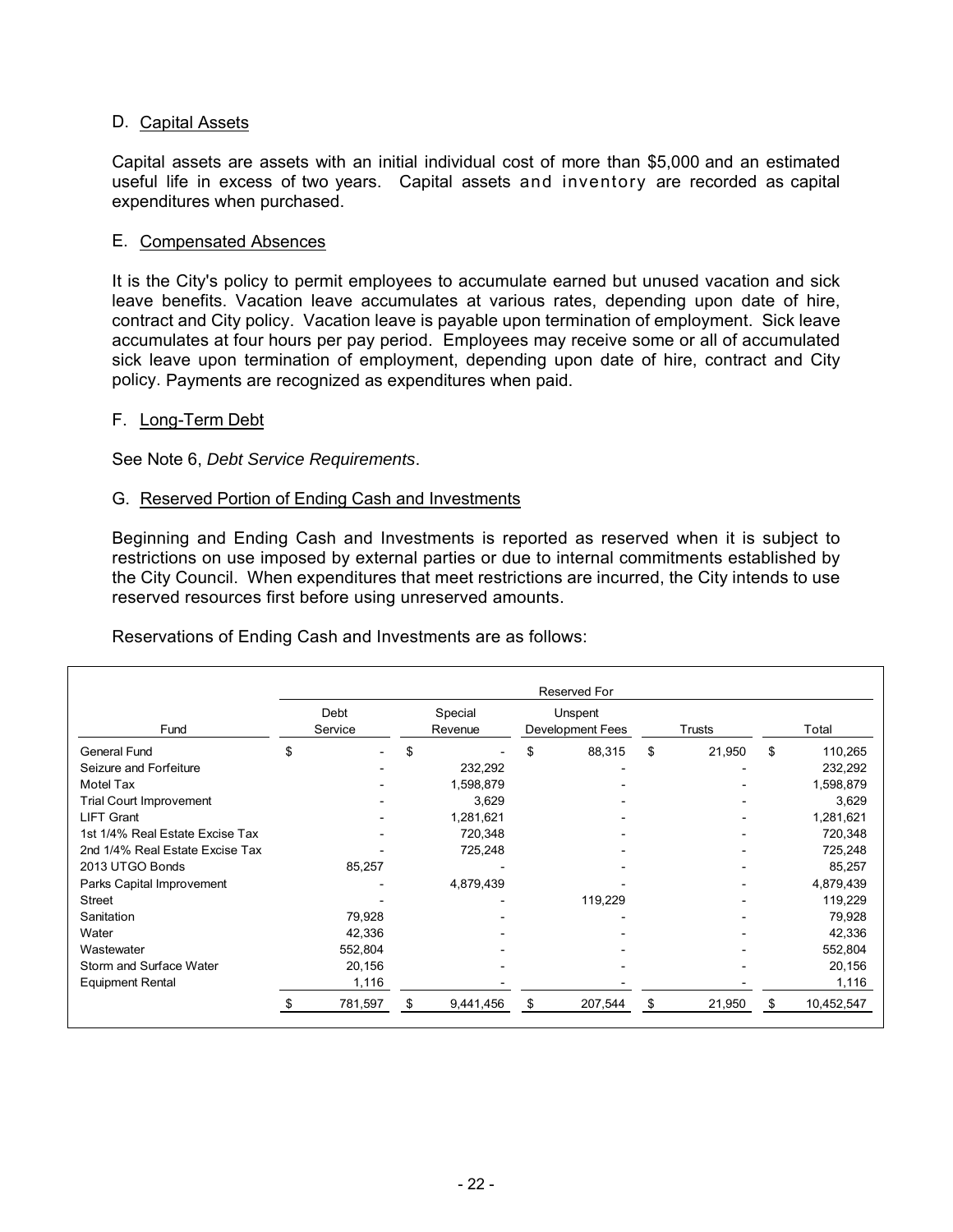#### **Note 2 - Budget Compliance**

#### A. Budgets

The City adopts annual appropriated budgets for the general, special revenue, enterprise, internal service and fiduciary funds. These budgets are appropriated at the fund level. The budget constitutes the legal authority for expenditures at that level. Annual appropriations for these funds lapse at the fiscal year end.

Budgets for debt service and capital projects funds are adopted at the level of the individual debt issue or project for fiscal periods that correspond to the lives of debt issues or projects, and are not required to be re-appropriated each year.

Annual appropriated budgets are adopted on the same basis of accounting as used for financial reporting.

The appropriated and actual expenditures for the legally adopted budgets were as follows:

| Fund                            | Original<br>Adopted<br><b>Budget</b> | Less:<br><b>Budget Intrafund</b><br>Transfers | Add:<br><b>Budget</b><br>Adjustments | Final<br>Adjusted<br><b>Budget</b> | Actual<br>Expenditures | Variance         |
|---------------------------------|--------------------------------------|-----------------------------------------------|--------------------------------------|------------------------------------|------------------------|------------------|
| <b>General Fund</b>             | 53,876,827<br>\$.                    | 4,653,300<br>\$.                              | \$<br>940,063                        | 50,163,590<br>\$                   | 48,555,736<br>\$.      | \$<br>1,607,854  |
| Seizure and Forfeiture          | 255,970                              |                                               |                                      | 255,970                            | 204,595                | 51,375           |
| Motel Tax                       | 2,829,369                            |                                               | 302,374                              | 3,131,743                          | 3,029,031              | 102.712          |
| <b>Trial Court Improvement</b>  | 21,500                               |                                               |                                      | 21,500                             | 20,981                 | 519              |
| <b>LIFT Grant</b>               | 2.000.000                            |                                               | 1.455.198                            | 3,455,198                          | 3,455,198              |                  |
| 1st 1/4% Real Estate Excise Tax | 1,550,000                            |                                               |                                      | 1,550,000                          | 1,550,000              |                  |
| 2nd 1/4% Real Estate Excise Tax | 1,550,000                            |                                               |                                      | 1,550,000                          | 1,550,000              |                  |
| 2009 Revenue Bonds              | 8.787                                |                                               |                                      | 8,787                              | 8,694                  | 93               |
| 2003 Trust Fund Loan            | 337,025                              |                                               |                                      | 337,025                            | 337,023                | 2                |
| 2003 LTGO Bonds                 | 102,319                              |                                               |                                      | 102,319                            | 102,318                |                  |
| 2013 UTGO Bonds                 | 778,721                              |                                               |                                      | 778,721                            | 778,021                | 700              |
| 2012 LTGO Bonds                 | 995,675                              |                                               |                                      | 995,675                            | 994,975                | 700              |
| 2007/2013/2014 LTGO Bonds       | 1,839,982                            |                                               | 750                                  | 1,840,732                          | 1,839,877              | 855              |
| 2008/2015 LTGO Bonds            | 697,350                              |                                               |                                      | 697,350                            | 697,400                | (50)             |
| Parks Capital Improvement       | 8,228,366                            | 2,500,000                                     | 2.497.180                            | 8,225,546                          | 4,439,695              | 3,785,851        |
| <b>Facility Projects</b>        | 605.244                              |                                               | 254.239                              | 859,483                            | 807,359                | 52,124           |
| <b>Street</b>                   | 10,921,965                           | 2,460,000                                     | 23,622,445                           | 32,084,410                         | 13,302,479             | 18,781,931       |
| Sanitation                      | 518.974                              |                                               |                                      | 518,974                            | 422.762                | 96.212           |
| Water                           | 8,620,659                            | 1,810,000                                     | 1,346,636                            | 8,157,295                          | 7.098.678              | 1,058,617        |
| Wastewater                      | 24,581,897                           | 8,023,000                                     | 9,763,605                            | 26,322,502                         | 14,268,175             | 12,054,327       |
| Storm and Surface Water         | 7,190,670                            | 1,400,000                                     | 10,129,331                           | 15,920,001                         | 10,136,918             | 5,783,083        |
| Pioneer Park Pavilion           | 500,691                              |                                               |                                      | 500,691                            | 464,428                | 36,263           |
| <b>Equipment Rental</b>         | 3,026,596                            |                                               | 151,000                              | 3,177,596                          | 2,790,424              | 387,172          |
| Insurance                       | 1,925,099                            |                                               | 5,000                                | 1,930,099                          | 2,022,899              | (92, 800)        |
| Information Technology          | 4,009,500                            | 242,000                                       | 286,483                              | 4,053,983                          | 3,506,125              | 547,858          |
| Healthcare Insurance            | 7,359,950                            |                                               |                                      | 7,359,950                          | 7,115,661              | 244,289          |
| <b>Facility Maintenance</b>     | 2,321,582                            |                                               |                                      | 2,321,582                          | 2,640,962              | (319, 380)       |
|                                 | \$146,654,718                        | 21,088,300<br>S                               | \$<br>50,754,304                     | \$176,320,722                      | \$132,140,414          | \$<br>44,180,308 |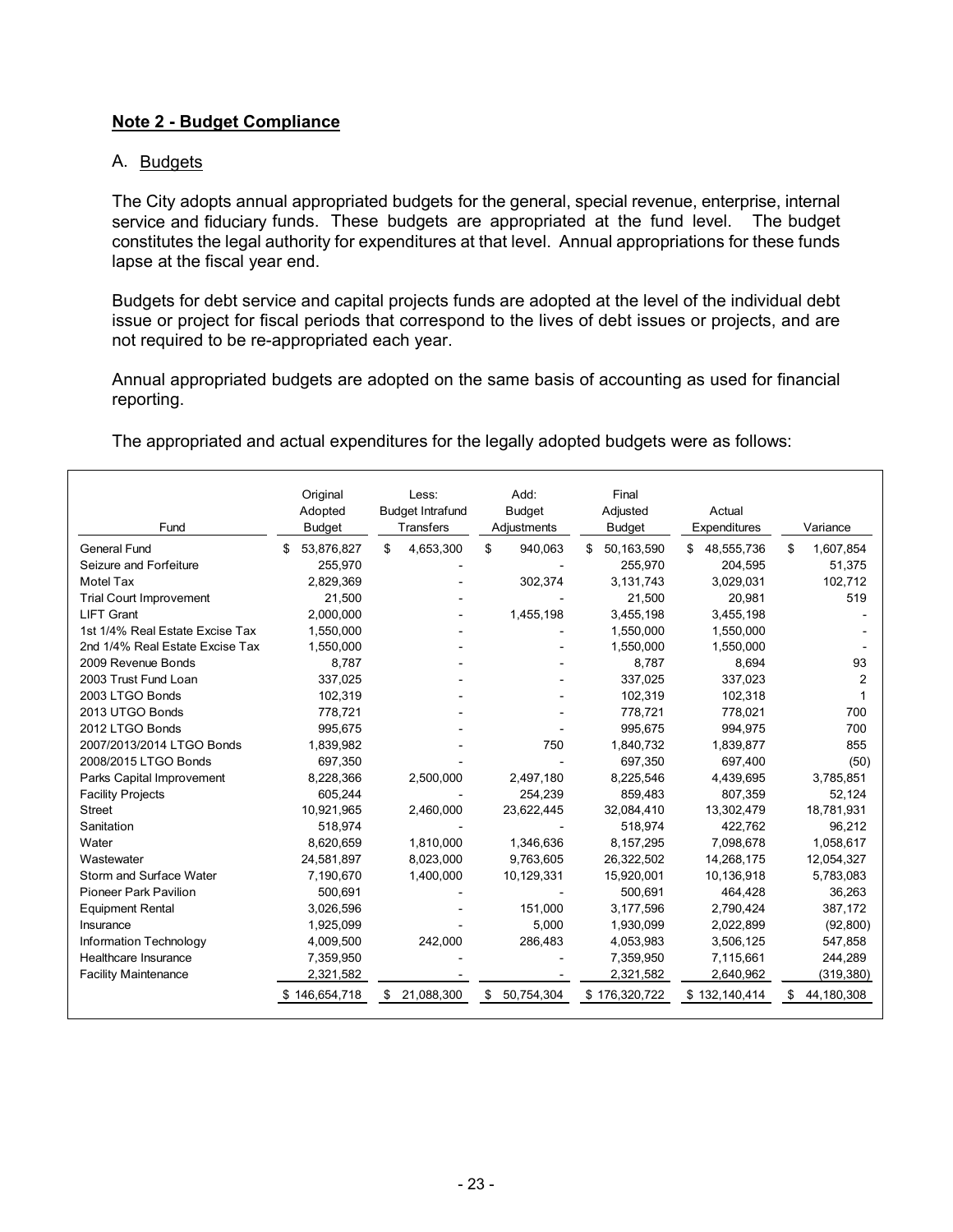Budget adjustments are made periodically throughout the year when changes in fund appropriations are necessary. Transfers between departments within any one fund may be made by order of the City Manager. Any revisions that alter the total expenditures of a fund, or that affect the number of authorized employee positions, salary ranges, hours, or other conditions of employment must be approved by the City Council.

As part of the budget amendment process, unexpended portions of continuing capital project budgets are carried over into the new fiscal year. This simplifies reporting and control of these budgets.

Intrafund transfers, or transfers within the same fund, are also included in the total adopted budgets for managerial control, but have been excluded from actual expenditures.

#### **Note 3 - Deposits and Investments**

It is the City's policy to invest all temporary cash surpluses. The interest on these investments is prorated to the various funds.

All deposits and certificates of deposit are covered by the Federal Deposit Insurance Corporation and the Washington Public Deposit Protection Commission. All investments are insured, registered or held by the City or its agent in the government's name.

Investments are reported at original cost. Investments by type at December 31, 2018 are as follows:

|                                                      | City<br>Investments | Investments Held by<br>the City as an Agent |     | Total      |
|------------------------------------------------------|---------------------|---------------------------------------------|-----|------------|
| Cash                                                 | \$<br>15,299,488    | \$                                          | \$  | 15,299,488 |
| Cash Equivalents<br>Local Government Investment Pool | 42,530,131          |                                             |     | 42,530,131 |
| <b>Total Cash and Cash Equivalents</b>               | 57,829,619          | \$                                          |     | 57,829,619 |
| Investments                                          |                     |                                             |     |            |
| <b>Total Investments</b>                             |                     | \$                                          | \$. |            |
| <b>Total Cash and Investments</b>                    | 57,829,619          | \$                                          |     | 57,829,619 |

#### **Note 4 - Property Tax**

The county treasurer acts as an agent to collect property tax levied in the county for all taxing authorities. Collections are distributed after the end of each month.

Property tax revenues are recognized when cash is received by the City. Delinquent taxes are considered fully collectible because a lien affixes to the property after tax is levied.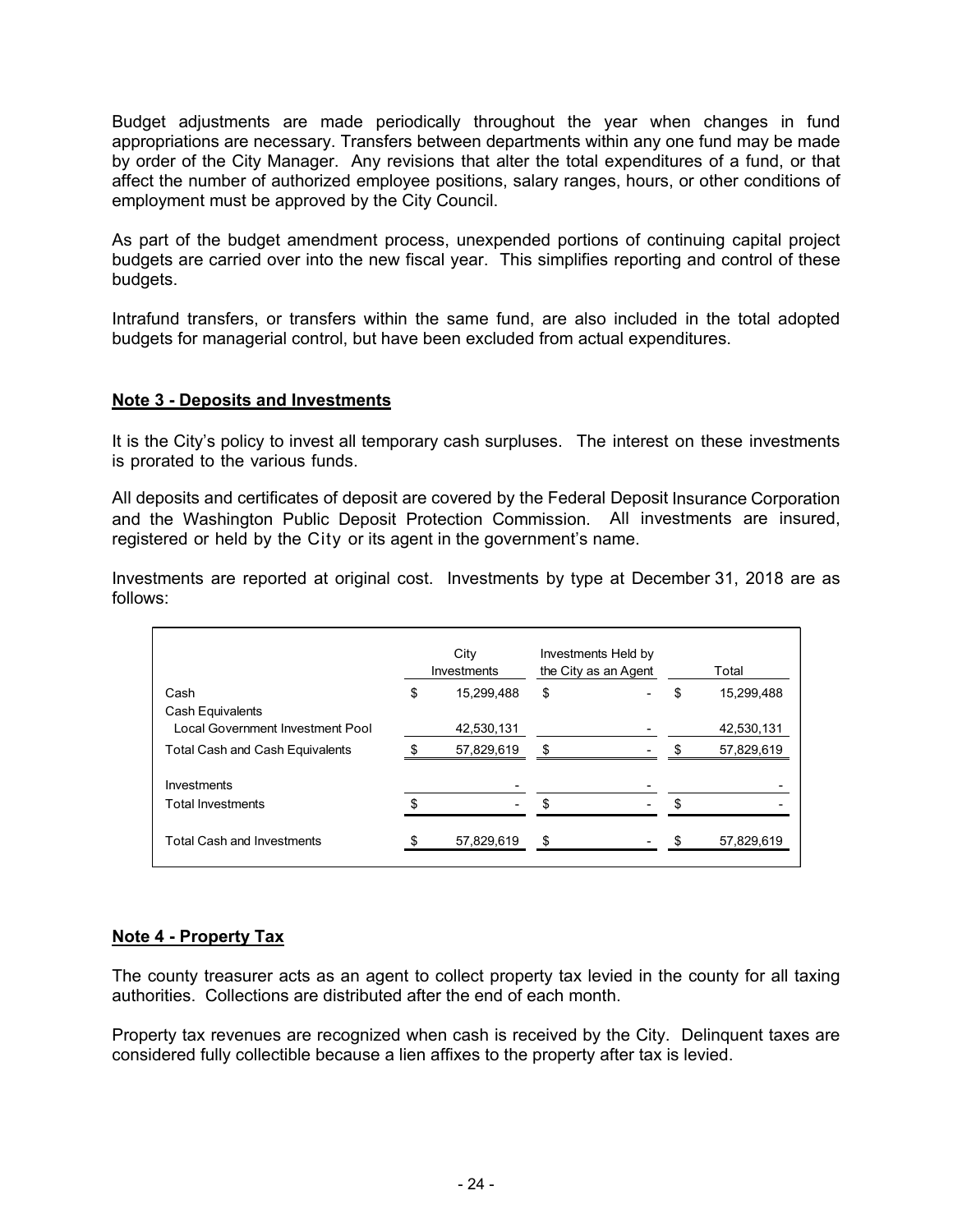The City's regular levy for the year 2018 was \$1.53 per \$1,000 on an assessed valuation of \$5,666,549,214 for a total regular levy of \$8,650,098. In 2018, the City also levied \$0.14 per \$1,000 for debt service on voter approved General Obligation Bonds for the Puyallup Public Library, for a total additional levy of \$778,721.

The City's regular levy limit for the year 2018 was \$2.10 per \$1,000 of assessed value.

#### **Note 5 - Interfund Loans**

The following table displays interfund loan activity during 2018:

| <b>Borrowing Fund</b>          | Lending Fund | <b>Balance</b><br>1/1/2018 | New Loans                | Repayments | <b>Balance</b><br>12/31/2018 |
|--------------------------------|--------------|----------------------------|--------------------------|------------|------------------------------|
| Parks Capital Improvement Fund | General Fund | 937,500                    | $\overline{\phantom{0}}$ | 937.500    |                              |
|                                |              | 937.500                    |                          | 937.500    |                              |

#### **Note 6 - Debt Service Requirements**

#### Debt Service

The accompanying Schedule of Liabilities (09) provides more details of the outstanding debt and liabilities of the City and summarizes the City's debt transactions for year ended December 31, 2018.

The debt service requirements for general obligation bonds, revenue bonds, and loans are as follows:

| Year        | Principal        | Interest        | Total            |
|-------------|------------------|-----------------|------------------|
| 2019        | \$<br>6,140,380  | \$<br>937,816   | \$<br>7,078,196  |
| 2020        | 4,492,219        | 796,356         | 5,288,575        |
| 2021        | 3,828,321        | 678,346         | 4,506,667        |
| 2022        | 3,499,451        | 558,411         | 4,057,862        |
| 2023        | 3,597,787        | 465,876         | 4,063,663        |
| 2024 - 2028 | 10,261,633       | 892,854         | 11,154,487       |
|             | \$<br>31,819,791 | \$<br>4,329,659 | \$<br>36,149,450 |

#### **Note 7 - Other Postemployment Benefit (OPEB) Plans**

The City administers a single-employer, defined benefit healthcare plan, the LEOFF 1 Retiree Healthcare Plan. The plan provides lifetime healthcare benefits for eligible LEOFF 1 retirees through the City's group healthcare plans, which cover both active and retired members. Benefit provisions are established through the LEOFF Disability Board representing LEOFF 1 retirees. The LEOFF 1 Retiree Healthcare Plan does not issue a publicly available financial report.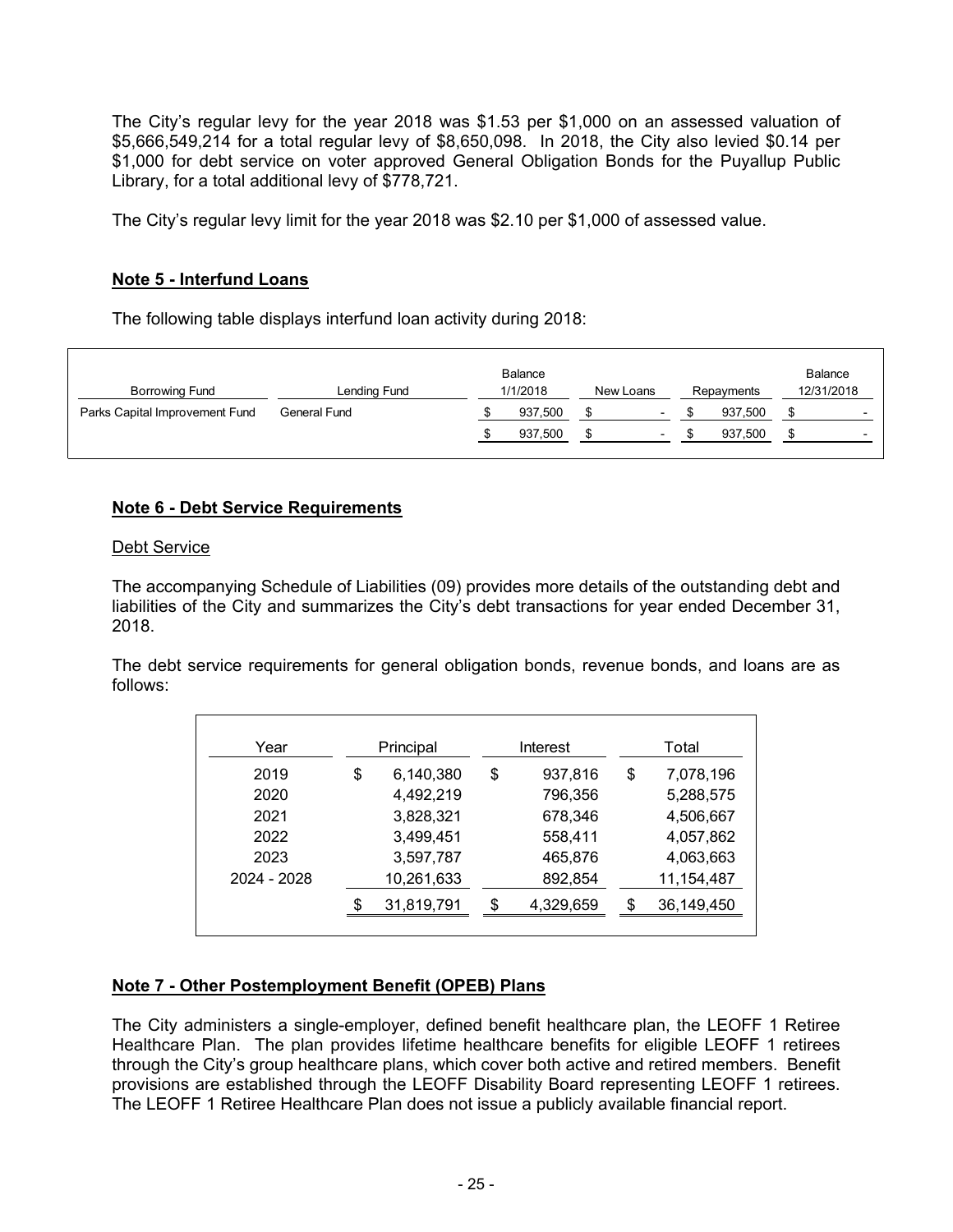The City contributes 100 percent of the cost of the LEOFF 1 Retiree Healthcare Plan. Plan members do not contribute to the plan. As of December 31, 2018, the plan had 35 members, all retirees. For fiscal year 2018, the City contributed \$498,344 to the plan. Plan costs are paid through the General Fund.

#### **Note 8 - Pension Plans**

#### A. State Sponsored Pension Plans

Substantially all City full-time and qualifying part-time employees participate in the following statewide retirement systems administered by the Washington State Department of Retirement Systems (DRS), under cost-sharing, multiple-employer public employee defined benefit and defined contribution retirement plans:

> Public Employees' Retirement System (PERS) Public Safety Employees' Retirement System (PSERS) Law Enforcement Officers' and Fire Fighters' Retirement System (LEOFF)

The State Legislature establishes, and amends, laws pertaining to the creation and administration of all public retirement systems.

The Department of Retirement Systems, a department within the primary government of the State of Washington, issues a publicly available comprehensive annual financial report (CAFR) that includes financial statements and required supplementary information for each plan. The DRS CAFR may be obtained by writing to:

> Department of Retirement Systems Communications Unit P.O. Box 48380 Olympia, WA 98540-8380

Also, the DRS CAFR may be downloaded from the DRS website at www.drs.wa.gov.

At June 30, 2018 (the measurement date of the plans), the City's proportionate share of the collective net pension liabilities, as reported on the Schedule 09, was as follows:

| Plan               | Employer<br>Contributions | Allocation<br>Percentage | Liability (Asset) |
|--------------------|---------------------------|--------------------------|-------------------|
| PERS <sub>1</sub>  | \$<br>825,038             | 0.123430%                | \$<br>5,512,426   |
| <b>PERS 2/3</b>    | 1,119,942                 | 0.145143%                | 2,478,188         |
| PSERS <sub>2</sub> | 54,752                    | 0.207324%                | 2,569             |
| LEOFF <sub>1</sub> |                           | 0.077899%                | (1,414,258)       |
| LEOFF <sub>2</sub> | 353,748                   | 0.203996%                | (4, 141, 564)     |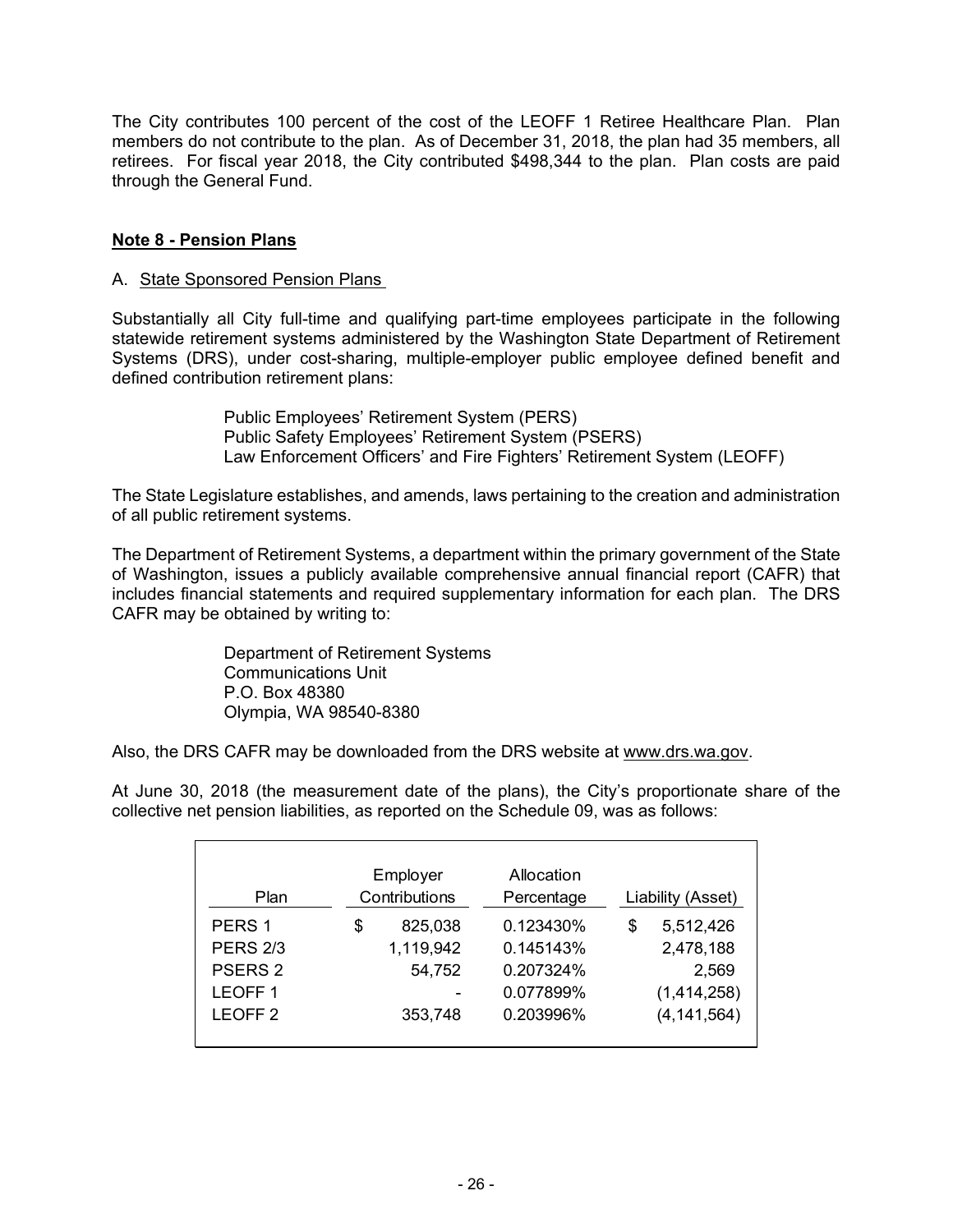#### LEOFF Plan 1

The City also participates in LEOFF Plan 1. The LEOFF Plan 1 is fully funded and no further employer contributions have been required since June 2000. If the plan becomes underfunded, funding of the remaining liability will require new legislation. Starting on July 1, 2000, employers and employees contribute zero percent.

#### LEOFF Plan 2

The City also participates in the LEOFF Plan 2. The Legislature, by means of a special funding arrangement, appropriates money from the state general fund to supplement the current service liability and fund the prior service costs of Plan 2 in accordance with the recommendations of the Pension Funding Council and the LEOFF Plan 2 Retirement Board. This special funding situation is not mandated by the state constitution and could be changed by statute.

#### B. Firemen's Pension Plan

The City also administers a closed, single-employer, defined benefit pension plan called the Firemen's Pension Plan. This system was established by the City under Chapters 41.16 and 41.18 RCW. The plan provides retirement and disability benefits, annual cost-of-living adjustments, and death benefits to plan members and beneficiaries. Membership is limited to firemen employed by the City prior to March 1, 1970, when the LEOFF retirement system was established. All benefits are financed from member contributions made prior to LEOFF, investment earnings, an allocation of 25% of all moneys received by the State from taxes on fire insurance premiums, and City contributions. As of December 31, 2018, there were a total of twelve individuals covered by this system and drawing benefits, none of which are still employed by the City.

The City's liability under the plan is composed of all benefits for firemen retired prior to March 1, 1970, and excess benefits over LEOFF for covered firemen retired after March 1, 1970, who are mainly covered by the LEOFF system (described above).

An actuarial valuation for the Firemen's Pension Plan was updated in 2015 by Milliman. The valuation projected future payouts beyond 2018 of \$3,739,000 in nominal dollars. Total plan assets were \$1,116,706 as of December 31, 2018. The total projected payouts less the plan assets results in a cash basis equivalent of net pension liability of \$2,622,294, as reported on the Schedule 09.

The funding plan for this obligation is adjusted as appropriate each year in the budget process. The latest funding plan update, as published in the 2019 Budget, expects the maximum annual City contribution to be attained in 2019 at \$80,000 per year. Payouts are expected to decrease beginning in 2029, and the City contribution is reduced in 2044.

Prior to 2018, the Firemen's Pension Plan was reported in a fiduciary fund. For the year ended December 31, 2018, the City has chosen to early implement the requirements of GASB Statement No. 84 - Fiduciary Activities, and is no longer reporting the plan in a fiduciary fund.

GASB Statement No. 84 establishes criteria for identifying fiduciary activities and requires activity meeting the criteria be reported in a fiduciary fund. It was determined that the Firemen's Pension Plan does not meet these criteria, and reporting the plan in a fiduciary fund is no longer appropriate. The City is now reporting the plan as part of the General Fund.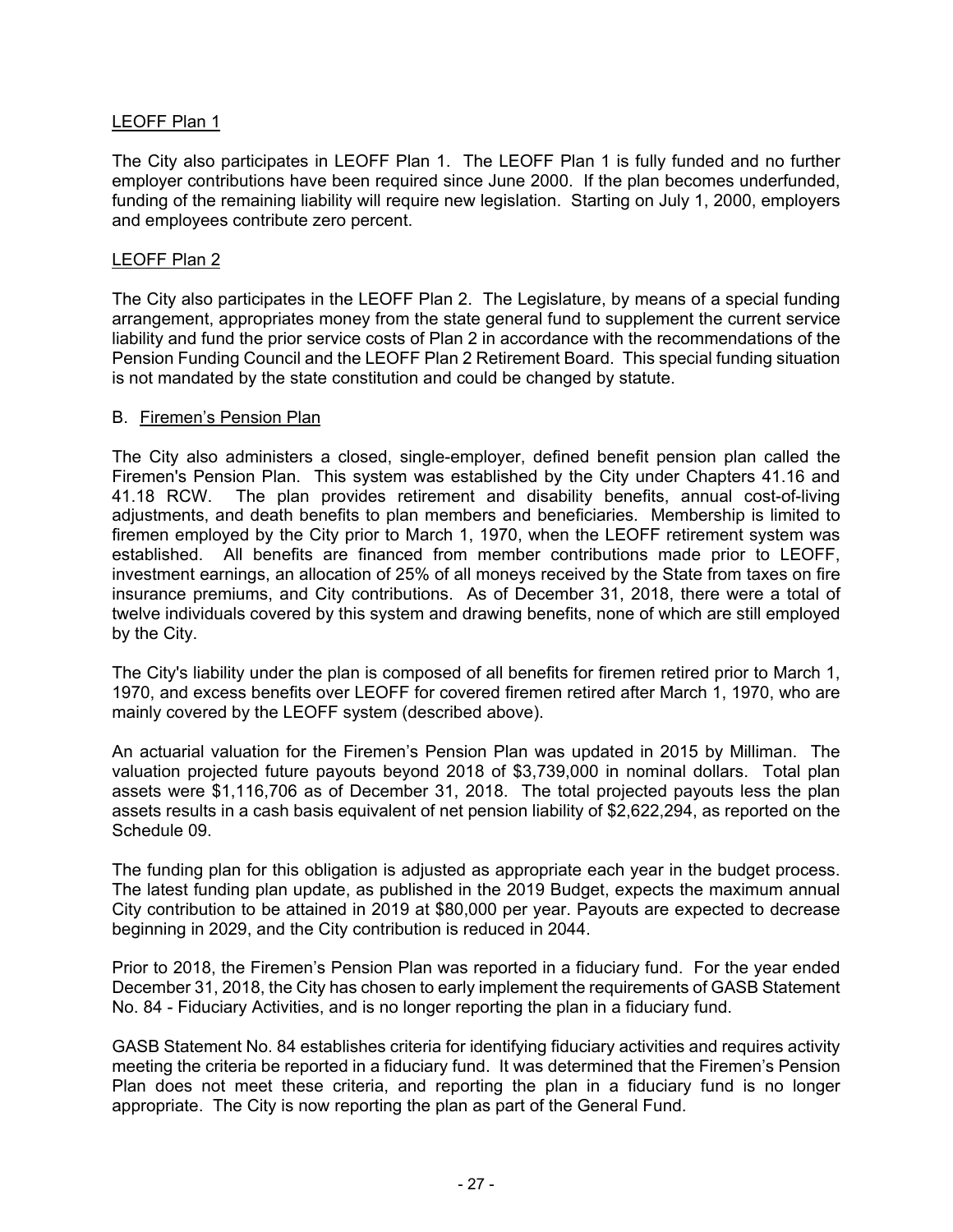#### **Note 9 - Risk Management**

The City is exposed to various risks of loss related to torts; thefts of, damage to, and destruction of assets; errors and omissions; injuries to employees; and natural disasters. Liability and property coverage is provided through the Washington Cities Insurance Authority (WCIA). The City is a qualified self-insurer for workers' compensation and is self-insured through the State of Washington for unemployment claims. The City is also self-insured for employee healthcare benefits.

#### Liability and Property

The City is a member of the Washington Cities Insurance Authority (WCIA). Utilizing Chapter 48.62 RCW (self-insurance regulation) and Chapter 39.34 RCW (Interlocal Cooperation Act), nine cities originally formed WCIA on January 1, 1981. WCIA was created for the purpose of providing a pooling mechanism for jointly purchasing insurance, jointly self-insuring, and/or jointly contracting for risk management services. WCIA has a total of 160 members.

New members initially contract for a three-year term, and thereafter automatically renew on an annual basis. A one-year withdrawal notice is required before membership can be terminated. Termination does not relieve a former member from its unresolved loss history incurred during membership.

Liability coverage is written on an occurrence basis, without deductibles. Coverage includes general, automobile, police, errors or omissions, stop gap, employment practices and employee benefits liability. Limits are \$4 million per occurrence in the self-insured layer, and \$16 million in limits above the self-insured layer is provided by reinsurance. Total limits are \$20 million per occurrence subject to aggregates and sublimits. The Board of Directors determines the limits and terms of coverage annually.

Insurance for property, automobile physical damage, fidelity, inland marine, and boiler and machinery coverage are purchased on a group basis. Various deductibles apply by type of coverage. Property coverage is self-funded from the members' deductible to \$750,000, for all perils other than flood and earthquake, and insured above that to \$300 million per occurrence subject to aggregates and sublimits. Automobile physical damage coverage is self-funded from the members' deductible to \$250,000 and insured above that to \$100 million per occurrence subject to aggregates and sublimits.

In-house services include risk management consultation, loss control field services, and claims and litigation administration. WCIA contracts for certain claims investigations, consultants for personnel and land use issues, insurance brokerage, actuarial, and lobbyist services.

WCIA is fully funded by its members, who make annual assessments on a prospectively rated basis, as determined by an outside, independent actuary. The assessment covers loss, loss adjustment, reinsurance and other administrative expenses. As outlined in the interlocal, WCIA retains the right to additionally assess the membership for any funding shortfall.

An investment committee, using investment brokers, produces additional revenue by investment of WCIA's assets in financial instruments which comply with all State guidelines.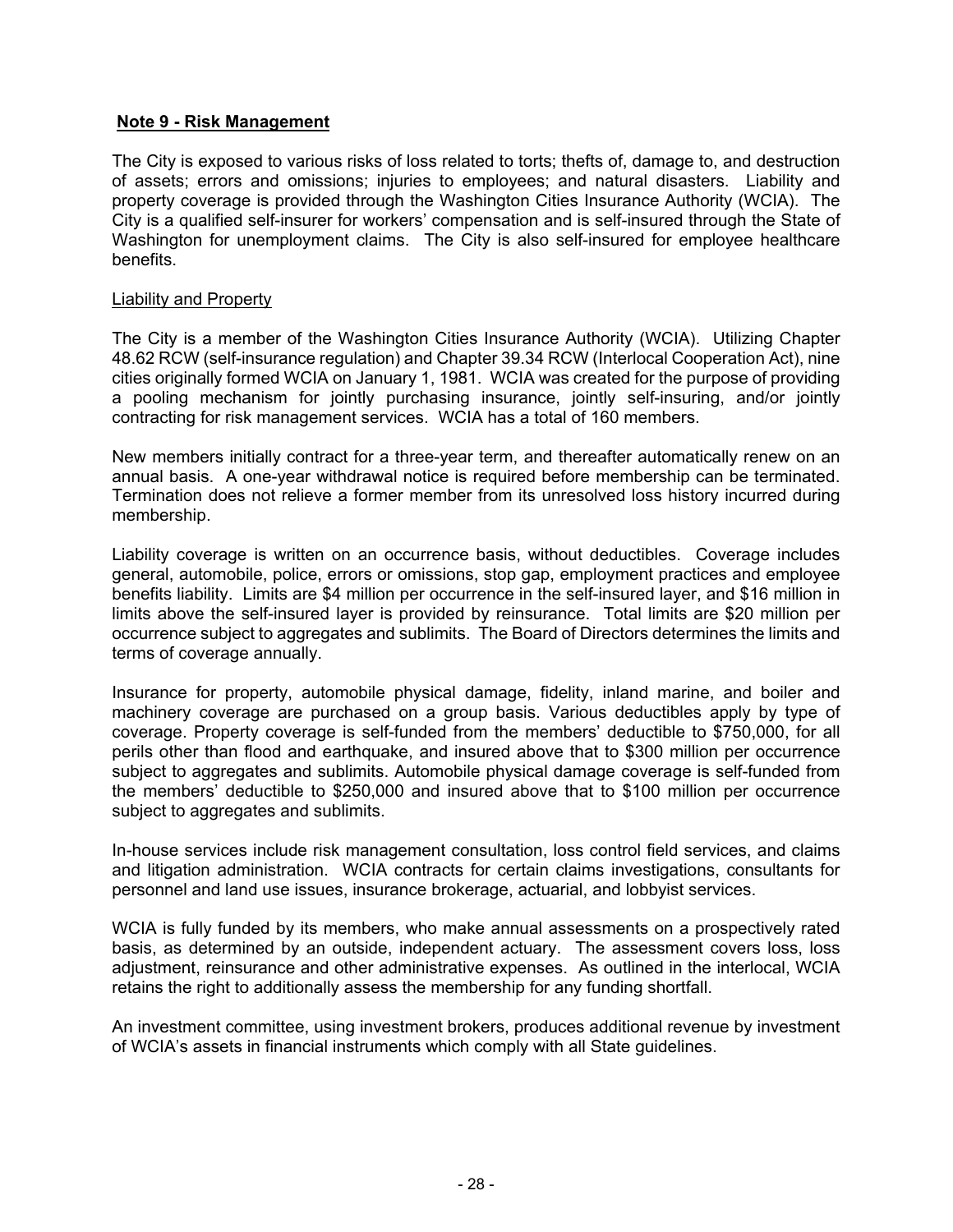A Board of Directors governs WCIA, which is comprised of one designated representative from each member. The Board elects an Executive Committee and appoints a Treasurer to provide general policy direction for the organization. The WCIA Executive Director reports to the Executive Committee and is responsible for conducting the day to day operations of WCIA.

#### Workers' Compensation

Beginning January 1, 2004, the City became a qualified self-insurer for workers' compensation as an alternative to the state workers' compensation program. The self-insurance program is funded by City operating funds based on established Labor and Industries rates per worked hour for employer contributions and employee deductions. An excess coverage policy is carried at a premium cost of \$50,510 for 2018. The costs of the self-insurance program for workers' compensation totaled \$415,578 in 2018. The City continues to participate in the state workers' compensation program for claims existing prior to January 1, 2004.

#### Unemployment

The City is self-insured through the State of Washington for unemployment claims. Claims are paid to the state on a quarterly basis and totaled \$54,289 for 2018.

#### **Healthcare**

The City is self-insured for employee healthcare benefits. The Healthcare Insurance Fund was established as an internal service fund to pay medical, dental and vision healthcare claims, as well as to establish reserves for self-insurance. City operating funds contribute to the Healthcare Insurance Fund based on rates developed by an actuary. Claims exceeding \$150,000 per occurrence are covered by a stop loss policy.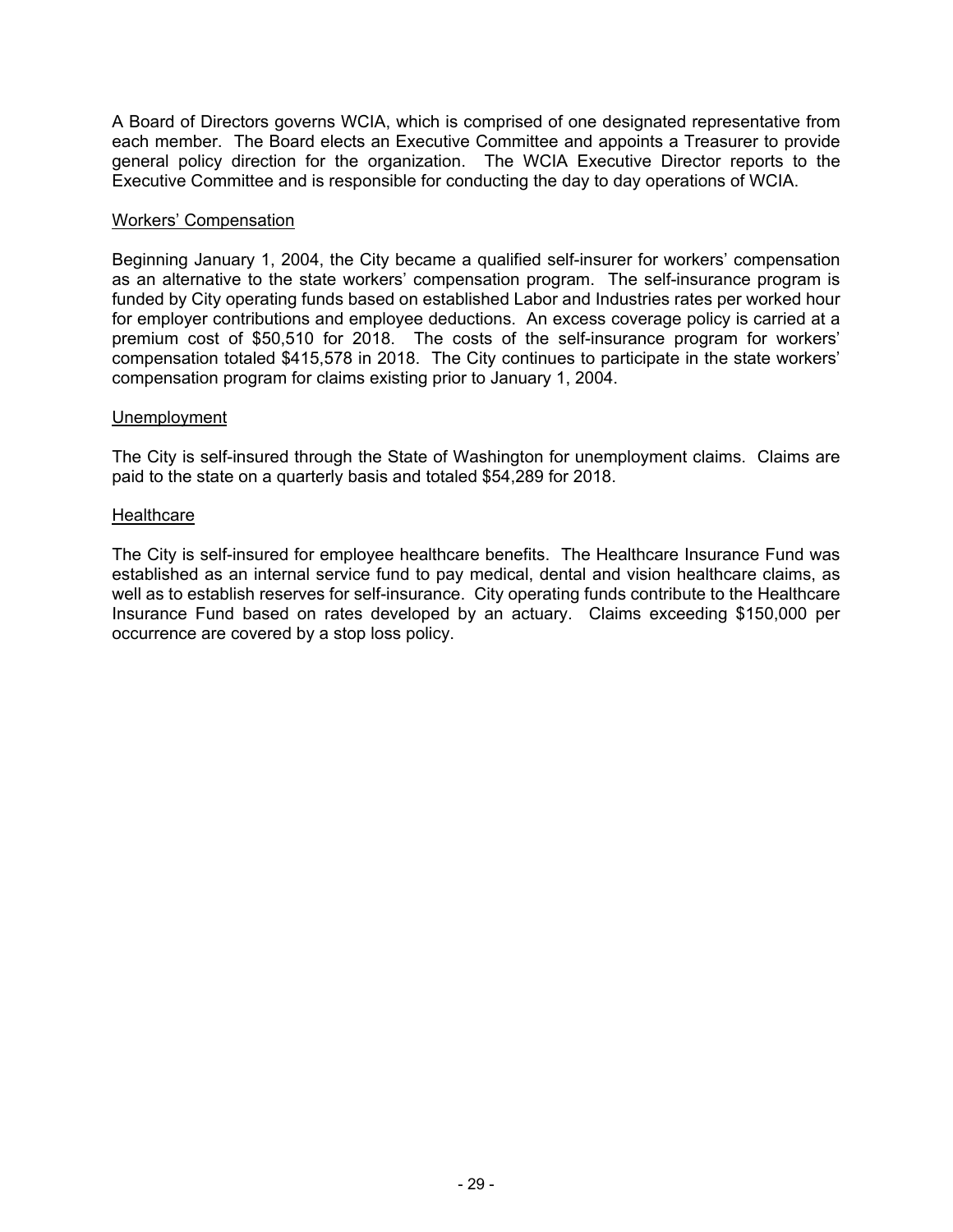# **CITY OF PUYALLUP Schedule of Liabilities For the Year Ended December 31, 2018**

| ID<br><b>Number</b> | <b>Description</b>                                | <b>Maturity Date</b> | <b>Beginning</b><br><b>Balance</b> | <b>Additions</b> | <b>Reductions</b>        | <b>Ending</b><br><b>Balance</b> |
|---------------------|---------------------------------------------------|----------------------|------------------------------------|------------------|--------------------------|---------------------------------|
|                     | <b>General Obligation Debt/Liabilities</b>        |                      |                                    |                  |                          |                                 |
| 251.12              | 2013 Refunding UTGO Bonds                         | 12/01/2019           | 1,510,000                          |                  | 750,000                  | 760,000                         |
| 251.11              | 2003 LTGO Bonds                                   | 03/01/2018           | 199,573                            |                  | 199,573                  |                                 |
| 251.11              | 2007 LTGO Bonds                                   | 12/01/2018           | 720,000                            |                  | 720,000                  |                                 |
| 251.11              | 2008 LTGO Bonds                                   | 07/01/2018           | 460,000                            |                  | 460,000                  |                                 |
| 251.11              | 2012 Refunding LTGO Bonds                         | 12/01/2024           | 6,215,000                          |                  | 815,000                  | 5,400,000                       |
| 251.11              | 2013 Refunding LTGO Bonds                         | 12/01/2026           | 4,260,000                          |                  | 60,000                   | 4,200,000                       |
| 251.11              | 2014 Refunding LTGO Bonds                         | 12/01/2026           | 9,050,000                          |                  | 845,000                  | 8,205,000                       |
| 251.11              | 2015 Refunding LTGO Bonds                         | 07/01/2028           | 5,710,000                          |                  | $\overline{\phantom{a}}$ | 5,710,000                       |
| 263.87              | 2003 Public Works Trust Fund Loan                 | 06/01/2023           | 2,031,455                          |                  | 338,576                  | 1,692,879                       |
| 263.83              | 2014 Highway Infrastructure Account Loan          | 10/31/2022           | 305,034                            | 24,845           |                          | 329,879                         |
| 263.96              | 2015 LOCAL Loan                                   | 12/01/2025           | 708,397                            |                  | 76,364                   | 632,033                         |
| 263.85              | 2016 Central Pierce Fire Property Note            | 09/30/2018           | 581,965                            |                  | 581,965                  |                                 |
|                     | <b>Total General Obligation Debt/Liabilities:</b> |                      | 31,751,424                         | 24,845           | 4,846,478                | 26,929,791                      |
|                     | <b>Revenue and Other Debt/Liabilities</b>         |                      |                                    |                  |                          |                                 |
| 252.11              | 2009 Refunding Revenue Bonds                      | 11/01/2019           | 585,000                            |                  | 285,000                  | 300,000                         |
| 252.11              | 2009 Revenue Bonds                                | 11/01/2019           | 495,000                            |                  | 245,000                  | 250,000                         |
| 252.11              | 2011 Revenue Bonds                                | 11/01/2020           | 885,000                            |                  | 285,000                  | 600,000                         |
| 252.11              | 2013 Refunding Revenue Bonds                      | 06/01/2020           | 2,075,000                          |                  | 845,000                  | 1,230,000                       |
| 252.11              | 2016 Refunding Revenue Bonds                      | 11/01/2028           | 2,510,000                          |                  |                          | 2,510,000                       |
| 264.30              | State Sponsored Pension Plan Liability            |                      | 10,711,370                         |                  | 2,718,187                | 7,993,183                       |
| 264.30              | Firemen's Pension Plan Liability                  |                      | 2,805,254                          |                  | 182,960                  | 2,622,294                       |
| 259.12              | <b>Compensated Absences Liability</b>             |                      | 3,189,564                          |                  | 80,922                   | 3,108,642                       |
|                     | <b>Total Revenue and Other Debt/Liabilities:</b>  |                      | 23,256,188                         |                  | 4,642,069                | 18,614,119                      |
|                     | <b>Total Liabilities:</b>                         |                      | 55,007,612                         | 24,845           | 9,488,547                | 45,543,910                      |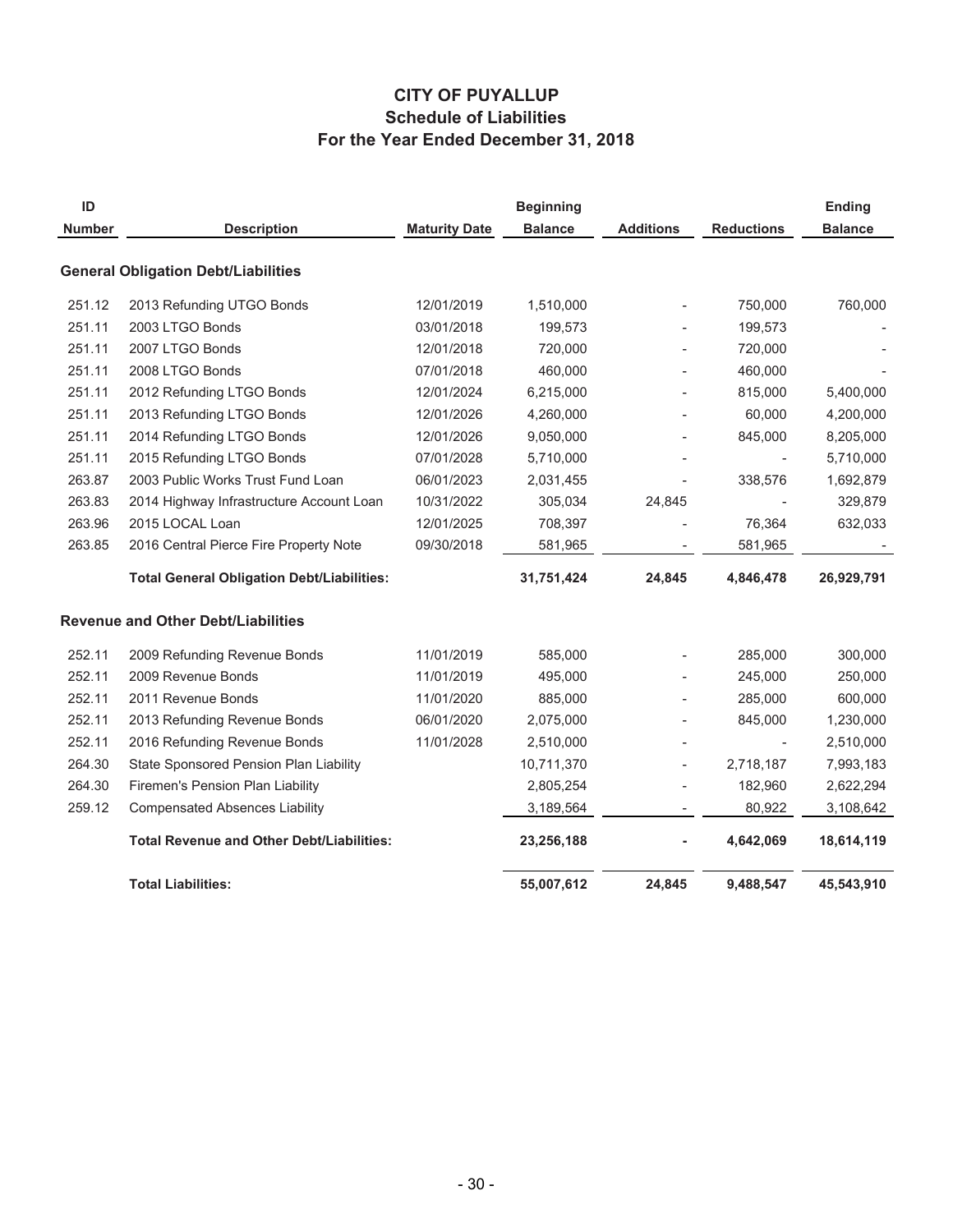#### **CITY OF PUYALLUP Schedule of Expenditures of Federal Awards For the Year Ended December 31, 2018**

|                                                                                                                                                                                     |                                                      |                       |                                     |                        | <b>Expenditures</b> |           |                                            |   |
|-------------------------------------------------------------------------------------------------------------------------------------------------------------------------------------|------------------------------------------------------|-----------------------|-------------------------------------|------------------------|---------------------|-----------|--------------------------------------------|---|
| <b>Federal Agency</b><br>(Pass-Through Agency)                                                                                                                                      | <b>Federal Program</b>                               | <b>CFDA</b><br>Number | <b>Other Award</b><br><b>Number</b> | Pass-Through<br>Awards | Direct<br>Awards    | Total     | Passed<br>Through to<br>Subrecipients Note |   |
| Office of Justice Programs,<br>Department of Justice<br><b>Bulletproof Vest Program</b>                                                                                             | <b>Bulletproof Vest</b><br>Partnership Program       | 16.607                | N/A                                 |                        | 7,187               | 7,187     |                                            |   |
| <b>Highway Planning and Construction</b>                                                                                                                                            |                                                      |                       |                                     |                        |                     |           |                                            |   |
| Federal Highway Administration,<br>Department Of Transportation<br>(via Washington State Dept of Transportation)<br>Milwaukee Bridge Replacement                                    | Highway Planning and<br>Construction                 | 20.205                | LA-8110                             | 144,217                |                     | 144,217   |                                            | 3 |
| Federal Highway Administration,<br>Department Of Transportation<br>(via Washington State Dept of Transportation)<br>9th Street SW/River Road Safety Improvements                    | Highway Planning and<br>Construction                 | 20.205                | LA-8730                             | 929,261                |                     | 929,261   |                                            |   |
| Federal Highway Administration,<br>Department Of Transportation<br>(via Washington State Dept of Transportation)<br>5th Street SW/NW Adaptive Traffic Control                       | Highway Planning and<br>Construction                 | 20.205                | LA-9153                             | 91,023                 |                     | 91,023    |                                            |   |
| Federal Highway Administration,<br>Department Of Transportation<br>(via Washington State Dept of Transportation)<br>North Levee Road Overlay                                        | Highway Planning and<br>Construction                 | 20.205                | LA-9164                             | 82,940                 |                     | 82,940    |                                            |   |
|                                                                                                                                                                                     | <b>Total Highway Planning and Construction:</b>      |                       |                                     | 1,247,441              | $\blacksquare$      | 1,247,441 |                                            |   |
| <b>Highway Safety</b>                                                                                                                                                               |                                                      |                       |                                     |                        |                     |           |                                            |   |
| National Highway Traffic Safety Administration,<br>Department Of Transportation<br>(via Washington Association of Sheriffs and<br>Police Chiefs)<br><b>Traffic Safety Equipment</b> | State and Community<br><b>Highway Safety</b>         | 20.600                | N/A                                 | 5,400                  |                     | 5,400     |                                            |   |
| National Highway Traffic Safety Administration,<br>Department Of Transportation<br>(via Washington Traffic Safety Commission)<br><b>Traffic Safety Emphasis Patrols</b>             | State and Community<br><b>Highway Safety</b>         | 20.600                | N/A                                 | 13,352                 |                     | 13,352    |                                            |   |
|                                                                                                                                                                                     | <b>Total CFDA 20.600:</b>                            |                       |                                     | 18,752                 | ÷.                  | 18,752    |                                            |   |
| National Highway Traffic Safety Administration,<br>Department Of Transportation<br>(via Washington Traffic Safety Commission)<br>Target Zero Teams/Holiday DUI Emphasis             | <b>National Priority Safety</b><br>Programs          | 20.616                | N/A                                 | 8,422                  |                     | 8,422     |                                            |   |
|                                                                                                                                                                                     | <b>Total Highway Safety:</b>                         |                       |                                     | 27,174                 |                     | 27,174    |                                            |   |
| <b>Environmental Protection Agency</b><br>(via Washington State Department of Ecology)<br><b>Local Source Control</b>                                                               | <b>National Estuary</b><br>Program                   | 66.456                | C1800020                            | 70,093                 |                     | 70,093    |                                            |   |
| Federal Emergency Management Agency,<br>Department of Homeland Security<br>(via Washington State Military Department<br><b>Emergency Management Performance</b>                     | Emergency<br>Management<br><b>Performance Grants</b> | 97.042                | E18-119                             | 22,629                 |                     | 22,629    |                                            |   |
| Federal Emergency Management Agency,<br>Department of Homeland Security<br>(via Washington State Military Department<br><b>Emergency Management Performance</b>                     | Emergency<br>Management<br><b>Performance Grants</b> | 97.042                | E19-167                             | 945                    |                     | 945       |                                            |   |
|                                                                                                                                                                                     | <b>Total CFDA 97.042:</b>                            |                       |                                     | 23,574                 |                     | 23,574    |                                            |   |
|                                                                                                                                                                                     | <b>Total Federal Awards Expended:</b>                |                       |                                     | 1,368,282              | 7,187               | 1,375,469 |                                            |   |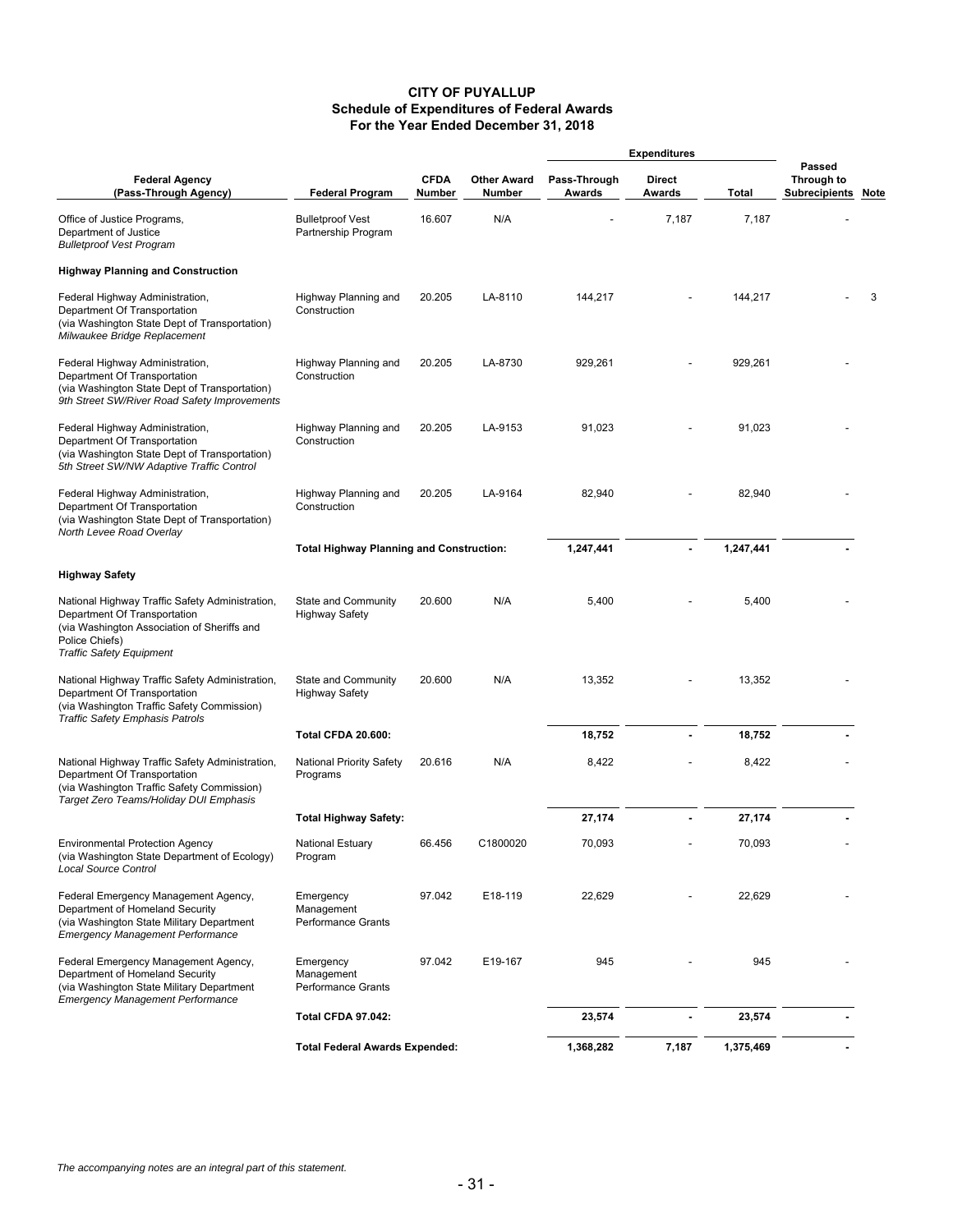# **CITY OF PUYALLUP Notes to the Schedule of Expenditures of Federal Awards For the Year Ended December 31, 2018**

#### Note 1 - Basis of Accounting

This schedule is prepared on the same basis of accounting as the City's financial statements. The City reports financial activity in accordance with the *Cash Basis Budgeting, Accounting and Reporting System* (BARS) Manual prescribed by the State Auditor's Office under the authority of Washington State law, Chapter 43.09 RCW.

#### Note 2 - Program Costs

The amounts shown as current year expenditures represent only the federal grant portion of the program costs. Entire program costs, including the City's portion, are more than shown. Such expenditures are recognized following, as applicable, either the cost principles in the OMB Circular A-87, Cost Principles for State, Local, and Indian Tribal Governments, or the cost principles contained in Title 2 U.S. Code of Federal Regulations Part 200, Uniform Administrative Requirements, Cost Principles, and Audit Requirements for Federal Awards, wherein certain types of expenditures are not allowable or are limited as to reimbursement.

#### Note 3 - Prior Period Expenditures

A portion of the amount reported referencing this note was expended in prior years, but was not reported on the Schedules of Expenditures of Federal Awards for prior years. To ensure continuity and completeness of the schedule, it is included in the 2018 Schedule of Expenditures of Federal Awards.

#### Note 4 - Indirect Cost Rate

The City has not elected to use the 10-percent de minimis indirect cost rate allowed under the Uniform Guidance.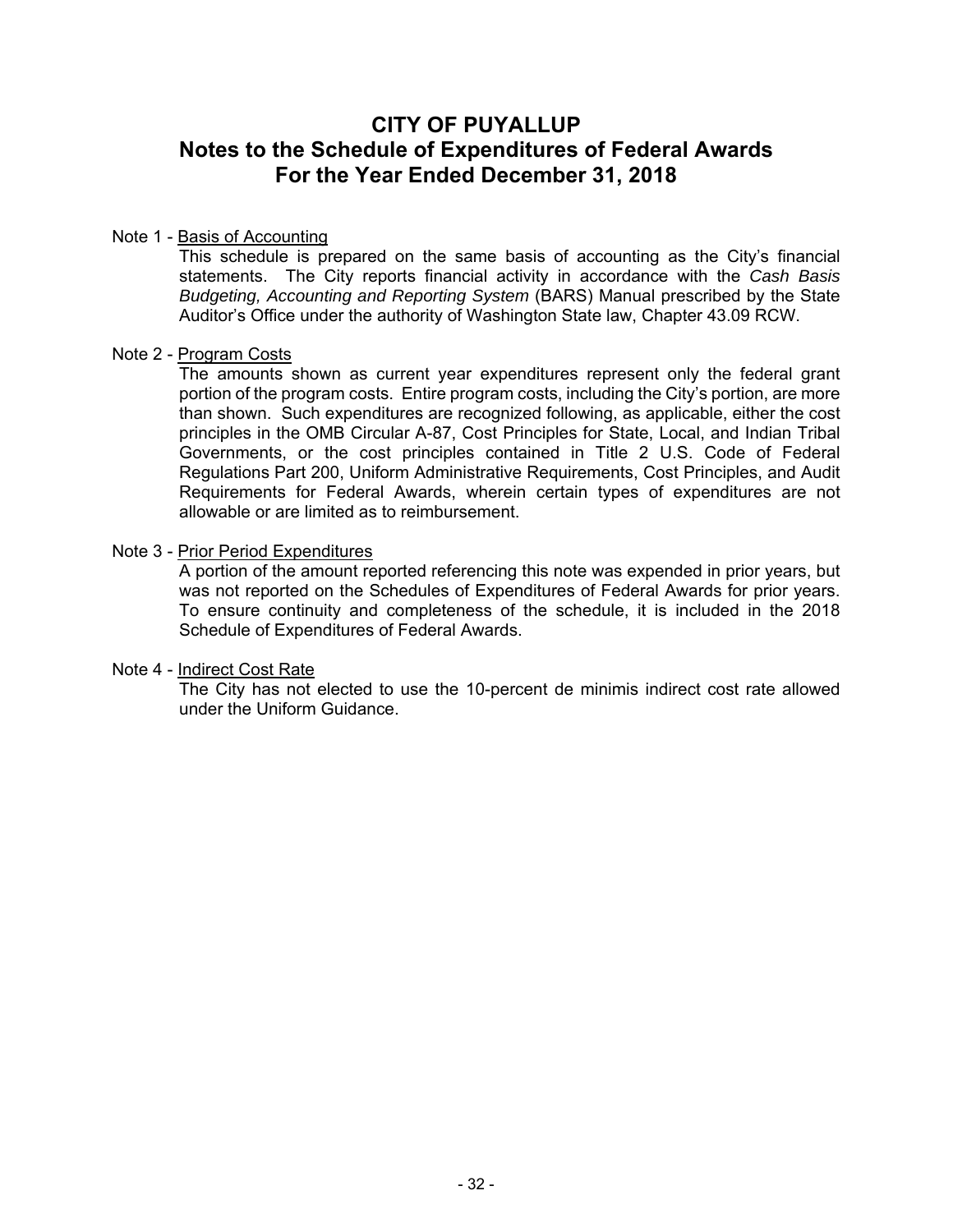# **CITY OF PUYALLUP Supplemental Information**

### **Population Trends**

The following table lists the population for the City and the annual percentage change since 2014.

| Year       | Population                                      | Change  |
|------------|-------------------------------------------------|---------|
|            |                                                 |         |
| 2018       | 41,100                                          | $+1.5%$ |
| 2017       | 40,500                                          | $+1.6%$ |
| 2016       | 39,850                                          | $+2.3%$ |
| 2015       | 38,950                                          | $+0.7%$ |
| 2014       | 38,670                                          | $+1.8%$ |
|            | Source: State of Washington Office of Financial |         |
| Management |                                                 |         |

### **Assessed Value Trends**

The following table lists the assessed value of property in the City and the annual percentage change since 2014.

| Year | Assessed Value  | Change   |
|------|-----------------|----------|
| 2018 | \$5,666,549,214 | $+10.1%$ |
| 2017 | 5,148,032,791   | $+10.3%$ |
| 2016 | 4,666,932,714   | $+44%$   |
| 2015 | 4,469,432,936   | $+5.8%$  |
| 2014 | 4,223,888,029   | $+4.9%$  |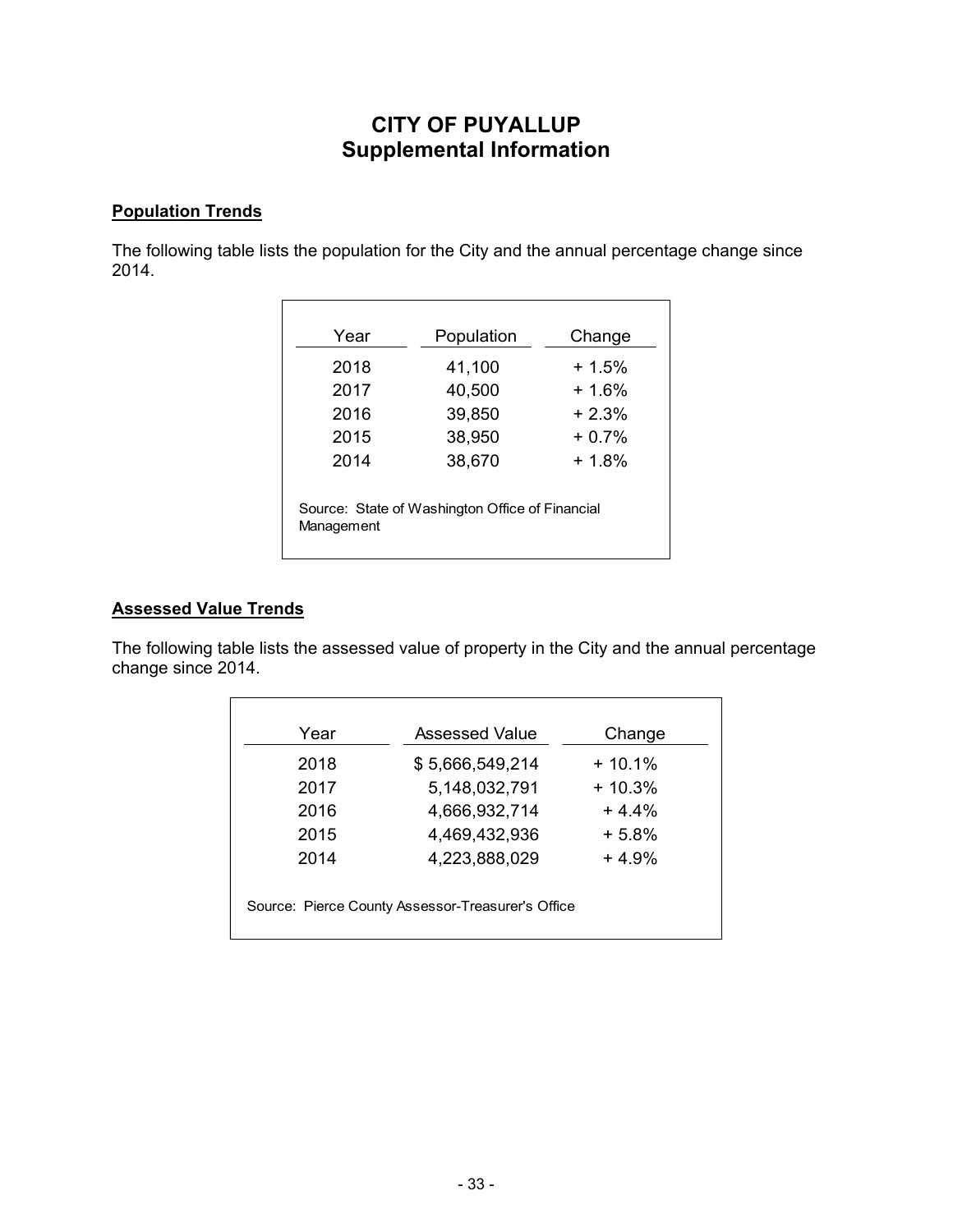# **Top Property Tax Payers**

The following table lists the top property tax payers in the City by 2018 taxable assessed value.

|                                                   |                       | Percentage of         |
|---------------------------------------------------|-----------------------|-----------------------|
|                                                   | Taxable               | <b>Total Taxable</b>  |
| Taxpayer                                          | <b>Assessed Value</b> | <b>Assessed Value</b> |
| Cafaro Northwest Partnership                      | \$<br>108,428,100     | 1.91%                 |
| <b>BCC Puyallup LLC</b>                           | 95,738,200            | 1.69%                 |
| Western Washington Fair Association               | 90,596,000            | 1.60%                 |
| <b>Puyallup Investment Partners LLC</b>           | 66,294,900            | 1.17%                 |
| FM (Fred Meyer) Retail Services Inc               | 60,670,600            | 1.07%                 |
| Meridian Pointe Apartments LLC                    | 55,279,900            | 0.98%                 |
| <b>Wesley Homes Bradley Park LLC</b>              | 46,358,500            | 0.82%                 |
| IAC Port 167 LLC                                  | 45,140,000            | 0.80%                 |
| <b>Riverside Park Apartments LLC</b>              | 41,683,700            | 0.74%                 |
| IAC VABP LLC                                      | 36,924,100            | 0.65%                 |
| Linden Lane Apartment Homes LLC                   | 35,338,300            | 0.62%                 |
| Meridian Place LLC                                | 30,897,500            | 0.55%                 |
| <b>BRE WA Hamptons LLC</b>                        | 30,830,500            | 0.54%                 |
| <b>Puget Sound Energy</b>                         | 30,658,725            | 0.54%                 |
| <b>BRE WA Bradley Park LLC</b>                    | 29,837,200            | 0.53%                 |
| <b>Total Top Taxpayers</b>                        | \$<br>804,676,225     | 14.20%                |
| <b>Total Taxable Assessed Value</b>               | \$<br>5,666,549,214   |                       |
| Source: Pierce County Assessor-Treasurer's Office |                       |                       |

### **Property Tax Rates**

The following table lists the direct property tax rates for the City since 2014.

| Year | Regular Levy | Bonds Levy | Total  |
|------|--------------|------------|--------|
| 2018 | \$1.53       | \$0.13     | \$1.66 |
| 2017 | 1.64         | 0.15       | 1.79   |
| 2016 | 1.75         | 0.16       | 1.91   |
| 2015 | 1.78         | 0.17       | 1.95   |
| 2014 | 1.81         | 0.19       | 2.00   |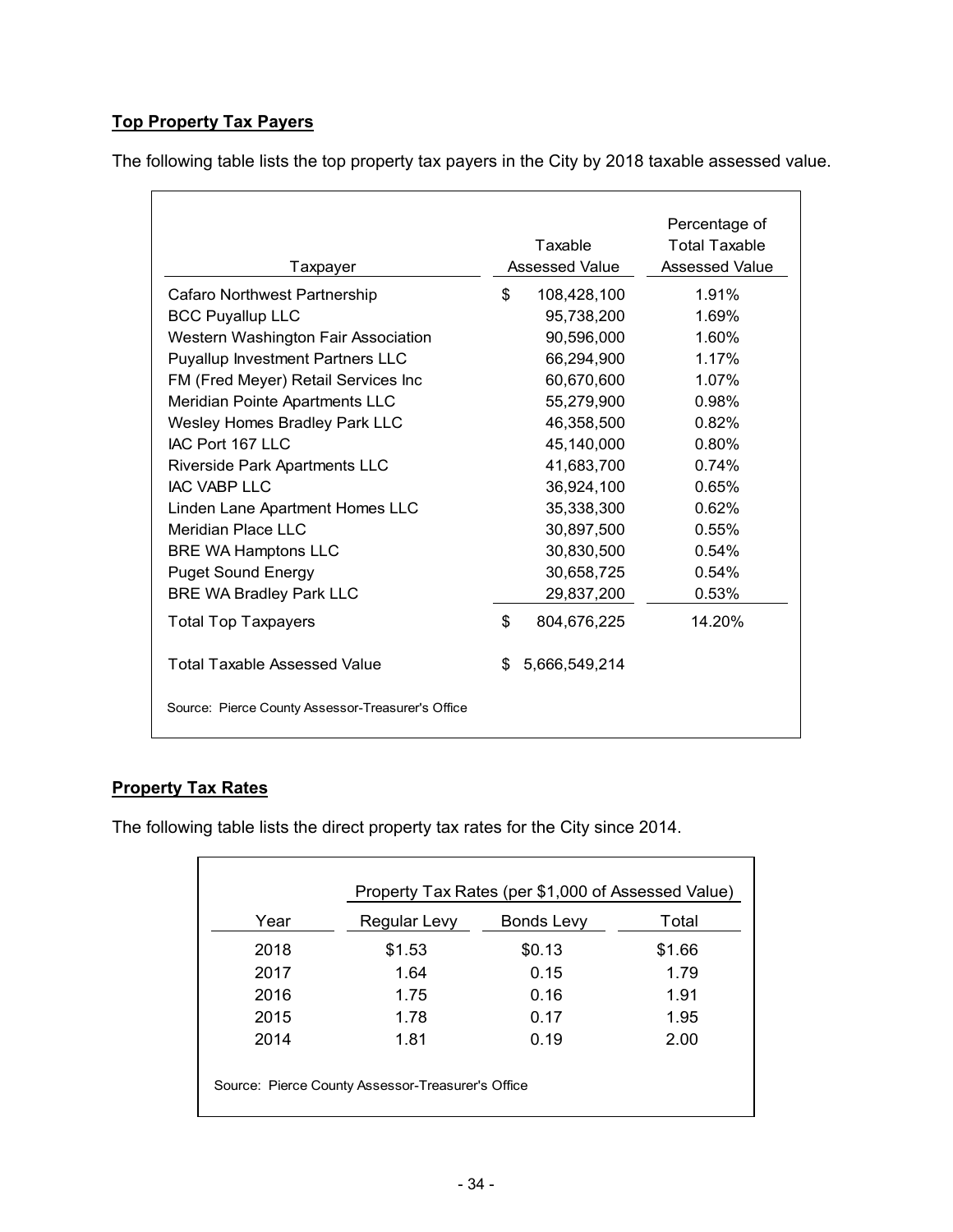# **Property Tax Collections**

|      |                 |             | Percentage of |                 | Percentage of |
|------|-----------------|-------------|---------------|-----------------|---------------|
| Year | Taxes Levied    | Amount      | Levy          | Amount          | Levy          |
| 2018 | 9,428,819<br>\$ | \$9,356,912 | 99.24%        | 9,356,912<br>\$ | 99.24%        |
| 2017 | 9,218,864       | 9,141,466   | 99.16%        | 9,201,683       | 99.81%        |
| 2016 | 8,902,928       | 8,823,228   | 99.10%        | 8,891,684       | 99.87%        |
| 2015 | 8,718,470       | 8,669,038   | 99.43%        | 8,717,449       | 99.99%        |
| 2014 | 8,422,263       | 8,250,682   | 97.96%        | 8,422,084       | 100.00%       |

The following table presents property taxes collected for the City since 2014.

# **Taxable Retail Sales Trends**

The following table lists taxable retail sales in the City and the annual percentage change since 2014.

|      | Taxable                                        |          |
|------|------------------------------------------------|----------|
| Year | Retail Sales                                   | Change   |
| 2018 | \$2,605,323,730                                | + 7.8%   |
| 2017 | 2,416,742,059                                  | $+6.4%$  |
| 2016 | 2,271,084,033                                  | $+6.9%$  |
| 2015 | 2,124,412,969                                  | $+10.7%$ |
| 2014 | 1,918,459,248                                  | $+9.5%$  |
|      |                                                |          |
|      | Source: Washington State Department of Revenue |          |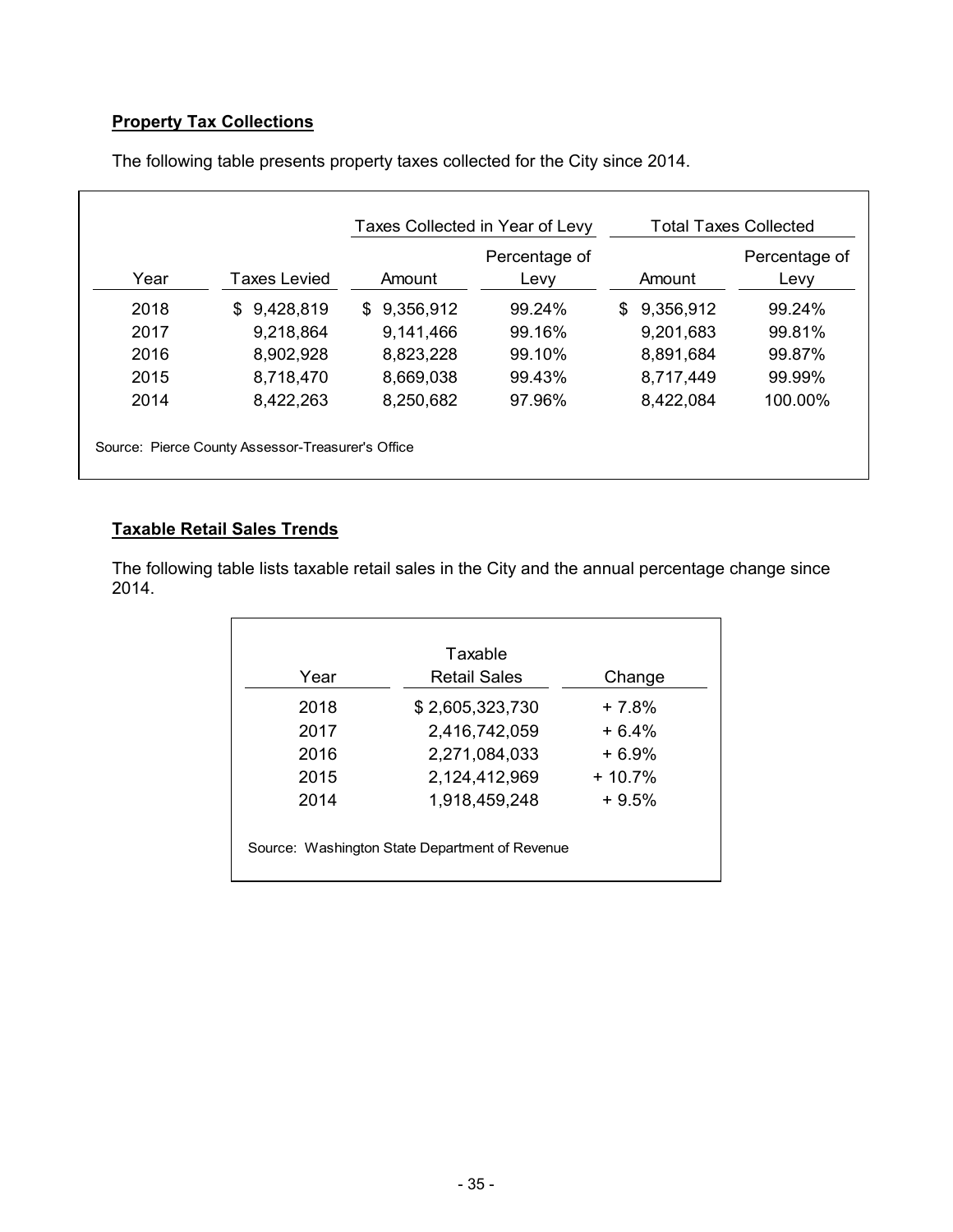# **Utility Customers**

| Sanitation |        |            |               |
|------------|--------|------------|---------------|
|            | Water  | Wastewater | Surface Water |
| 11,728     | 11.072 | 11,350     | 11,399        |
| 11,625     | 10,968 | 11,211     | 11,320        |
| 11,551     | 10,877 | 11,085     | 11,233        |
| 11,315     | 10,750 | 10,839     | 11,089        |
| 11,169     | 10,601 | 10,678     | 10,945        |
|            |        |            |               |

The following table lists the number of customers by utility since 2014.

# **Revenue Bond Debt Service Coverage**

The following schedule presents revenue bond debt service coverage for the City.

|                                                                                                          | 2018 |             | 2017             |    | 2016         |
|----------------------------------------------------------------------------------------------------------|------|-------------|------------------|----|--------------|
| Revenues                                                                                                 |      |             |                  |    |              |
| <b>Sanitation Fund</b>                                                                                   | \$   | 437,082     | \$<br>439,468    | \$ | 433,476      |
| Water Fund                                                                                               |      | 6,900,836   | 7,417,874        |    | 6,222,960    |
| <b>Wastewater Fund</b>                                                                                   |      | 15,432,501  | 13,475,726       |    | 11,234,796   |
| Storm and Surface Water Fund                                                                             |      | 6,827,612   | 5,679,576        |    | 5,520,469    |
| <b>Total Revenues</b>                                                                                    |      | 29,598,031  | 27,012,644       |    | 23,411,701   |
| Expenditures                                                                                             |      |             |                  |    |              |
| <b>Sanitation Fund</b>                                                                                   |      | 88,841      | 76,783           |    | 85,554       |
| <b>Water Fund</b>                                                                                        |      | 4,889,481   | 4,823,810        |    | 4,357,148    |
| Wastewater Fund                                                                                          |      | 7,746,053   | 7,285,964        |    | 6,693,476    |
| Storm and Surface Water Fund                                                                             |      | 4,834,861   | 4,619,190        |    | 4,029,109    |
| <b>Total Expenditures</b>                                                                                |      | 17,559,236  | 16,805,747       |    | 15, 165, 287 |
| <b>Excess Revenues over Expenditures</b>                                                                 |      | 12,038,795  | 10,206,897       |    | 8,246,414    |
| Less: Capital Grant Revenues                                                                             |      | (2,852,306) | (87, 209)        |    | (431, 129)   |
| <b>Total Available for</b><br><b>Revenue Bond Debt Service</b><br>(Including System Development Charges) | \$   | 9,186,489   | \$<br>10,119,688 | \$ | 7,815,285    |
| Revenue Bond Debt Service                                                                                | \$   | 1,865,487   | \$<br>2,330,288  | \$ | 3,163,305    |
| Revenue Bond Debt Service Coverage                                                                       |      | 4.92        | 4.34             |    | 2.47         |
| Source: City of Puyallup Finance Department                                                              |      |             |                  |    |              |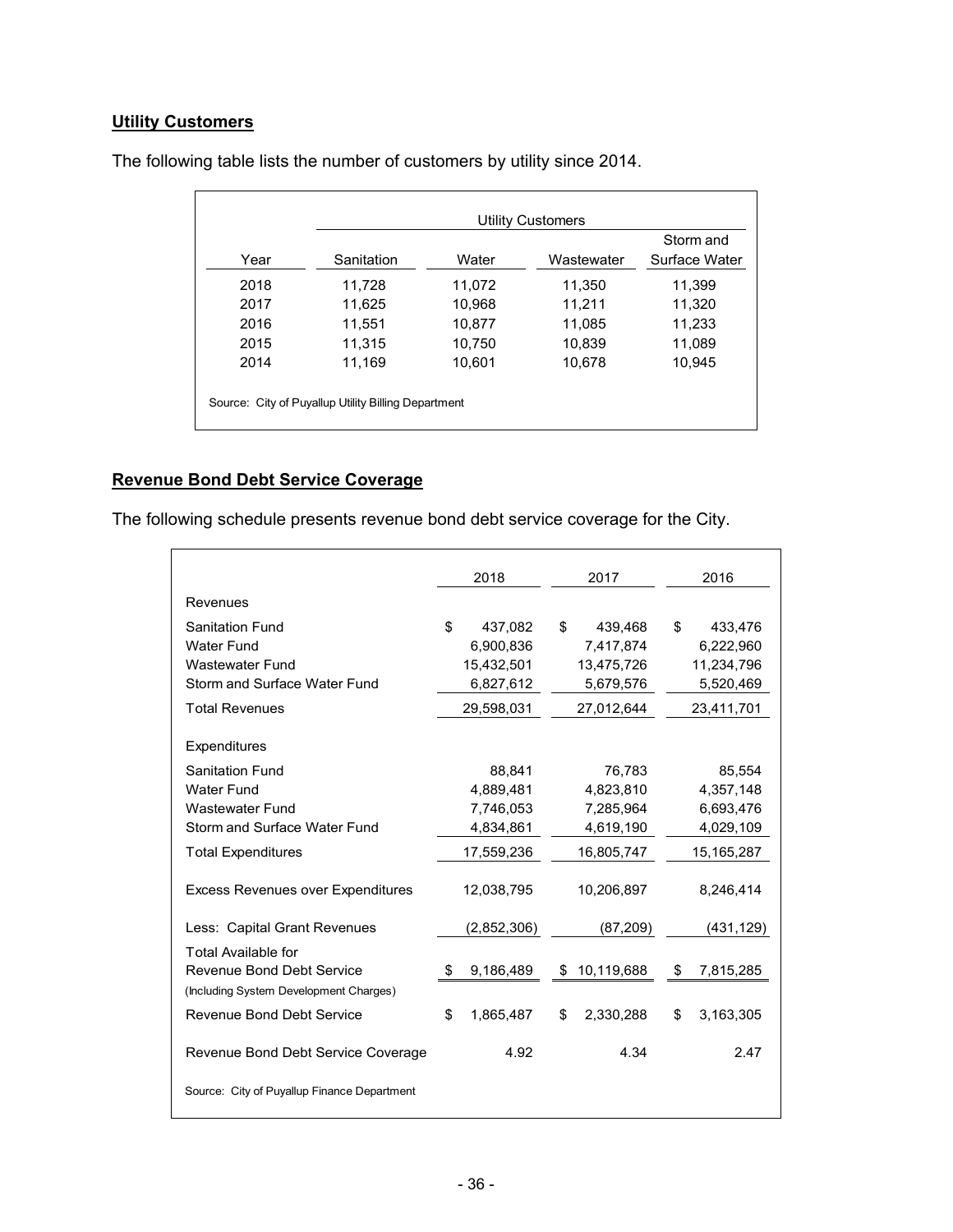# **Outstanding Revenue Debt**

The following table lists the City's outstanding revenue debt as of December 31, 2018.

| Description                                 | Maturity<br>Date | Authorizing<br>Ordinance | Original<br><b>Principal Amount</b> | Outstanding<br><b>Principal Amount</b> |           |  |  |
|---------------------------------------------|------------------|--------------------------|-------------------------------------|----------------------------------------|-----------|--|--|
| 2009 Revenue Bonds (Series A)               | 11/01/2019       | 2935                     | \$<br>5,030,000                     | \$                                     | 250,000   |  |  |
| 2009 Refunding Revenue Bonds (Series B)     | 11/01/2019       | 2935                     | 6,010,000                           |                                        | 300,000   |  |  |
| 2011 Revenue Bonds                          | 11/01/2020       | 2973                     | 2,595,000                           |                                        | 600,000   |  |  |
| 2013 Refunding Revenue Bonds                | 06/01/2020       | 3027                     | 5,075,000                           |                                        | 1,230,000 |  |  |
| 2016 Refunding Revenue Bonds                | 11/01/2028       | 3114                     | 2,510,000                           |                                        | 2,510,000 |  |  |
| Total Revenue Debt                          |                  |                          | 21,220,000                          |                                        | 4,890,000 |  |  |
| Source: City of Puyallup Finance Department |                  |                          |                                     |                                        |           |  |  |

### **Outstanding General Obligation Bonds**

Г

The following table lists the City's outstanding general obligation bonds as of December 31, 2018.

| Description                                 | Maturity<br>Date | Authorizing<br>Ordinance | Original<br><b>Principal Amount</b> |    | Outstanding<br><b>Principal Amount</b> |
|---------------------------------------------|------------------|--------------------------|-------------------------------------|----|----------------------------------------|
| 2012 Refunding LTGO Bonds                   | 12/01/2024       | 3003                     | \$<br>8.750.000                     | \$ | 5,400,000                              |
| 2013 Refunding LTGO Bonds                   | 12/01/2026       | 3026                     | 4,565,000                           |    | 4,200,000                              |
| 2013 Refunding UTGO Bonds                   | 12/01/2019       | 3026                     | 3,890,000                           |    | 760,000                                |
| 2014 Refunding LTGO Bonds                   | 12/01/2026       | 3056                     | 9.430.000                           |    | 8,205,000                              |
| 2015 Refunding LTGO Bonds                   | 07/01/2028       | 3087                     | 5,710,000                           |    | 5,710,000                              |
| <b>Total General Obligation Bonds</b>       |                  |                          | 32,345,000                          | S. | 24,275,000                             |
| Source: City of Puyallup Finance Department |                  |                          |                                     |    |                                        |